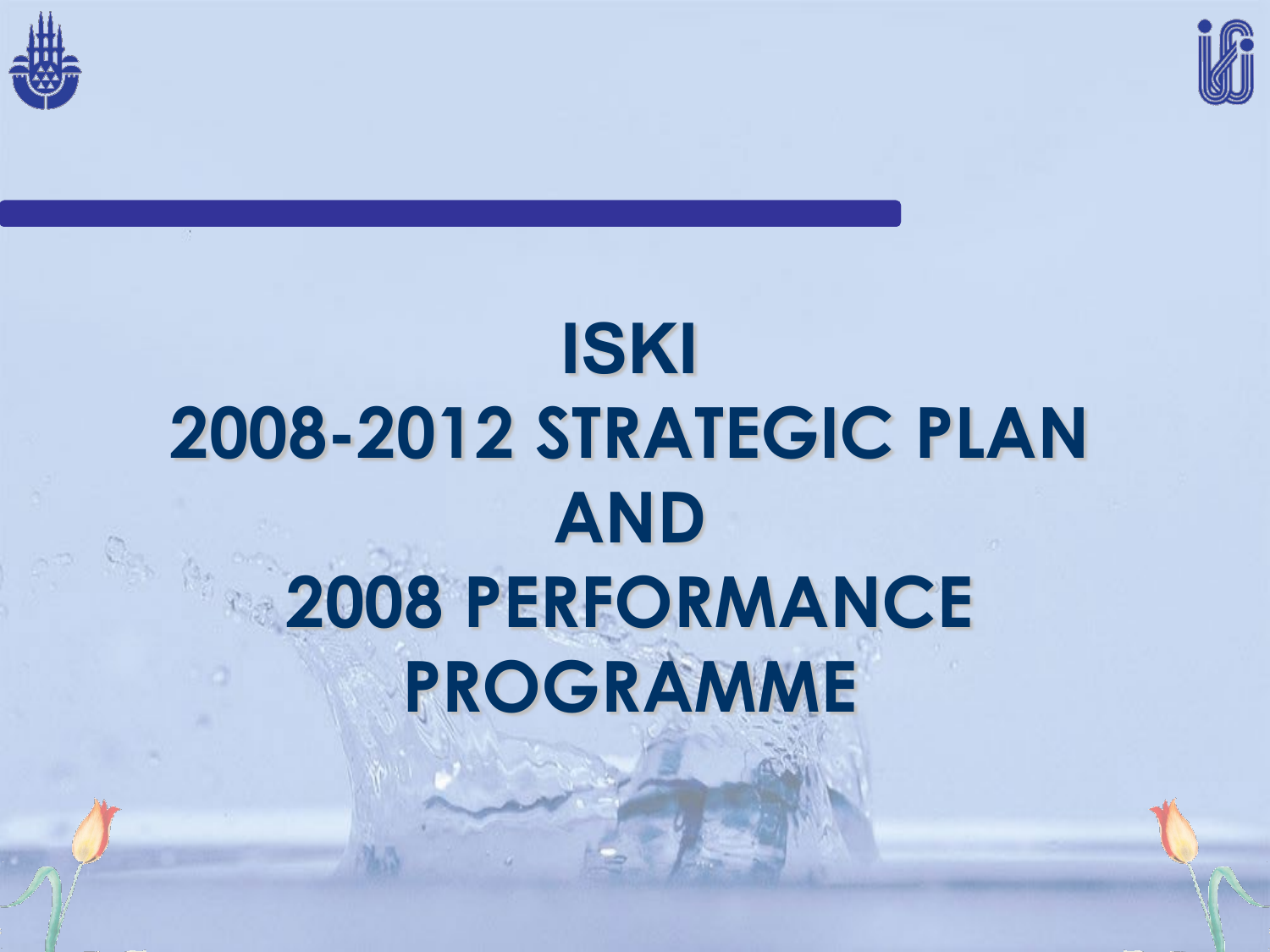



### **GENERAL INFORMATION ABOUT ISKI**

- $\checkmark$  ISKI is a public corporation with its own independent budget, attached to the Istanbul Metropolitan Municipality.
- $\checkmark$  ISKI was founded in 1981 with the adoption of Law No. 2560, namely Establishment and Duties of ISKI General Directorate,
- Service area (3.478 km<sup>2</sup> on the European side, 1.864 km<sup>2</sup> on the Anatolian side): Anatolian side):
- $\checkmark$  Population of service delivered: 11.915.000
- $\sqrt{2}$  Water supply capacity: 865.900.000 m<sup>3</sup>
- Personnel number: 7.518
- $\checkmark$  Capacity of drinking water treatment plants: 2.518.000 m<sup>3</sup>/day
- $\checkmark$  Total daily water supply provided to city: 172,5 Liter/person/day
- $\checkmark$  Length of transmission line: 1.472.194 m.
- $\checkmark$  Length of channel system: 11.868 km.
- $\checkmark$  Wastewater treatment capacity:  $\frac{3.843.430 \text{ m}^3}{\text{day}}$
- Subscriber number: 3.963.217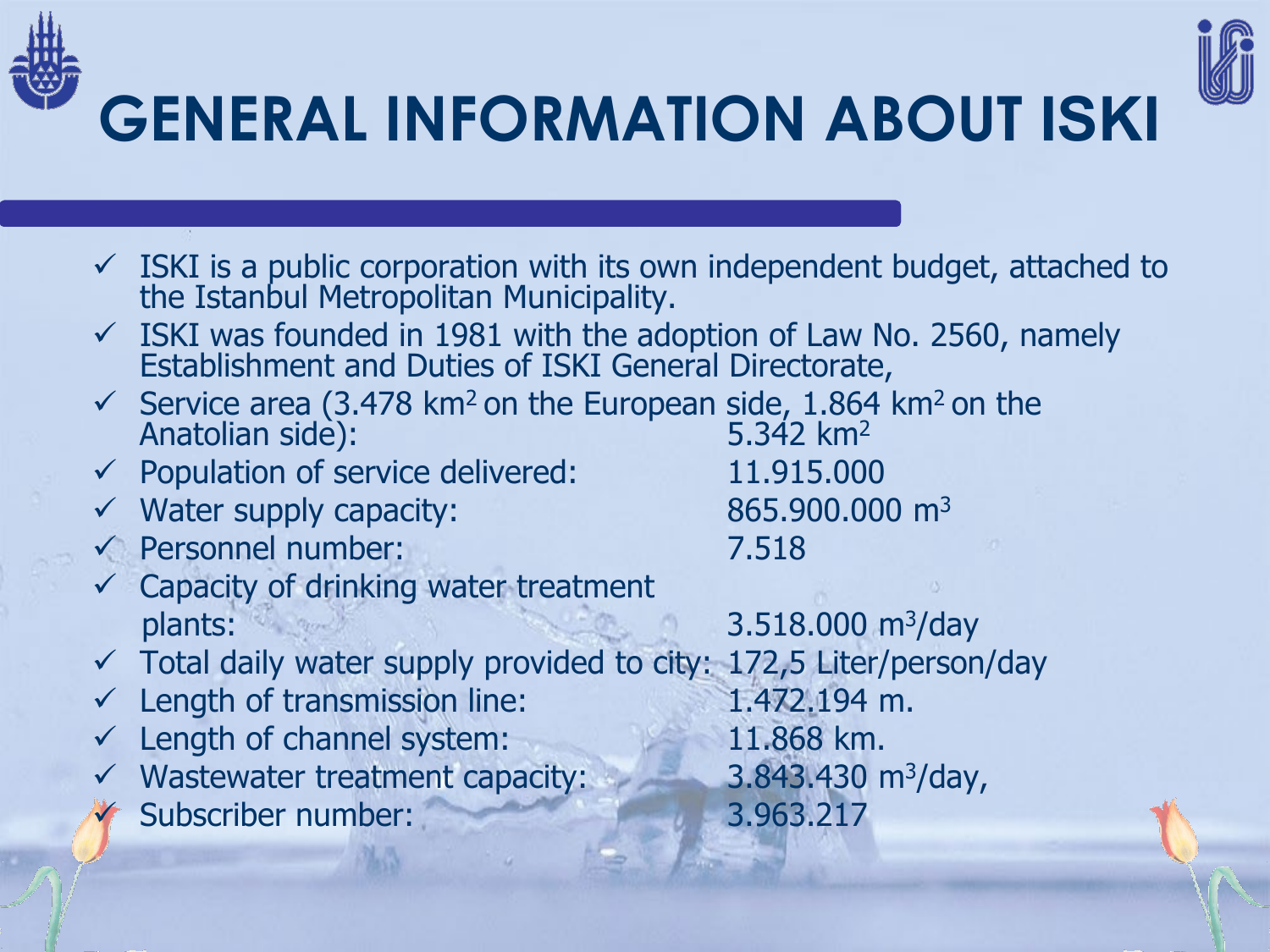



- $\checkmark$  Strategic plan,
	- defines the way between where an organization stands and which point it aims to achieve, it has a long-termed and forthcoming perspective,
	- must exhibit an organization's aims, goals and means that assist to achieve them,
	- guides for accountability,
	- ensures that organizational budget is prepared consisting of strategic aims and goals, and financial allocation relying on priorities.

Preparing a strategic plan is a legal obligation.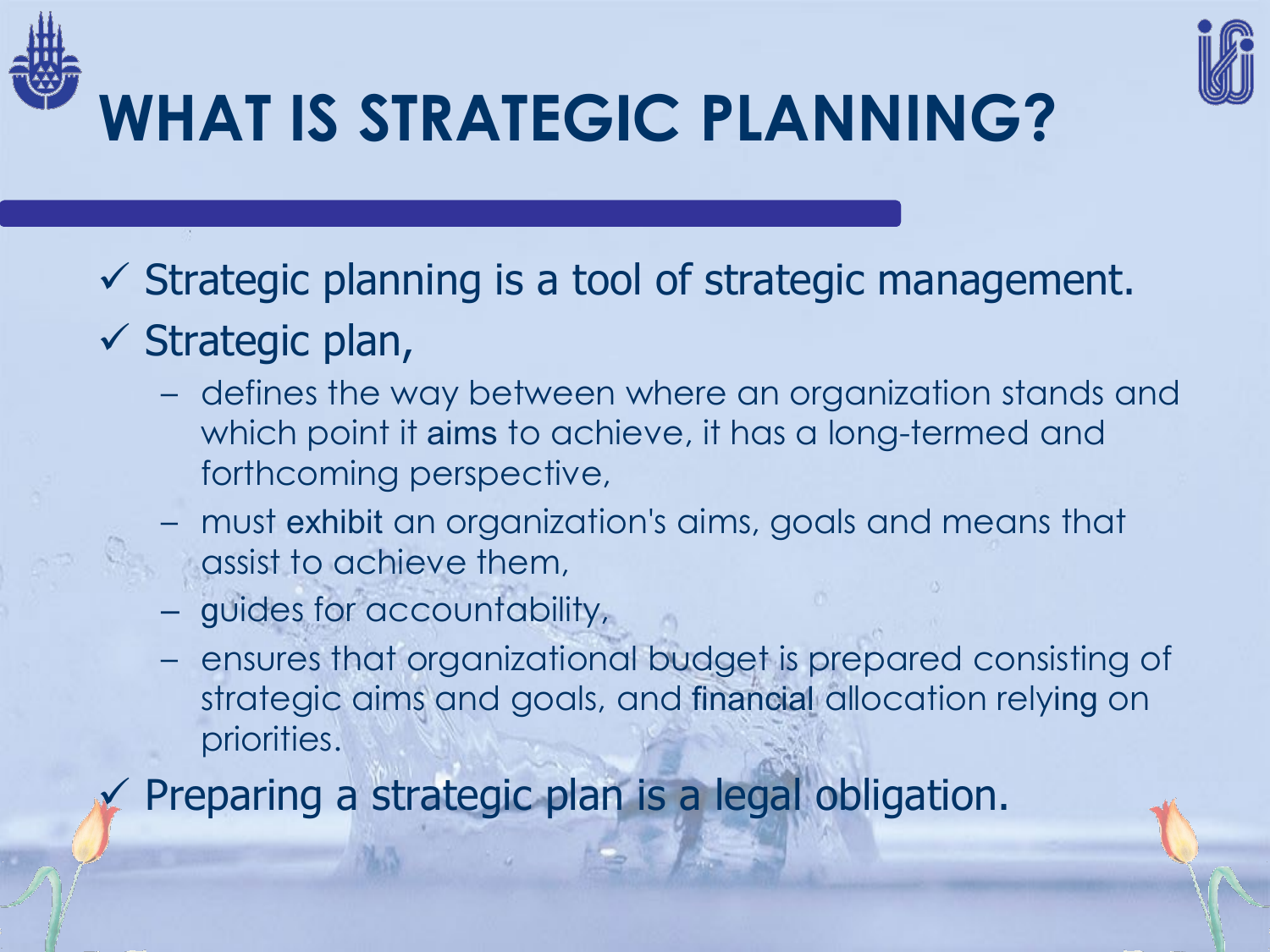



# **AIM OF STRATEGIC PLANNING**

- $\checkmark$  Producing planned services,
- $\checkmark$  Relying decided policies on activity programs and budgets,
- $\checkmark$  Scrutinizing executions effectively,
- $\checkmark$  Ensuring public officials and servants to take initiative and actively participate,
- Enhancing the sense of goal and direction of servants,
- Developing a control system that depends on objective measures.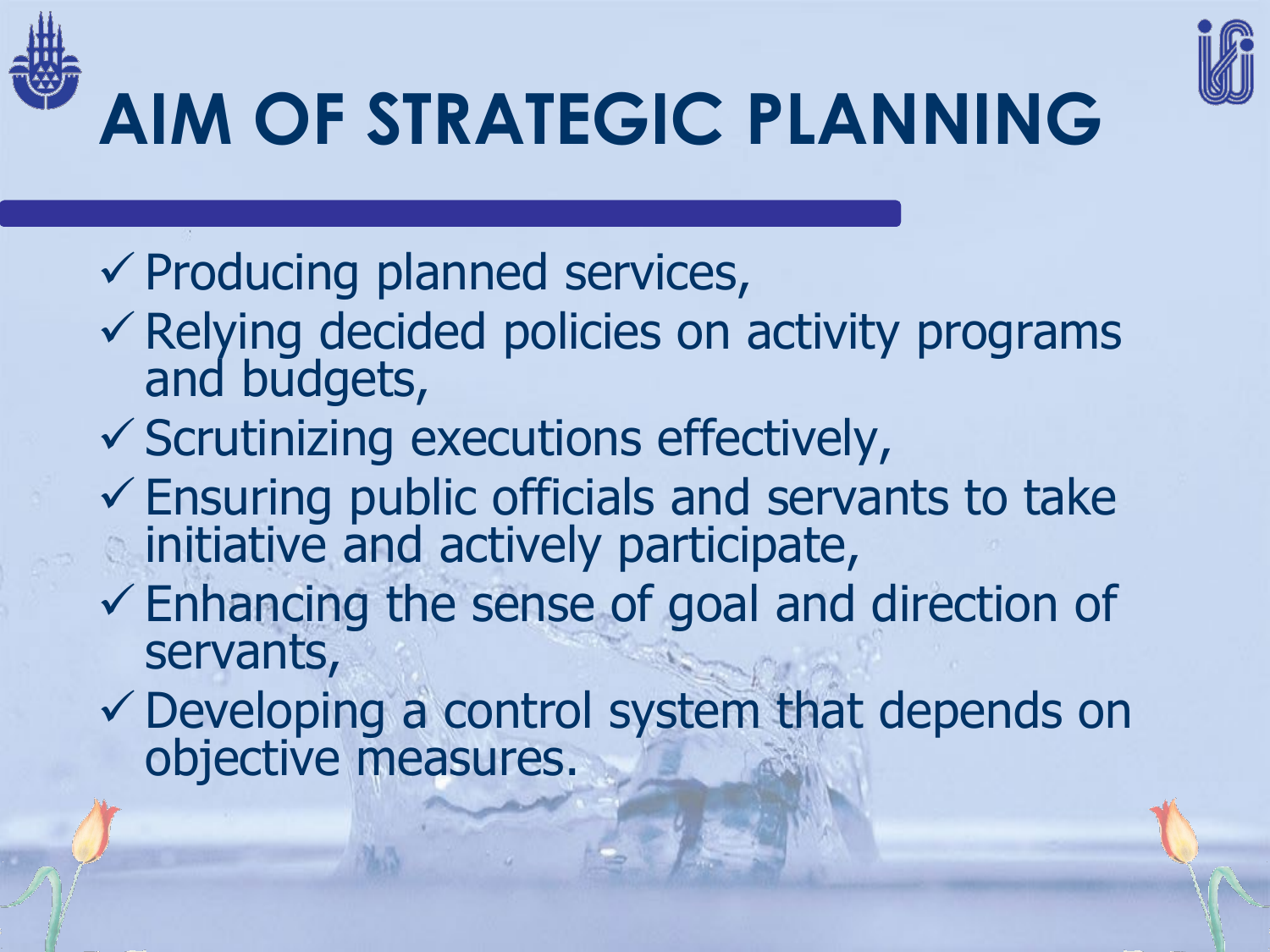



## **PROCESS OF STRATEGIC PLANNING**

**Strategic planning consists of an effort to reply these questions:**

Where are we? - Current Situation Analysis

- Stakeholder Analysis
- Where we want to be ? The Vision, Mission and Principals
	- Strategic goals and objectives

How can we measure and evaluate ?

- How can we reach there ? Activities and Projects - Scrutiny
	- Evaluation Performance Measurement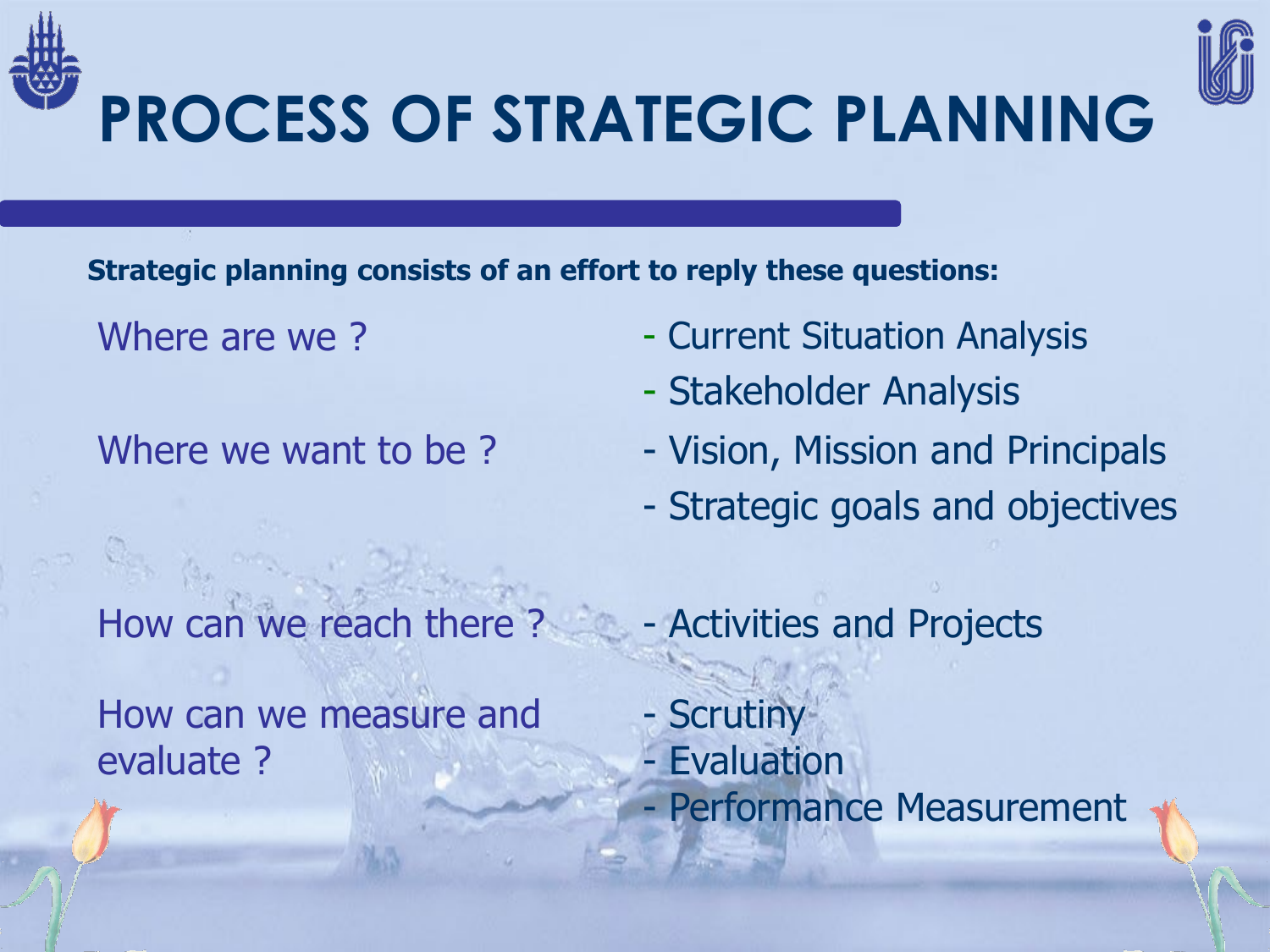



- $\checkmark$  Current Situation Analysis is a process that consists of understanding and evaluating the circumstances of an organization's both internal and external environment.
- $\checkmark$  Pre-studies for Situation Analysis includes:
	- Historical evolution of ISKI,
	- Laws related to ISKI,
	- Central government applications that intervene in the authority of ISKI,
	- Scientific, academic and administrative studies which were prepared by ISKI,
	- Duties and authorities of ISKI, and sectors and sub-sectors where ISKI is operating,
	- Characteristics of Istanbul, and probable internal and external environment factors.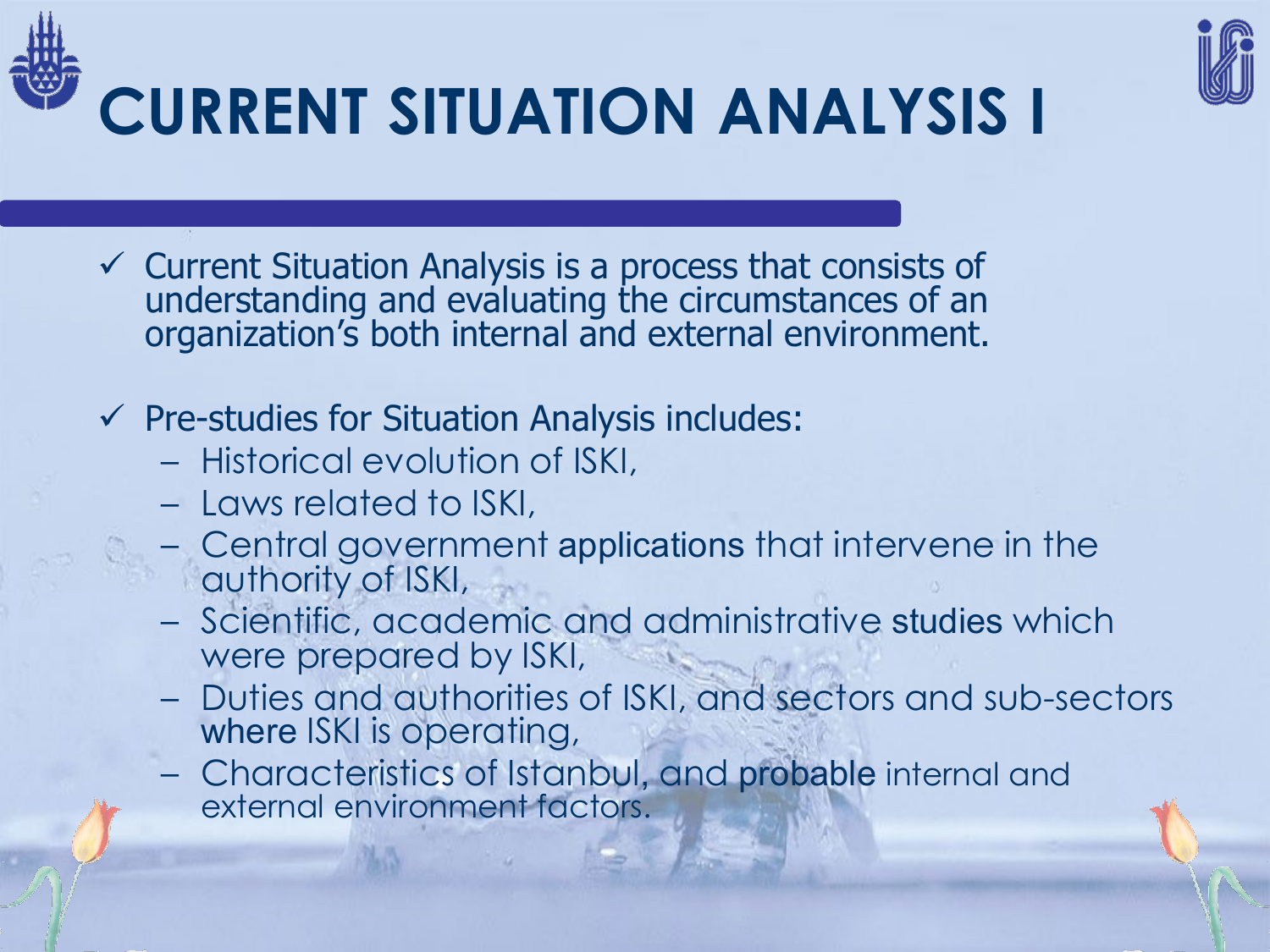



- $\checkmark$  It is decided at the meeting which was hold on 17 May 2007 that ISKI's strategic planning process should perform in four main strategic sectors.
- **Organizational Structure:** Human Resource and Education, Press, Publishing and Public Relations, Financial Management, Purchasing Goods and Services, Construction Contracting Works, Support Services, Knowledge and Document Management, Knowledge and Communication Technologies, Estate and Expropriation, Research and Planning, Electricity and Machine, Law and Control.
- **Producing and Delivering Clean Water:** Protection of Catchment Areas, Water Project, Water Construction, Water Transmission and Delivery, Promotion Centers.
- **Wastewater and Stormwater Management:** Channel Project, Wastewater Construction, Stream Reclamation, Wastewater<br>Refinement, License and Control of Wastewater, Channel Management.
	- **Department and Customer Services: Customer Services, Channel** License, Water Supply System, Department Services.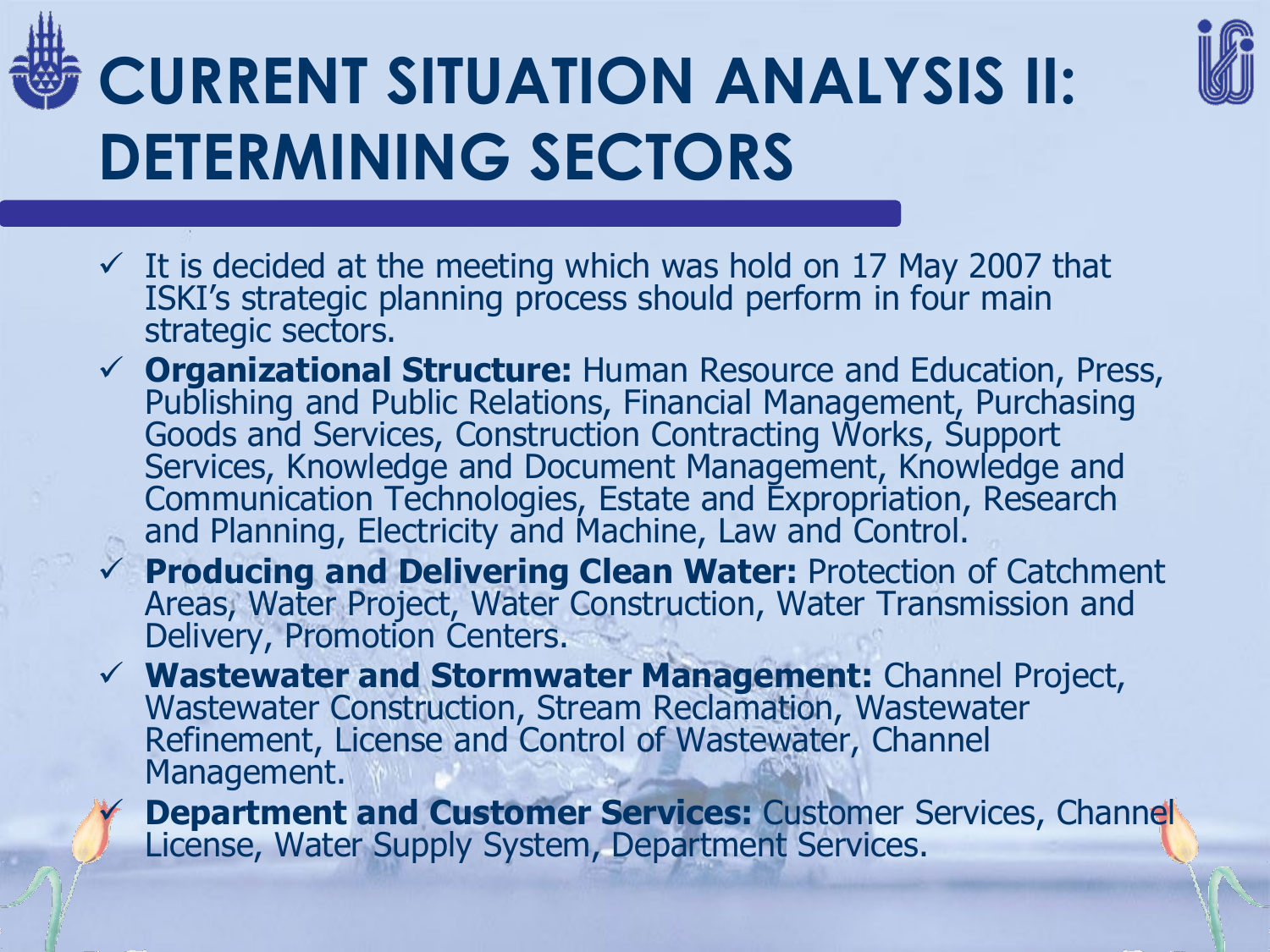



## **CURRENT SITUATION ANALYSIS III**

 $\checkmark$  Main Subjects of Current Situation Analysis consist of: 1. STRATEGIC IMPORTANCE AND VALUE OF WATER 2. GENERAL INFORMATION ON CITY 2.1. Geographic Area and Residential Formation of the City 2.2. Water Resources of the City 2.3. Population of the City and Population Movement 2.4. Economic Condition 2.5. Urban Development 2.6. Socio-Cultural Life 2.7. Organizations Managing Services related to Water in Istanbul 2.8. Disaster Management 3. SECTORAL STRUCTURE AND DEVELOPMENTS 3.1. Organizational Structure 3.2. Clean Water Production and Delivery Sector 3.3. Wastewater and Stormwater Management 3.4. Customer and Department Services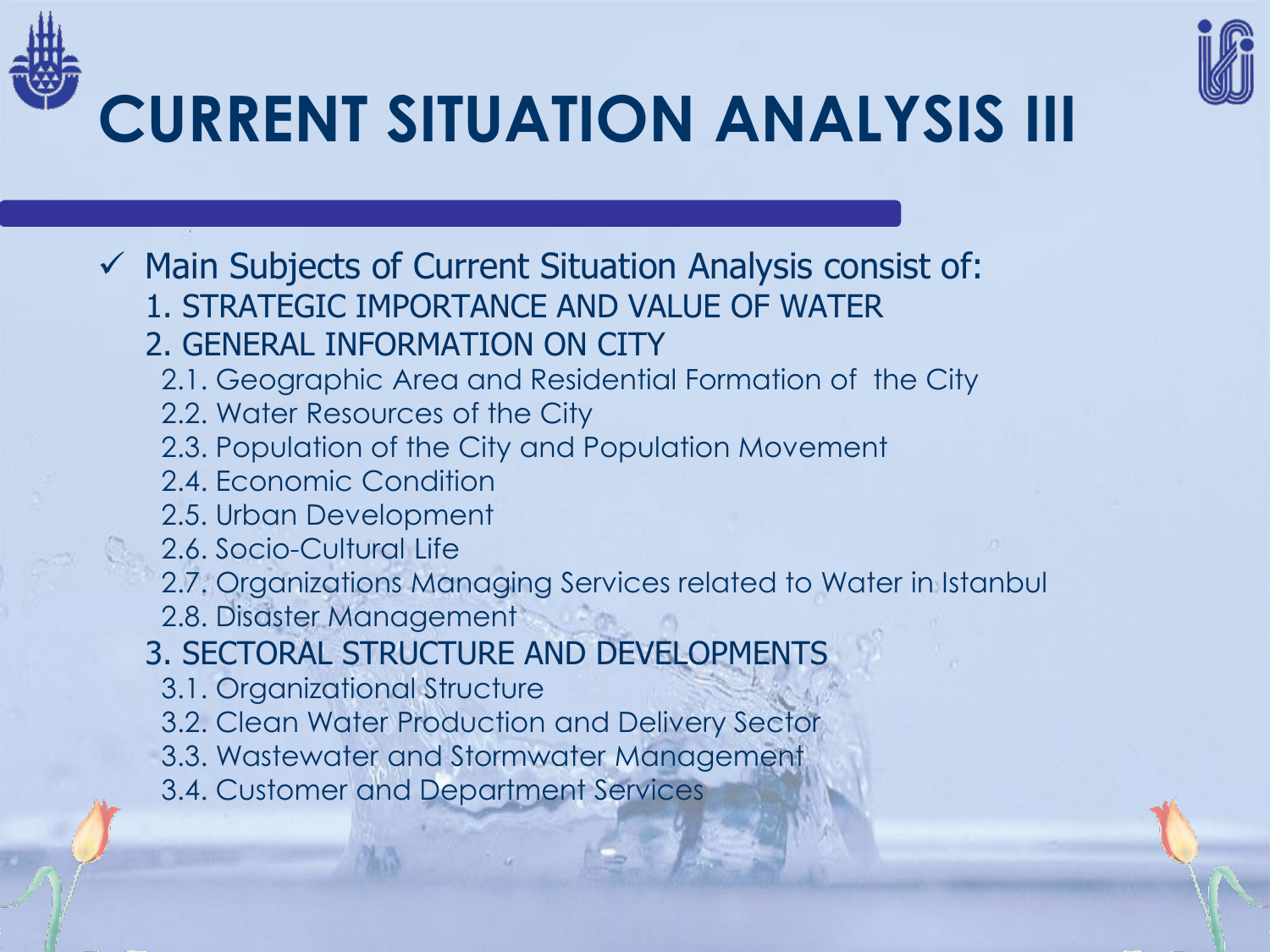

 $\checkmark$  Stakeholder is a person, group or establishment who

- is effected directly or indirectly by the activities of organization
- is provided services by the organization and
- ensures input to the organization.
- $\checkmark$  A classified list was prepared including internal and **external stakeholders.**
- $\checkmark$  A survey was conducted with internal and external stakeholders in the list.
- $\checkmark$  There were 13 questions in the survey. 5 of them are open ended and 8 of them are multiple choice.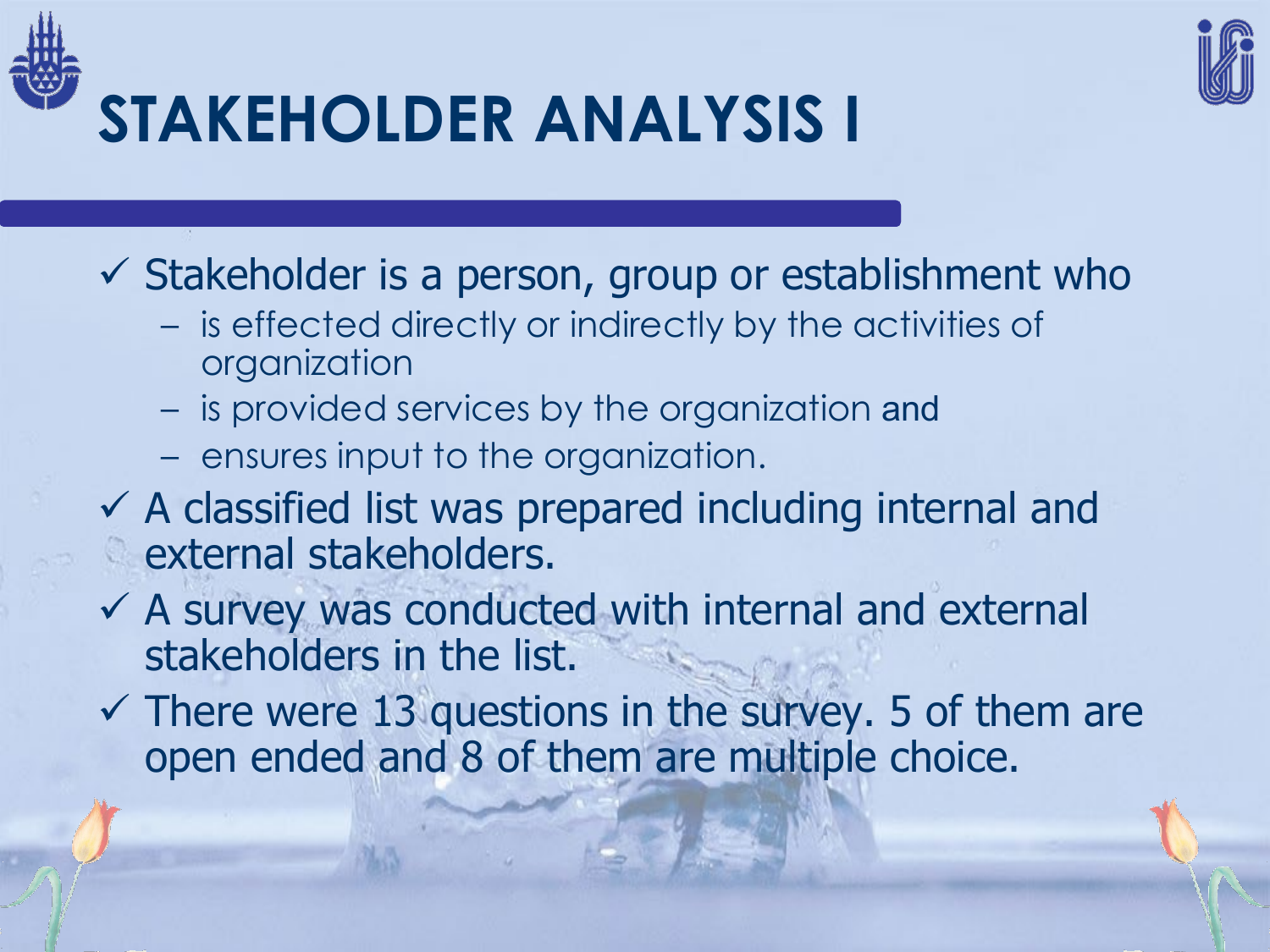## **STAKEHOLDER ANALYSIS II: INTERNAL STAKEHOLDERS**



- General Decision-Making Body (Members of Istanbul Metropolitan Municipality Council)
- $\checkmark$  Auditors
- $\checkmark$  Executive Committee
- $\checkmark$  Managers
- $\checkmark$  Employees
- $\checkmark$  Istanbul Metropolitan Municipality
- $\checkmark$  Trade unions
- $\checkmark$  District Municipalities
- $\checkmark$  First level municipalities
- $\checkmark$  Suppliers and subcontractors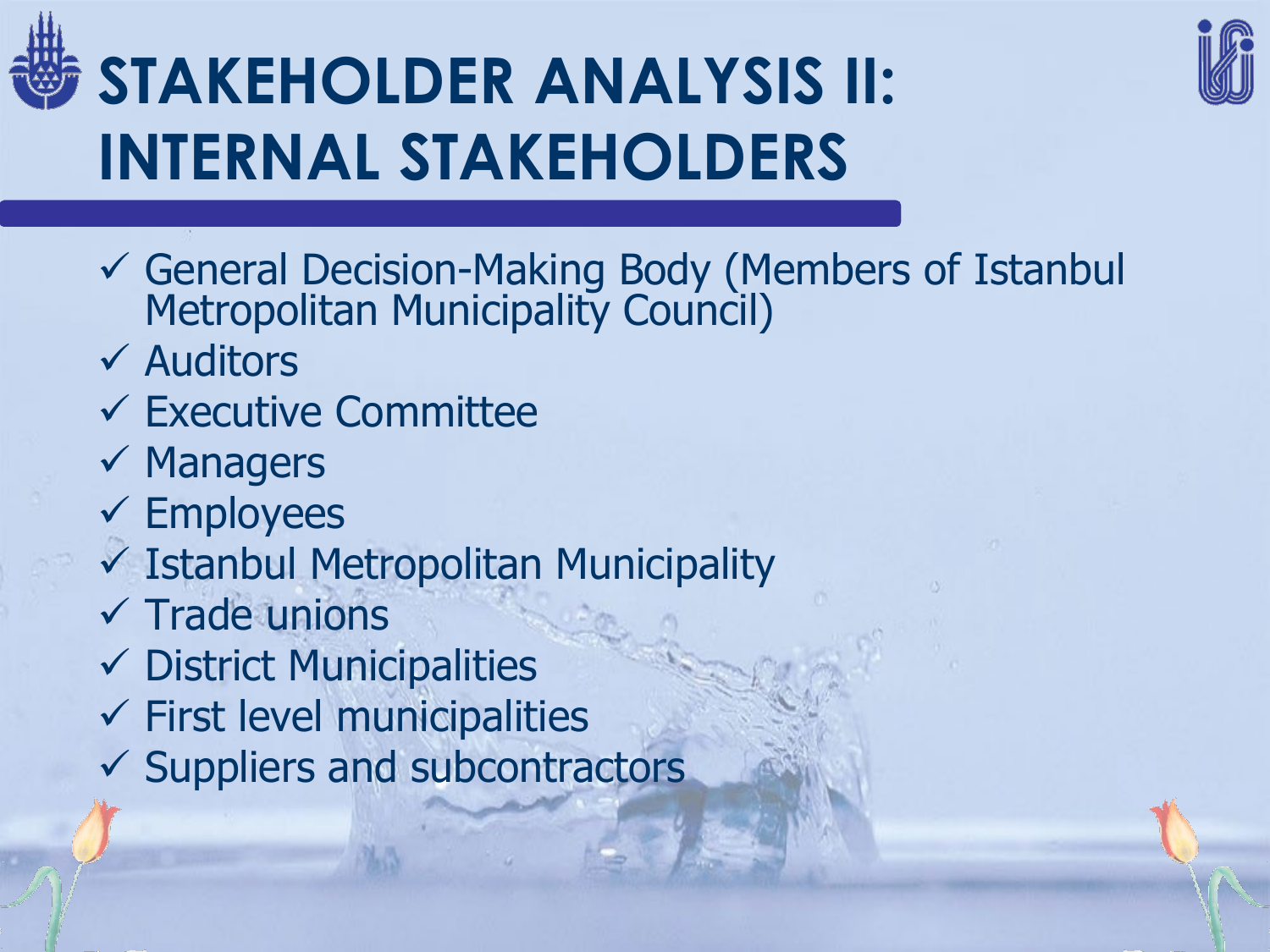

### **STAKEHOLDER ANALYSIS III: EXTERNAL STAKEHOLDERS**

- $\checkmark$  Ministry of Environment and Forest
- $\checkmark$  General directorate for State Hydraulic Works (DSI)
- $\checkmark$  Ministry of Energy and Natural Resources
- $\checkmark$  Universities
- Vocational Associations
- $\checkmark$  Banks-Financial **Organizations**
- $\checkmark$  Ministry of Internal Affairs
- $\checkmark$  State Planning Organization
- Governorship
- Committee for Protection of Cultural and Natural Wealth
- $\checkmark$  General directorate of Foundations
- $\checkmark$  Suppliers
- $\checkmark$  Special Provincial Administration
- $\checkmark$  District governors
- $\checkmark$  Village Headmen
- $\checkmark$  Civil Society **Organizations**
- $\times$  International **Organizations**
- Political Parties
- **Clients**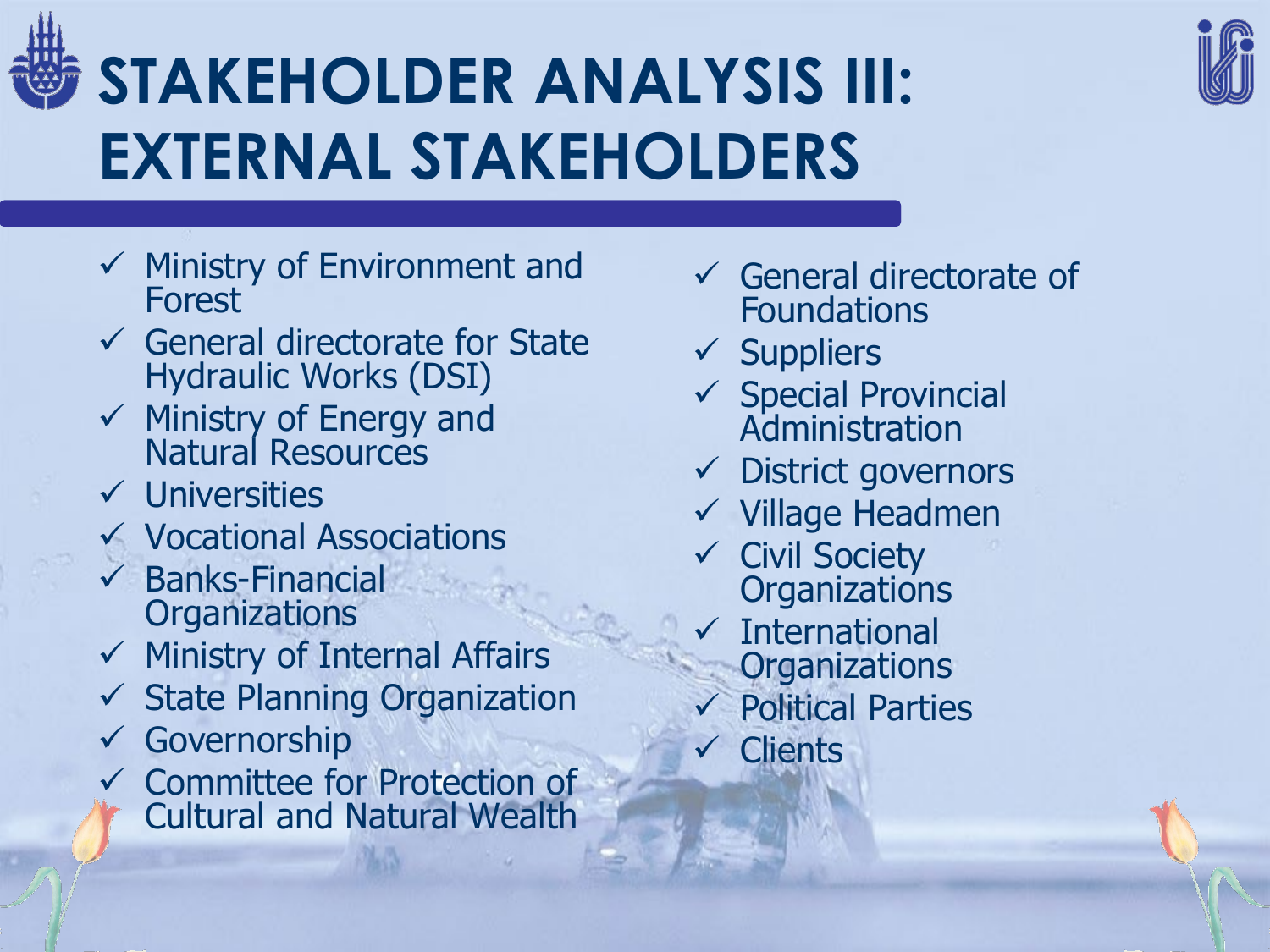

### **SURVEY RESULTS OF INTERNAL STAKEHOLDERS I**

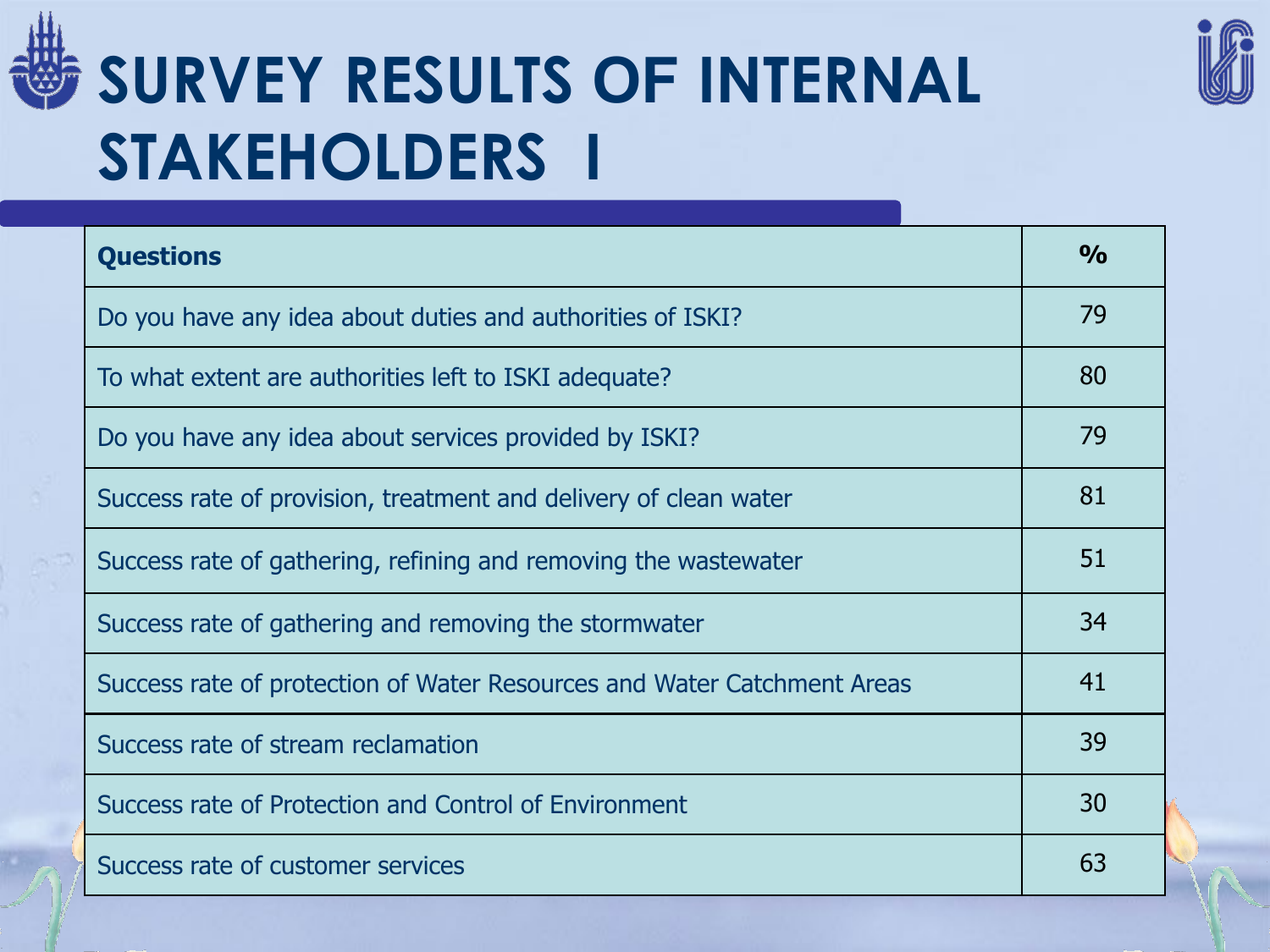

### **SURVEY RESULTS OF EXTERNAL STAKEHOLDERS I**



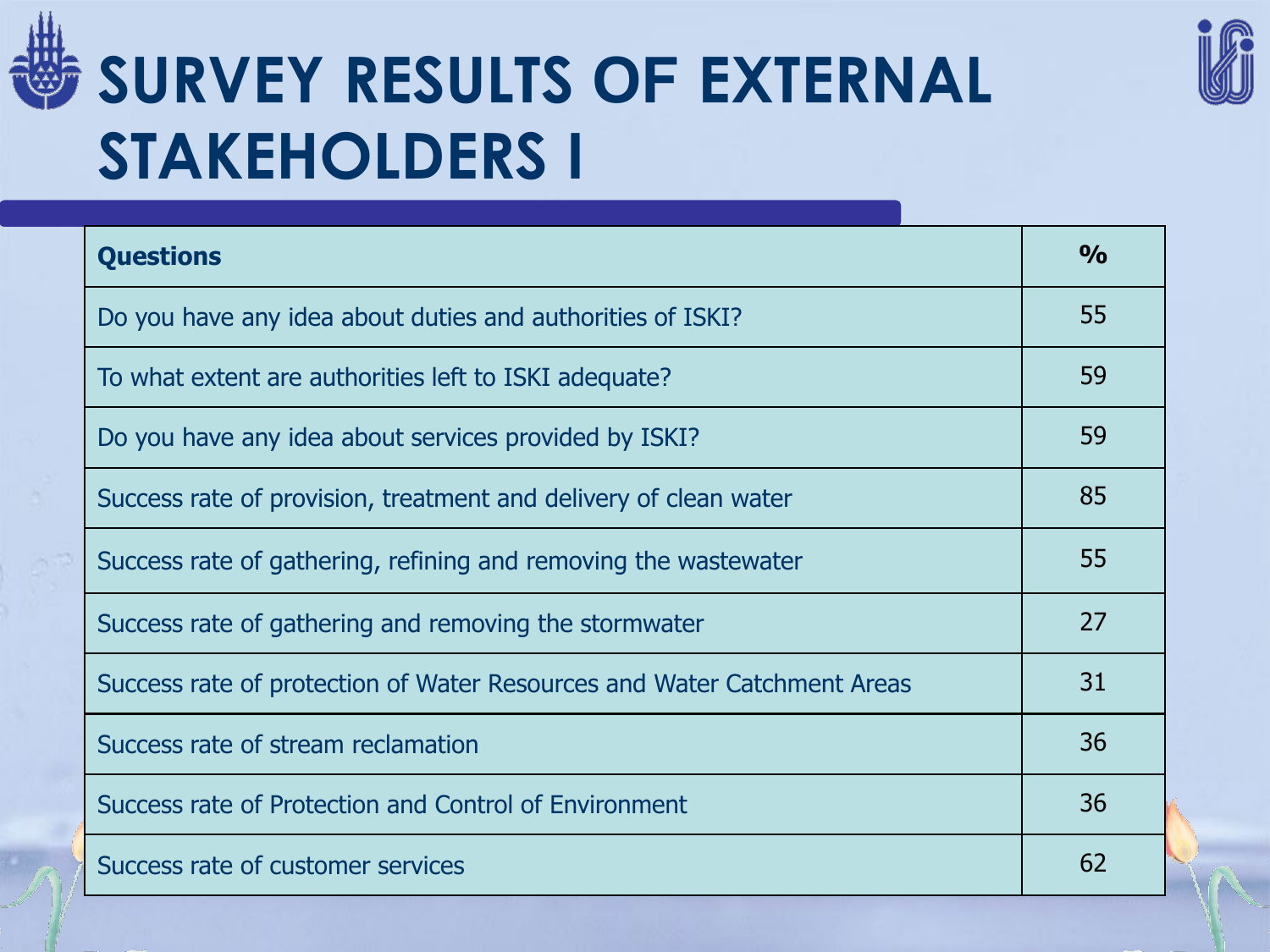

### **SURVEY RESULTS OF INTERNAL STAKEHOLDERS II**



 $\checkmark$  Service areas that is thought to be given importance by internal stakeholders

| Gathering, refining and removing the wastewater       |     |  |  |  |  |
|-------------------------------------------------------|-----|--|--|--|--|
| Gathering and removing the Stormwater                 | 170 |  |  |  |  |
| Protection and Control of Environment                 | 145 |  |  |  |  |
| Stream reclamation                                    | 120 |  |  |  |  |
| Protection of Water Supplies and Water Catchment Area | 105 |  |  |  |  |
| Provision, treatment and delivery of clean water      | 95  |  |  |  |  |
| <b>Customer services</b>                              | 50  |  |  |  |  |
| Protection of Historical Water Buildings              | 45  |  |  |  |  |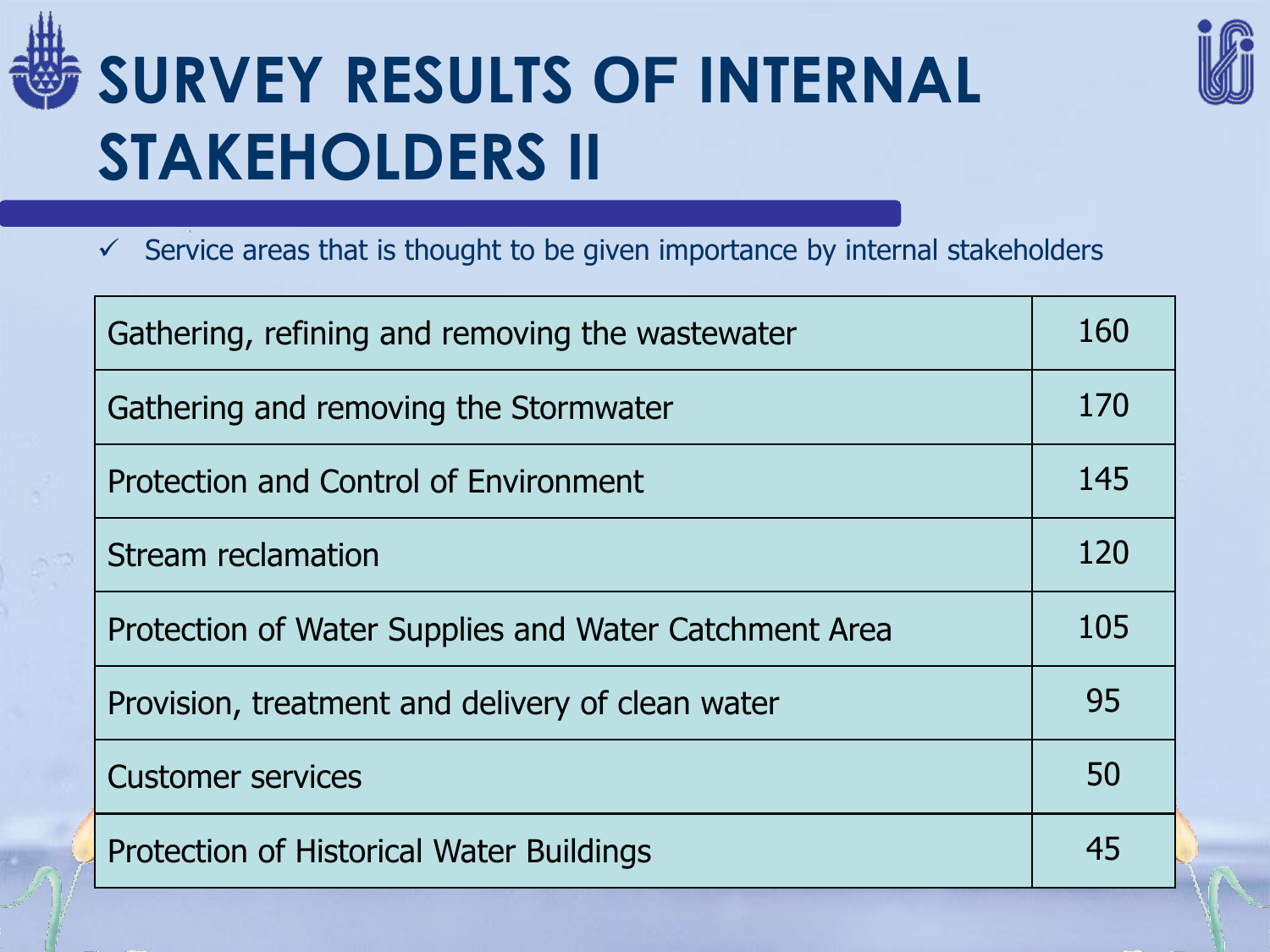

### **SURVEY RESULTS OF EXTERNAL STAKEHOLDERS II**



#### $\checkmark$  Service areas that is thought to be given importance by external stakeholders

| Gathering, refining and removing the wastewater         |     |  |  |  |  |
|---------------------------------------------------------|-----|--|--|--|--|
| Gathering and removing the Stormwater                   |     |  |  |  |  |
| Protection and Control of Environment                   | 100 |  |  |  |  |
| Stream reclamation                                      | 113 |  |  |  |  |
| Protection of Water Resources and Water Catchment Areas | 90  |  |  |  |  |
| Provision, treatment and delivery of clean water        | 71  |  |  |  |  |
| <b>Customer services</b>                                | 55  |  |  |  |  |
| Protection of Historical Water Buildings                | 49  |  |  |  |  |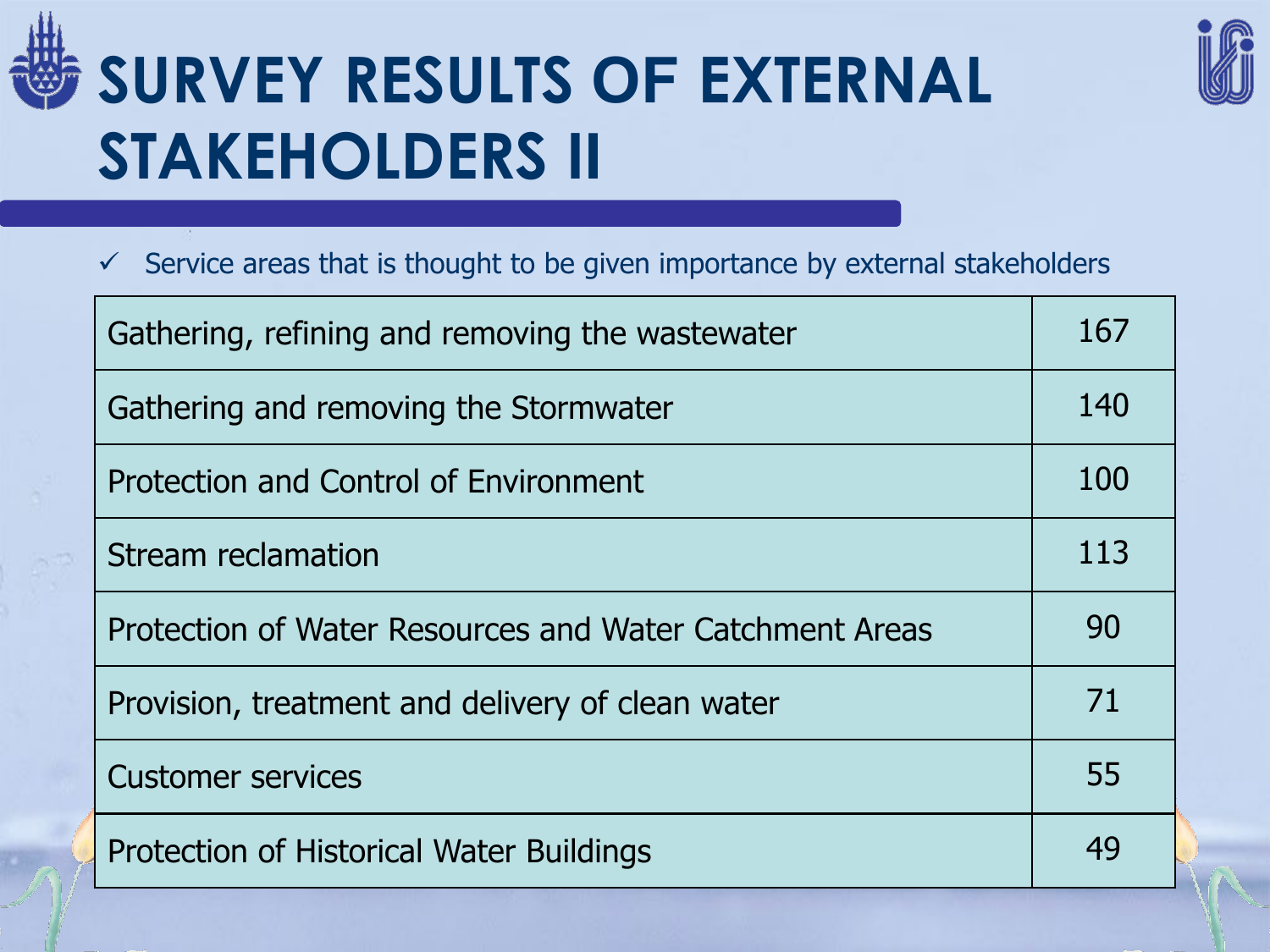

## **SURVEY RESULTS OF EXTERNAL STAKEHOLDERS III**

- $\checkmark$  Concepts decided to be focused in mission statement
	- Protection of water culture and water civilization
	- Clean and Drinkable water
	- Catchment Area Protection
	- Focusing customer satisfaction
	- Sensitiveness towards environment
- $\checkmark$  Concepts decided to be focused in vision statement
	- Wastewater recycling
	- Good quality drinkable water
	- Increase of customer satisfaction / Customer oriented management
	- Employing high technology
	- Proving the difference of ISKI
	- Promoting organization's place in the world's most esteemed organizations

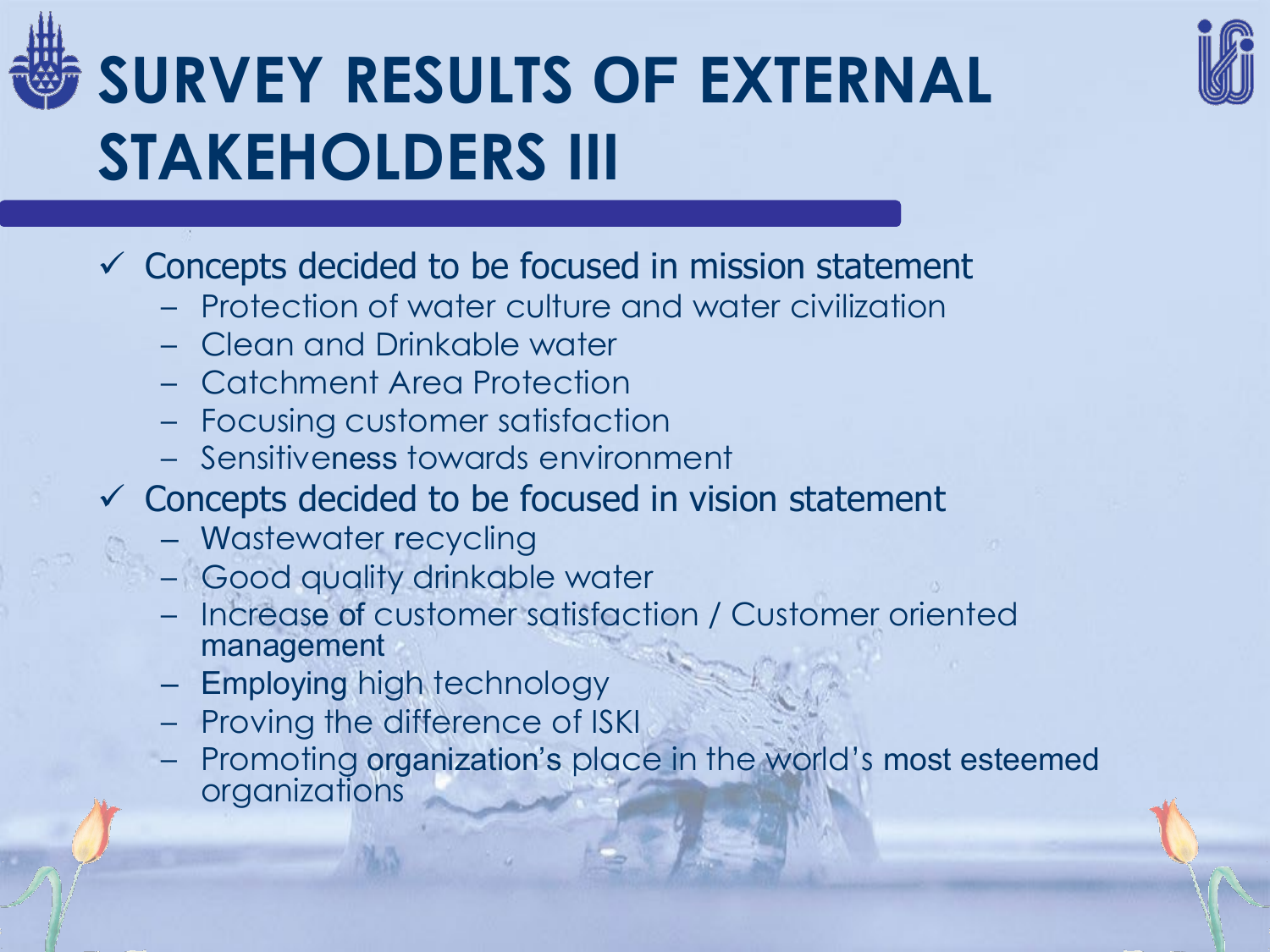

## **SURVEY RESULTS OF EXTERNAL STAKEHOLDERS IV**



- Trust
- Quality
- Transparency
- Equity
- Efficiency
- Respect to Environment and Person
- Participation
- Serving to People
- Objectivity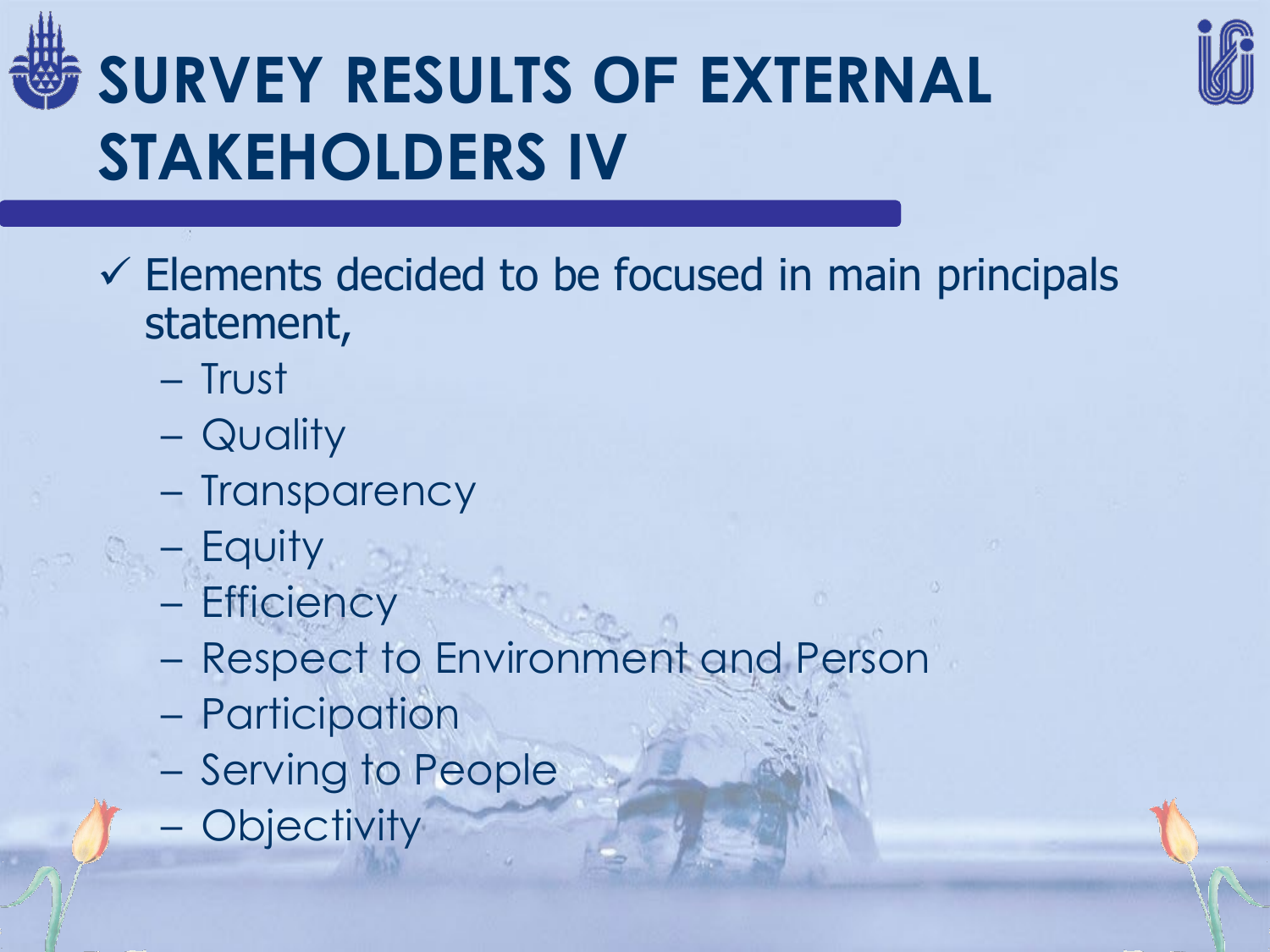



## **SWOT ANALYSIS: STRENGTHS I**

### **Organizational structure**

- $\checkmark$  Having an establishment law,
- $\checkmark$  Having a rooted organizational background,
- $\checkmark$  Having administrative and financial autonomy,
- $\checkmark$  Having a percentage of self-income to total income over % 90,
- $\checkmark$  Having a strong organizational image,
- $\checkmark$  Being a large-scaled inventor organization,
- $\checkmark$  Having an organizational policy to improve applications relying on knowledge technologies,
	- There is not a critical risk on financial structure in short-term.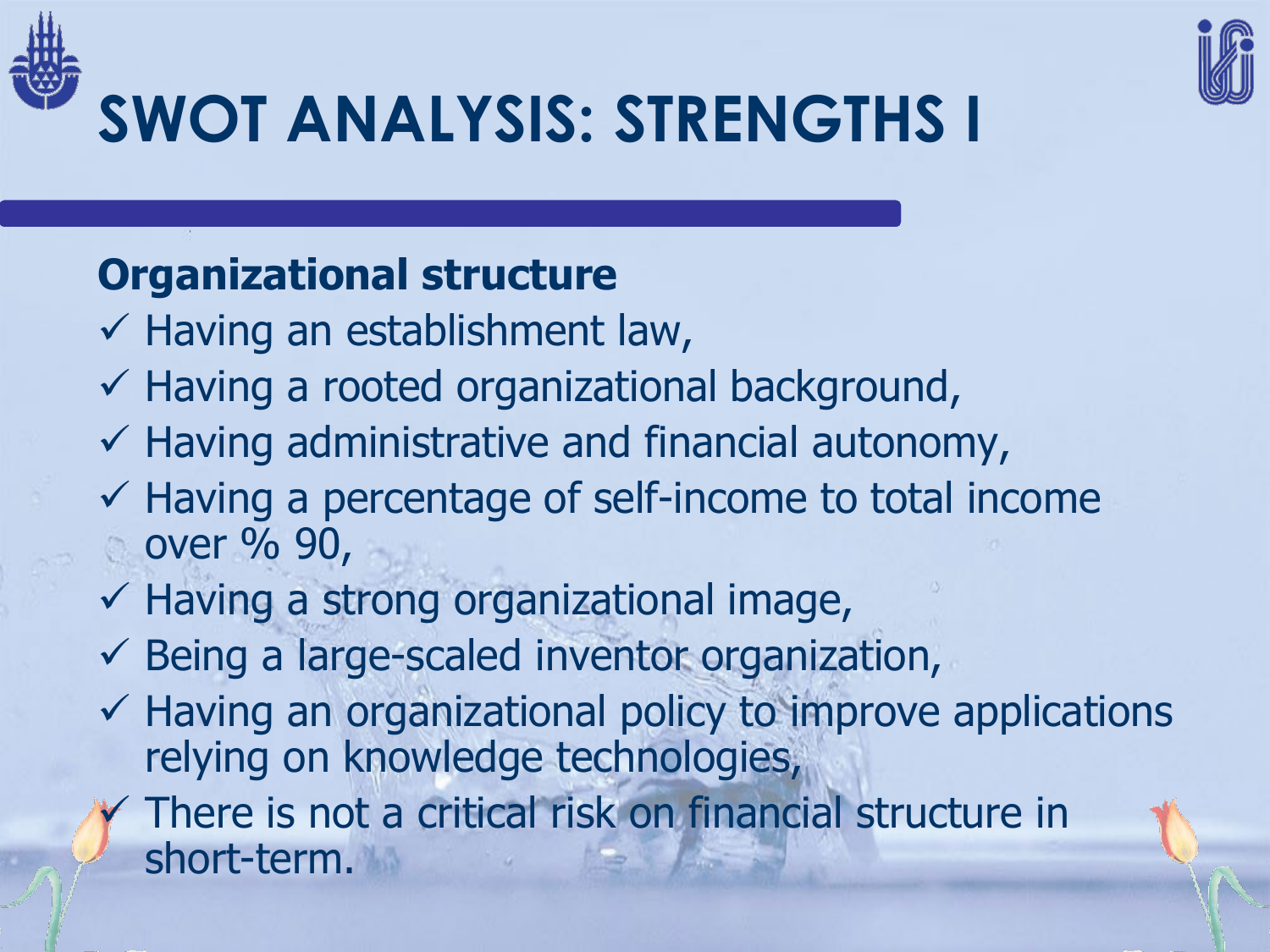



## **SWOT ANALYSIS: STRENGTHS II**

### **Production and Delivery of Clean Water**

- $\checkmark$  Tools employed in production and delivery of clean water are adequate,
- $\checkmark$  Using water pipes in world standards,
- $\checkmark$  Competence of water treatment capacity,
- $\checkmark$  Water quality is over standards,
- $\checkmark$  Following national and international developments closely in the field of clean water,
- $\checkmark$  Having an adequate and new clean water conduction system.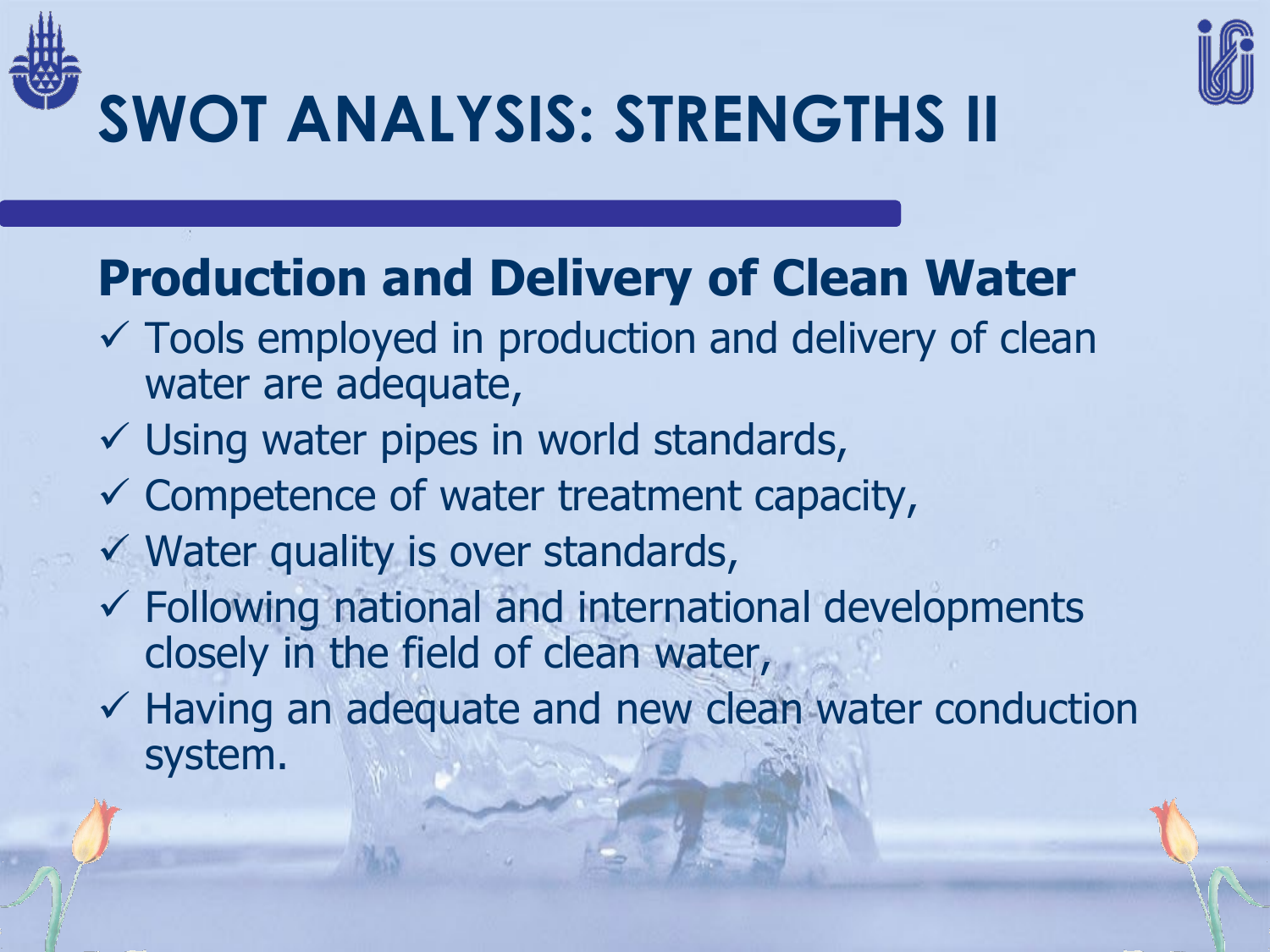



### **Management of Wastewater and Stormwater**

- $\checkmark$  Having opportunity to maintain and repair tunnels, channels, collectors and streams properly,
- $\checkmark$  Having an organizational policy to follow technical developments in wastewater sector,
- $\checkmark$  Following closely national and international developments in the field of wastewater,
- $\checkmark$  Majority (%84) of clean water delivered to the city moves backward to treatment system,
- $\checkmark$  Wastewater treatment system has a capacity to serve 90 per cent of the city (Istanbul) population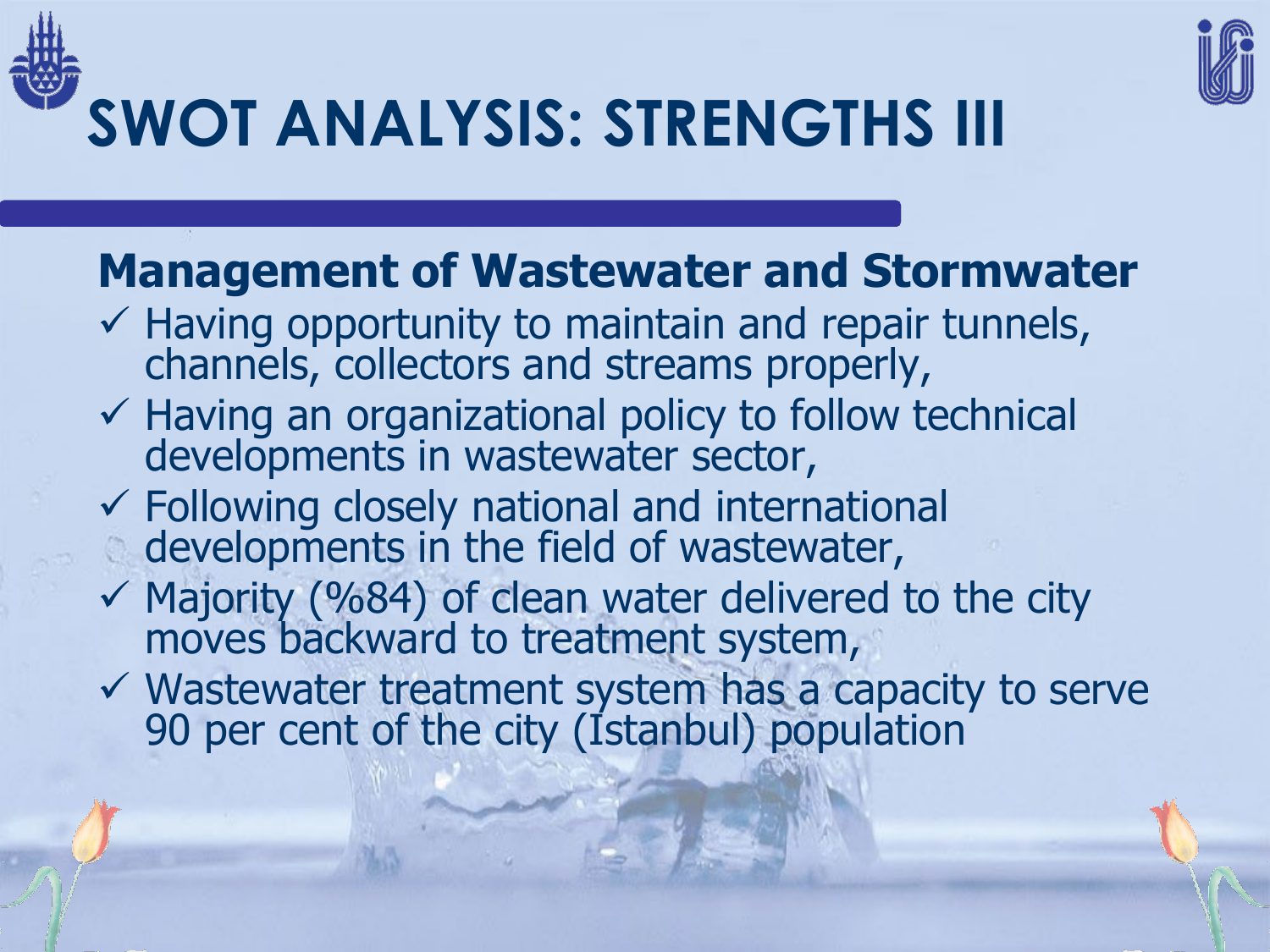



## **SWOT ANALYSIS: STRENGTHS IV**

### **Customer and Department Services**

- $\checkmark$  Departments serve according to decentralization understanding,
- $\checkmark$  Majority of water and sewerage network system is completed,
- $\checkmark$  Employing new technology in activities,
- $\checkmark$  Measuring customer satisfaction periodically and having a high level customer satisfaction about services,
- $\checkmark$  High degree of accruement-revenue rates,
- $\checkmark$  Having an advanced on-line solutions towards customers.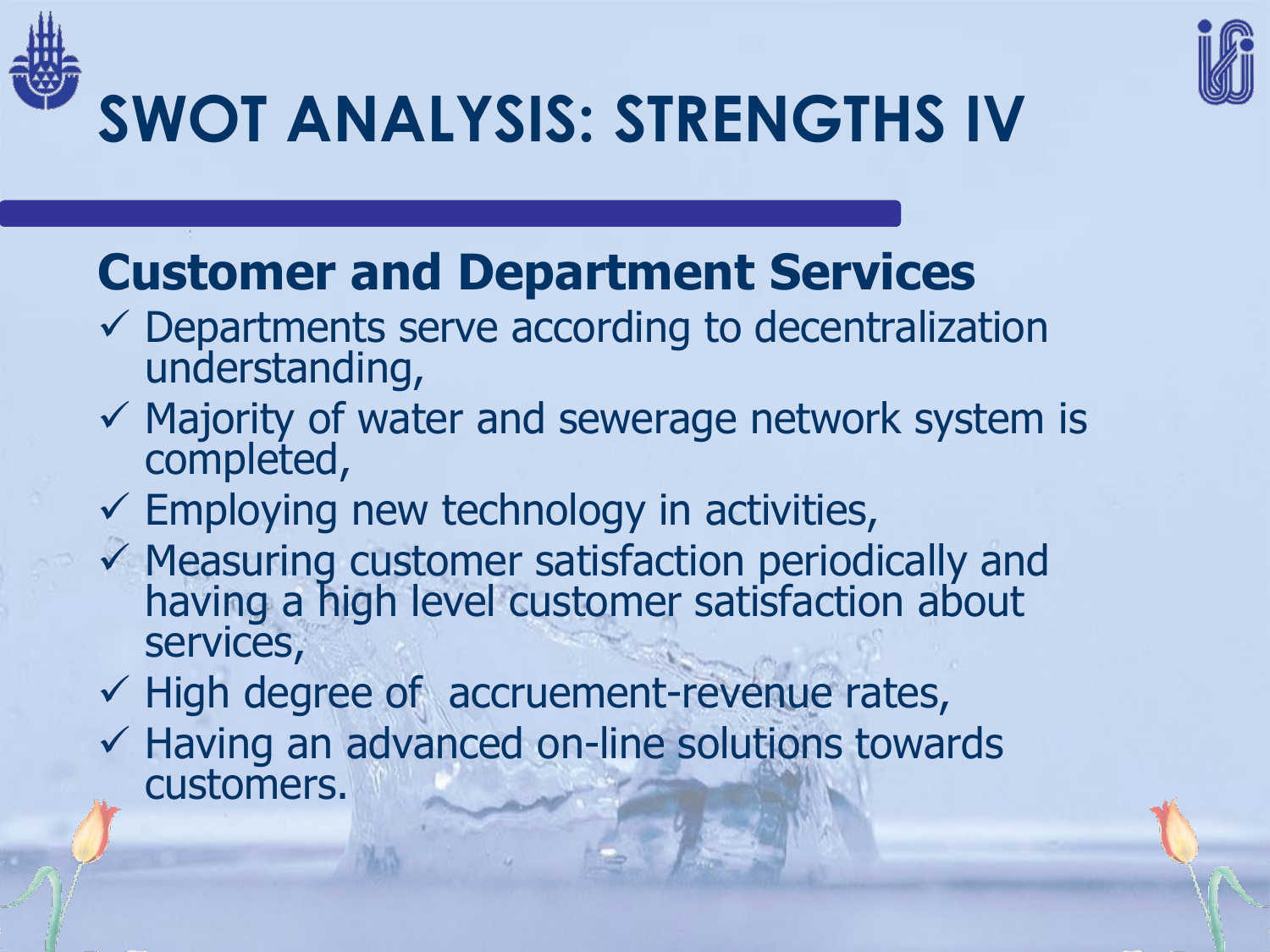



## **SWOT ANALYSIS: WEAKNESSES I**

#### **Organizational structure**

- $\checkmark$  Wage inequality among servants, workers and contractual employee,
- $\checkmark$  Coordination and communication problem amongst administrative units,
- $\checkmark$  Existence of factors effecting performance and motivation of personnel,
- $\checkmark$  Inadequate Research and Development services and coordination problem
- $\checkmark$  Not having a performance system in the field of human resource management,
- $\checkmark$  Incompetence of advertisement and public relations,
- $\checkmark$  Low expropriation percentage (%15) of catchment area protection fields
- Inadequate knowledge management systems.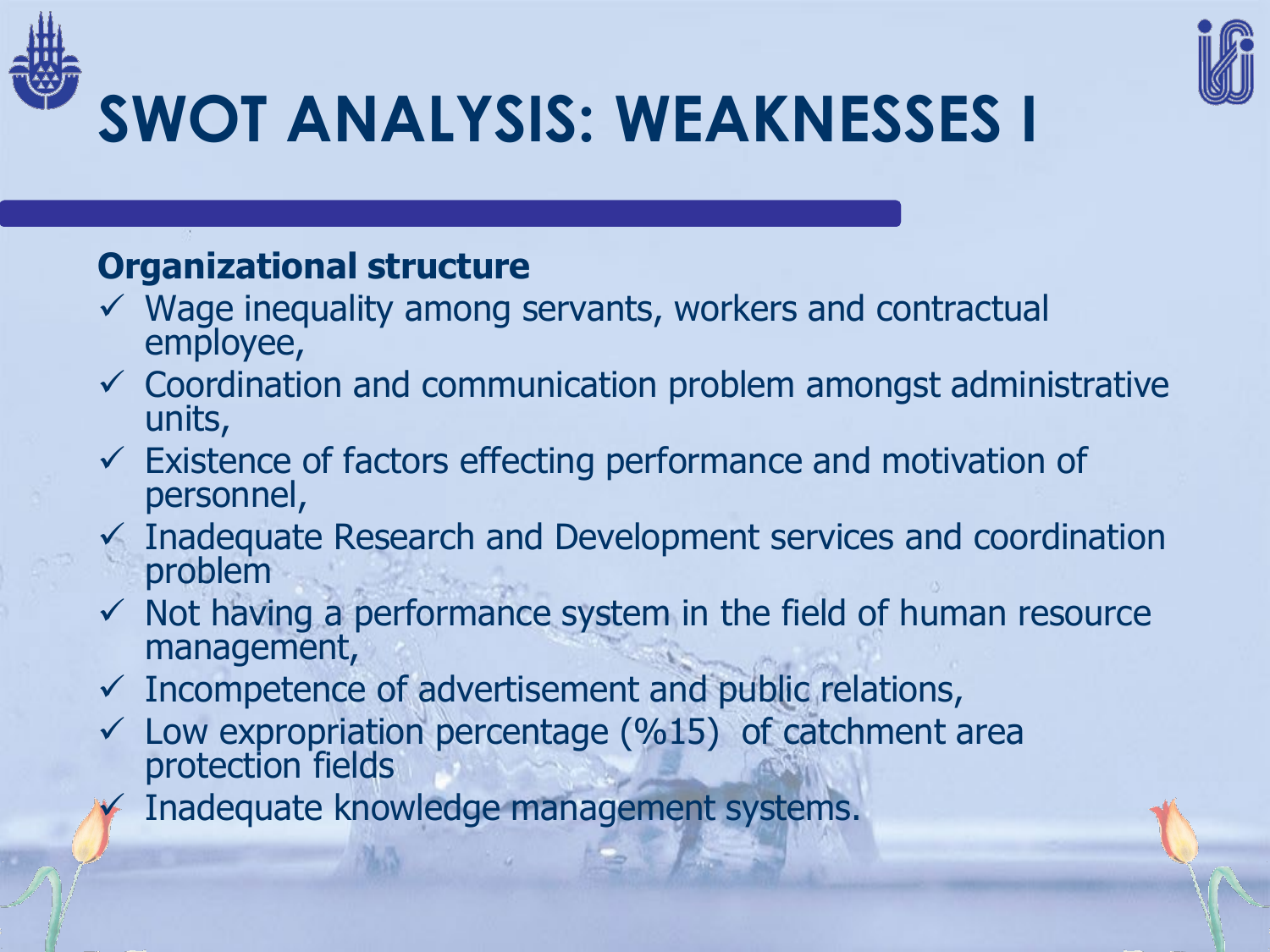



### **SWOT ANALYSIS: WEAKNESSES II**

### **Production and Delivery of Clean Water**

- $\checkmark$  High illegal use and loss rate of water,
- $\checkmark$  Inadequate coordination with other organizations related to services,
- $\checkmark$  Inadequate technical personnel who have competence of doing long-term planning and preparation to sceneries,
- $\checkmark$  Inadequate funds allocated for expropriating catchment areas
- $\checkmark$  Not having an information bank regarding water resources.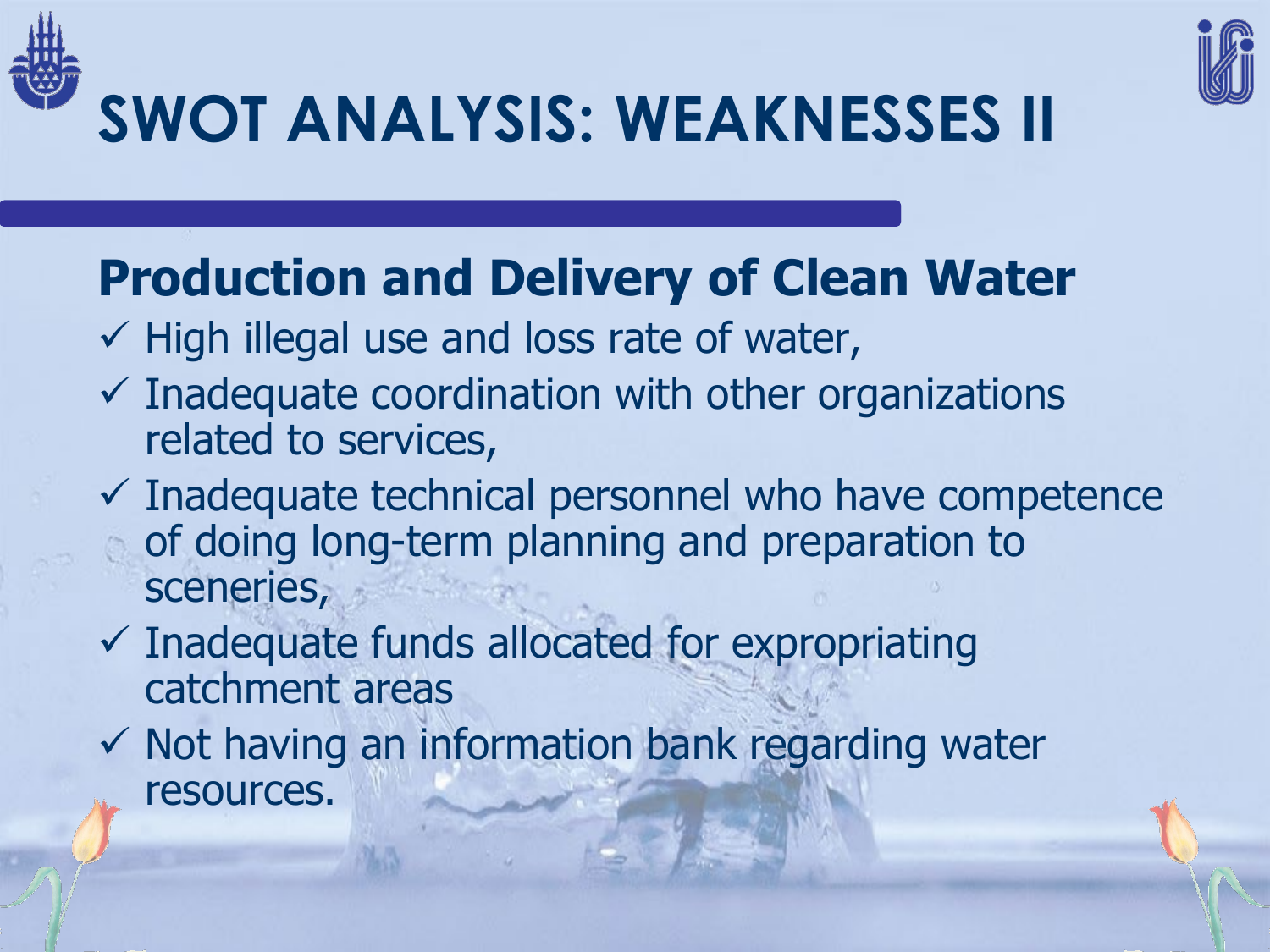



## **SWOT ANALYSIS: WEAKNESSES III**

### **Management of Wastewater and Stormwater**

- $\checkmark$  Problems relying on inadequate data in the sewerage system,
- $\checkmark$  Inadequate coordination and bureaucratic obstacles with other organizations while carrying out services,
- $\checkmark$  Wastewater and stormwater lines are united system in some areas,
- $\checkmark$  Inadequate assessment of mud and other waste emerged after the treatment of wastewater,
- $\checkmark$  Low level of advanced biological treatment in the refined water per year (%3),
- $\checkmark$  Providing wastewater infrastructure services after construction.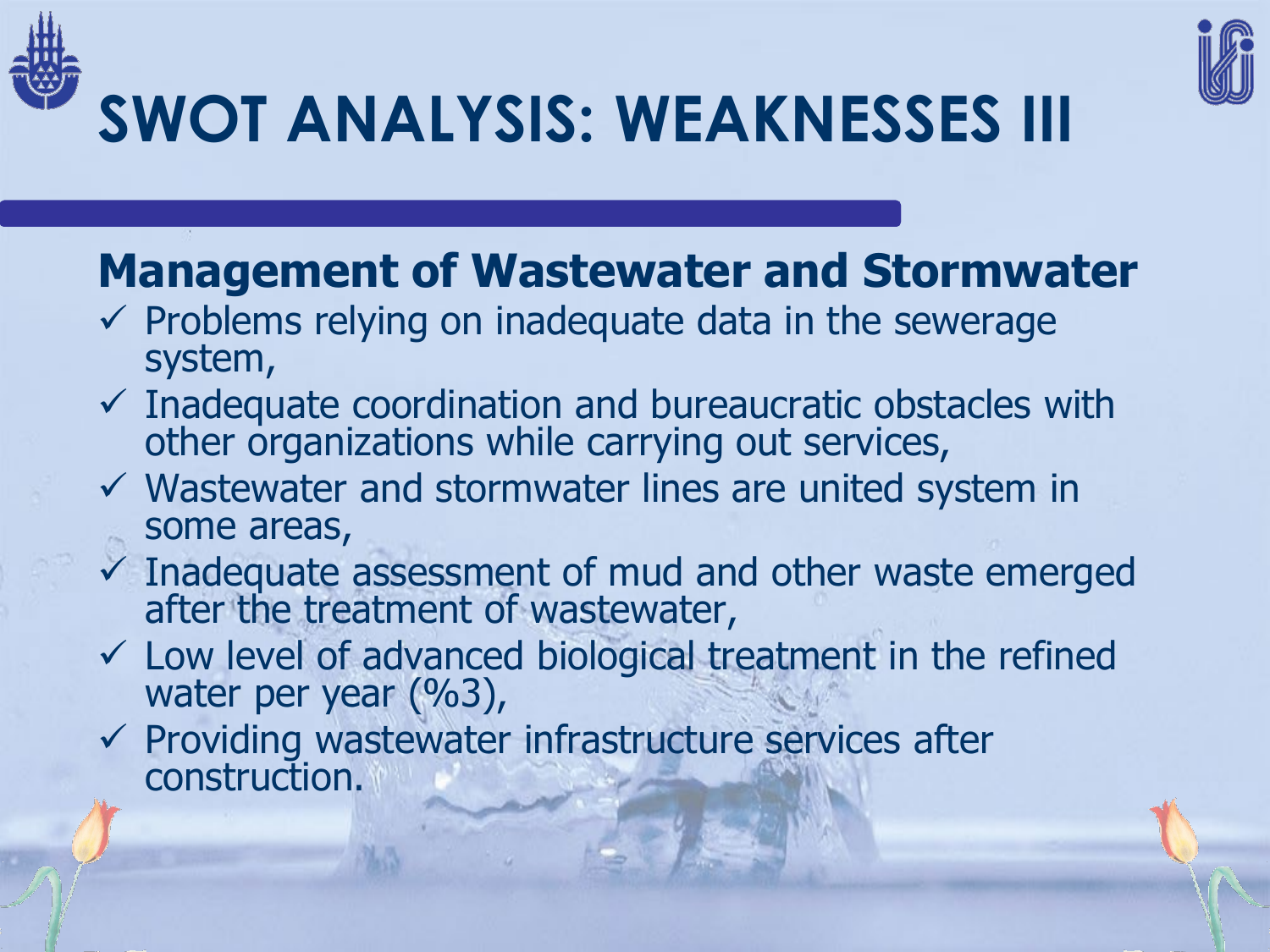

**SWOT ANALYSIS: WEAKNESSES IV**

### **Customer and Department Services**

- $\checkmark$  High level of water losses,
- $\checkmark$  Inadequate water and sewerage infrastructure in districts and villages which have recently attached to the service area,
- Inadequate coordination in central-department relations and among departments,
- $\checkmark$  High number of illegal water users,
- $\checkmark$  Inadequate amount of qualified personnel
- Too many breakdowns.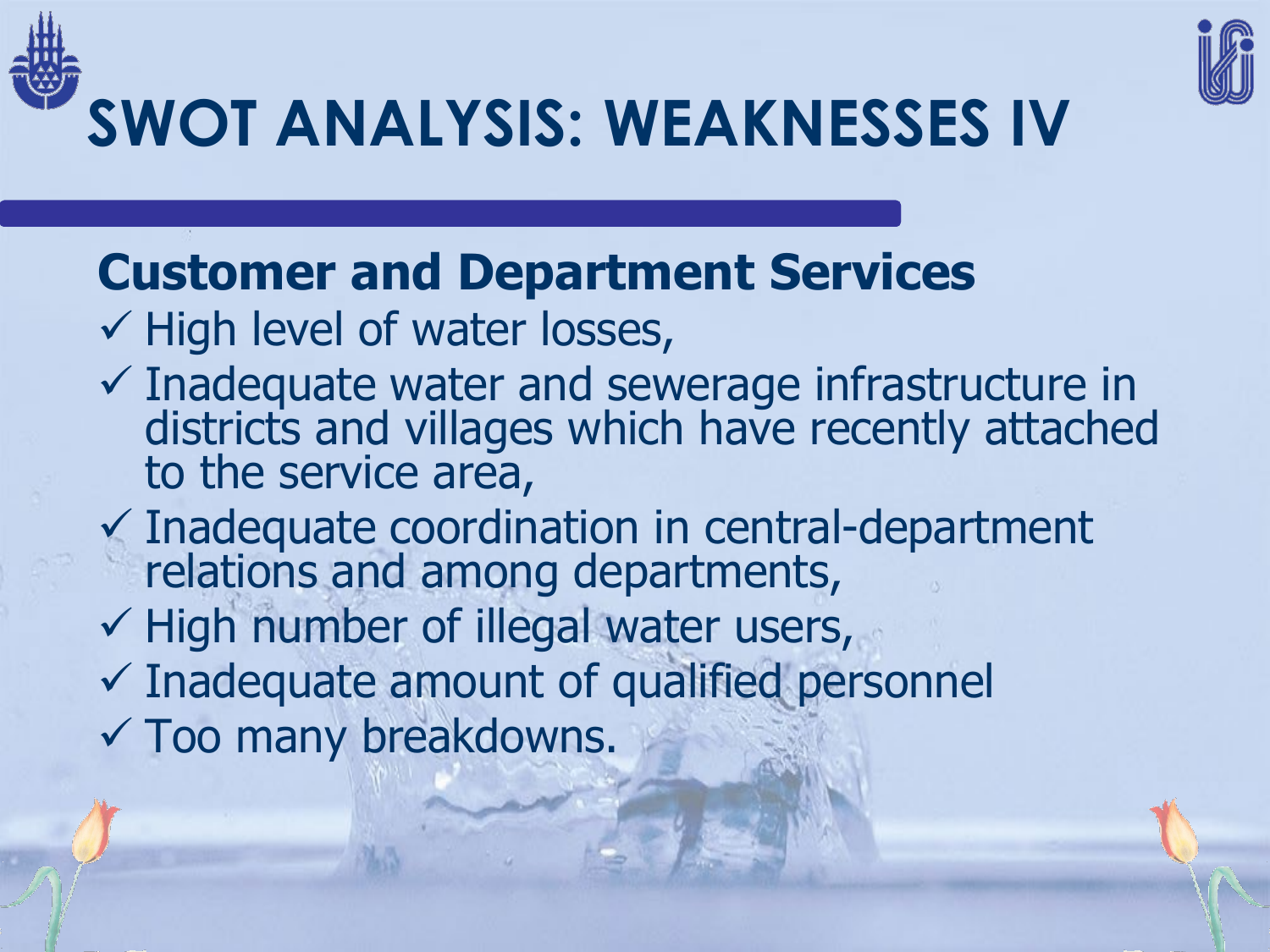



## **SWOT ANALYSIS: OPPORTUNITIES I**

### **Organizational Structure**

- $\checkmark$  Pre-studies were completed to reform the establishment act,
- $\checkmark$  Using various employment types is legally possible for human resource management,
- $\checkmark$  Norm Stuff Regulation is promulgated,
- $\checkmark$  Development of private sector and increase of alternative services,
- $\checkmark$  Improvement of Geographical Information Systems,
- $\checkmark$  There are universities in Istanbul which contains departments related to water and wastewater management,
- $\checkmark$  Continuing legal reform process on improvement of municipal income.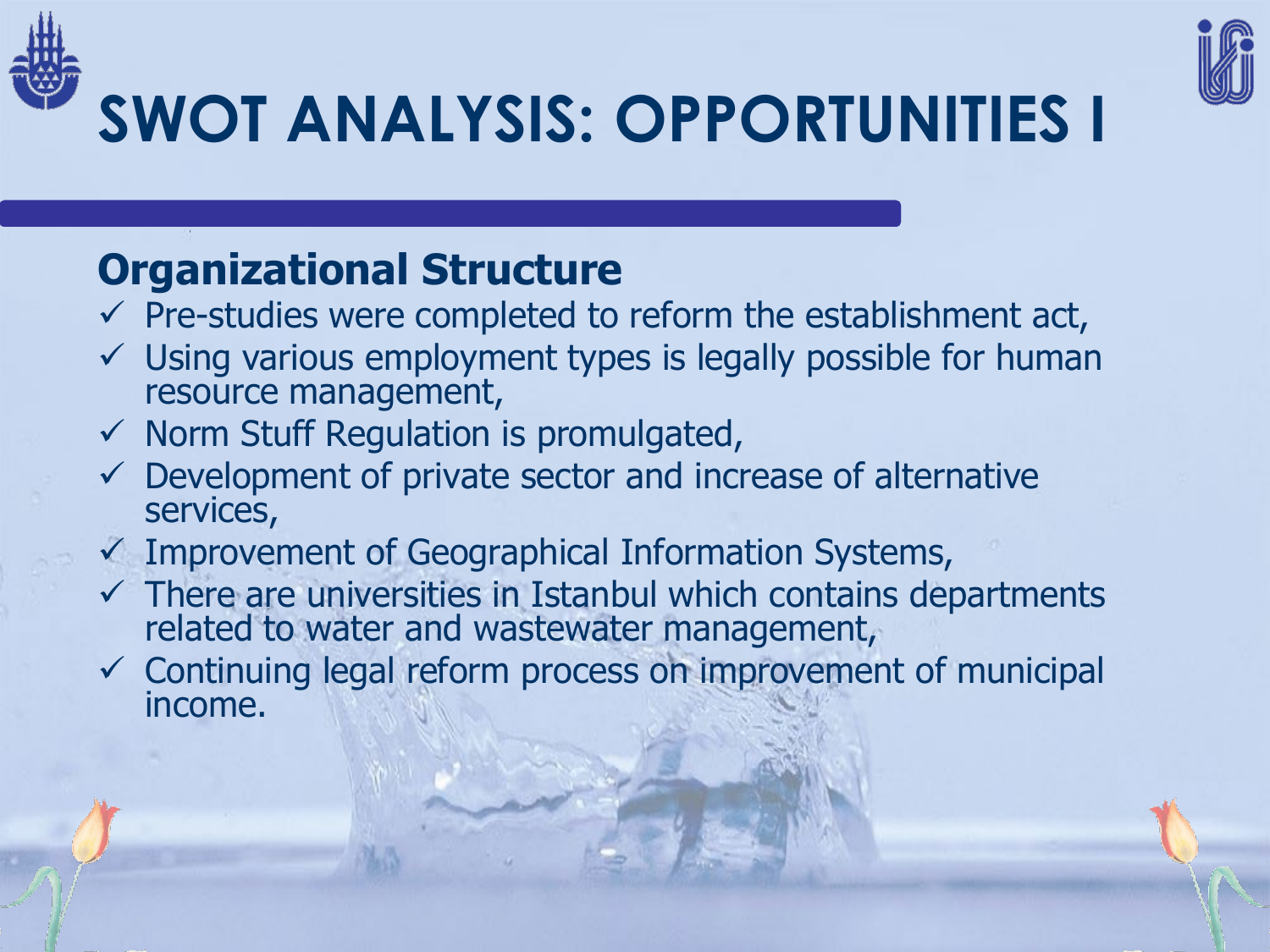



## **SWOT ANALYSIS: OPPORTUNITIES II**

### **Production and Delivery of Clean Water**

- $\checkmark$  Efforts of Turkey to adapt EU laws in the field of drinking water,
- Global warming is an opportunity for ISKI to save water, and to protect and improve water resources,
- Deterrent articles of Turkish Criminal Code contain illegal building,
- $\checkmark$  Opportunities of technologic advancements,
- $\checkmark$  Emphasizing the importance of water in development plans and government programs,
- Existence of alternative water resources (like seas),
- $\checkmark$  Deterrent regulations in the Environment Act.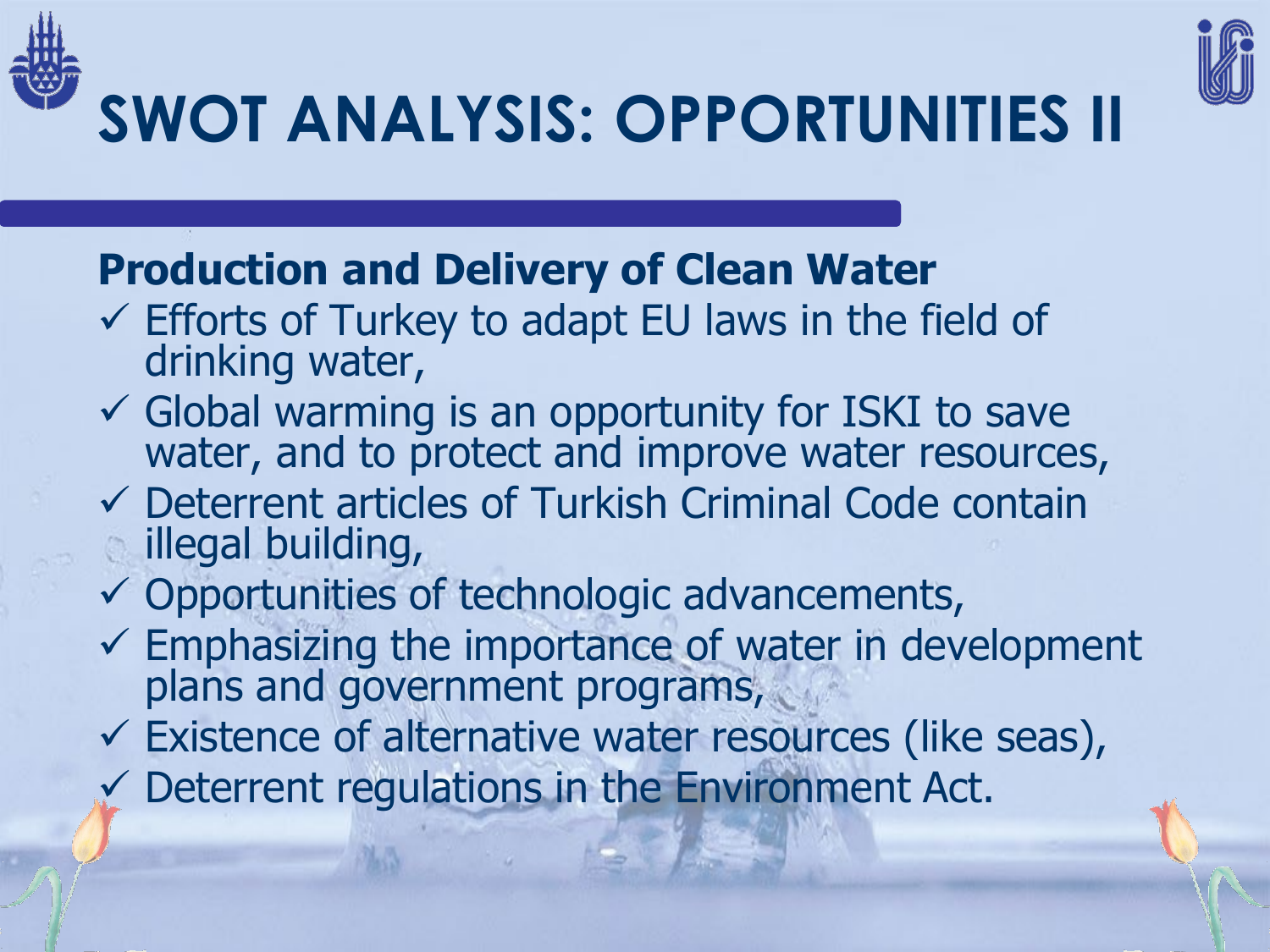



## **SWOT ANALYSIS: OPPORTUNITIES III**

#### **Management of Wastewater and Stormwater**

- $\checkmark$  Istanbul is surrounded by sea. There are strong flows from Blacksea to Marmara and Marmara to Blacksea,
- $\checkmark$  Efforts of Turkey to adapt EU laws and having policies on this issue,
- $\checkmark$  Increasing environment sensitivity and consciousness
- $\checkmark$  Technological improvements in the field of wastewater around the world
- $\checkmark$  City border contains Istanbul Metropolitan Municipality development plan area
	- Geographic and topographic structure of the city.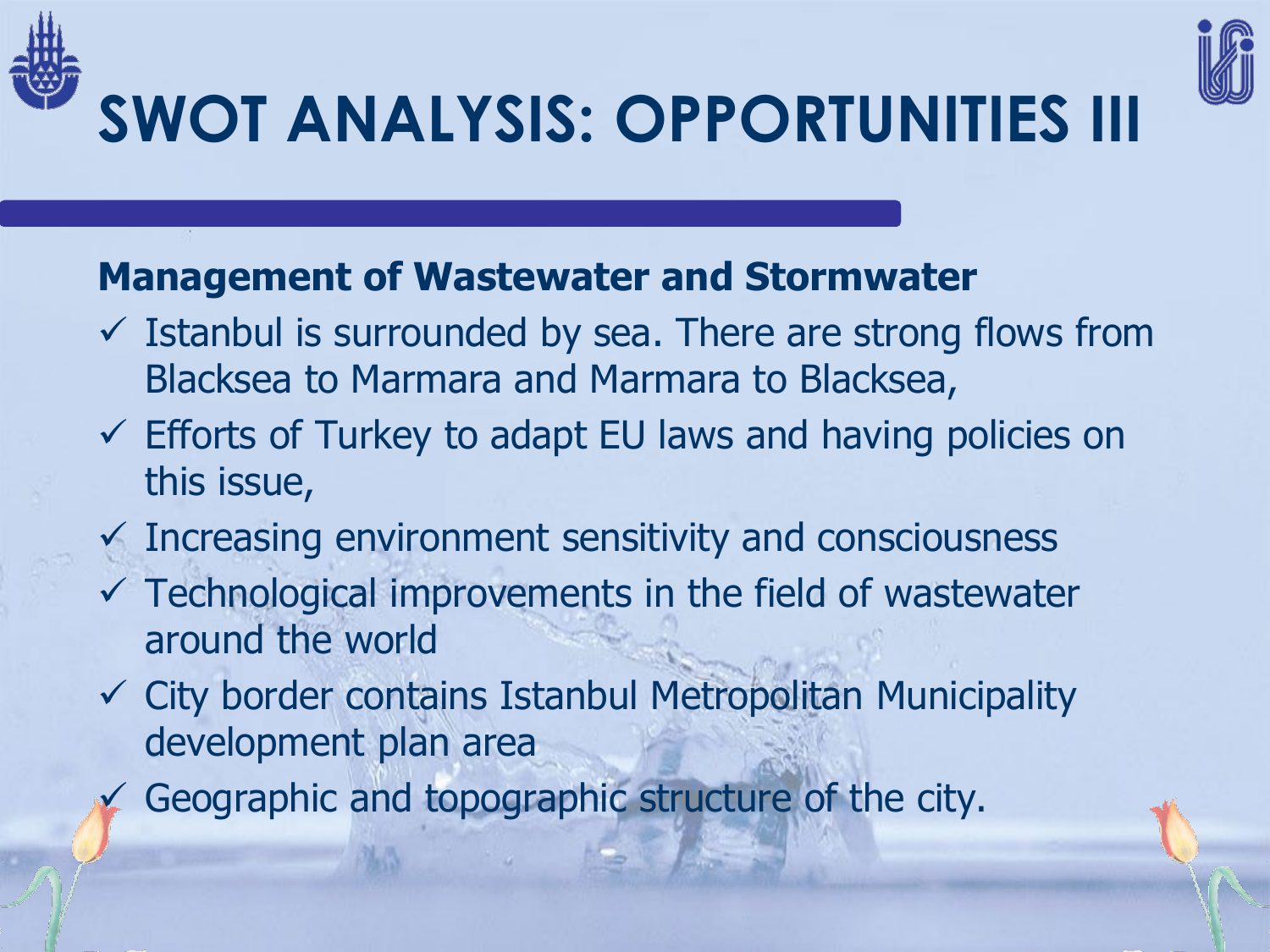



# **SWOT ANALYSIS: OPPORTUNITIES IV**

#### **Customer and Department Services**

- $\checkmark$  Advancement of knowledge technologies and extension of web-users,
- $\checkmark$  Global climate changes and drought sets up an atmosphere to make people conscious of water consumption,
- $\checkmark$  Advancement of new technologies (e.g. without digging),
- $\checkmark$  Increase of population as well as customers.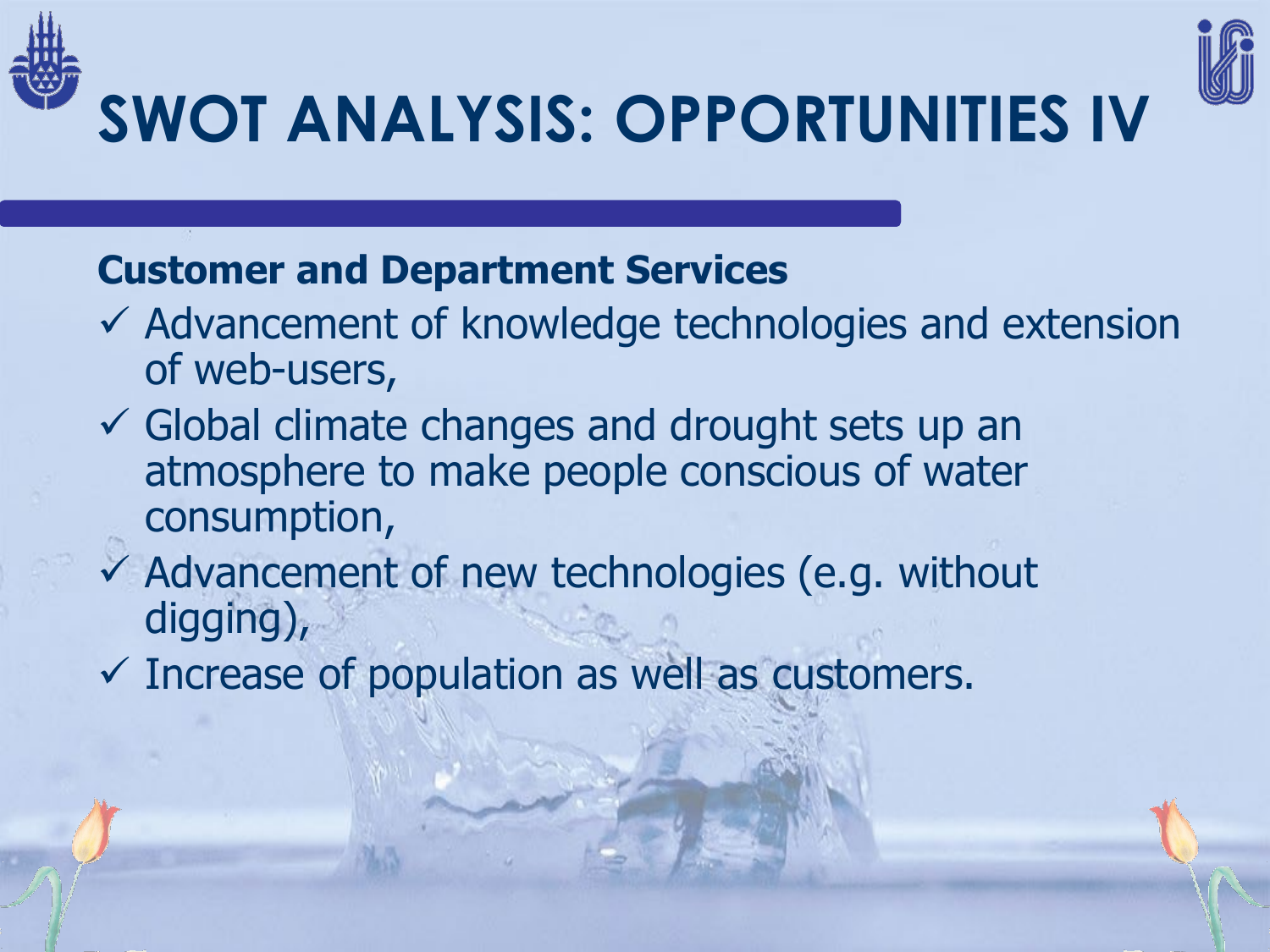



## **SWOT ANALYSIS: THREATS I**

### **Organizational Structure**

- $\checkmark$  Influence of global climate change and drought which ends up (due to the decline of consumption) decrease of income and increase of investment costs
- $\checkmark$  investment costs might possibly increase,
- $\checkmark$  Income resources are not rising as well as the increase of service area and population
- $\checkmark$  There is inadequate coordination and inequality of technical infrastructure level among organizations that are responsible for lands,
- $\checkmark$  Trials are extending due to the over workload of courts in Istanbul.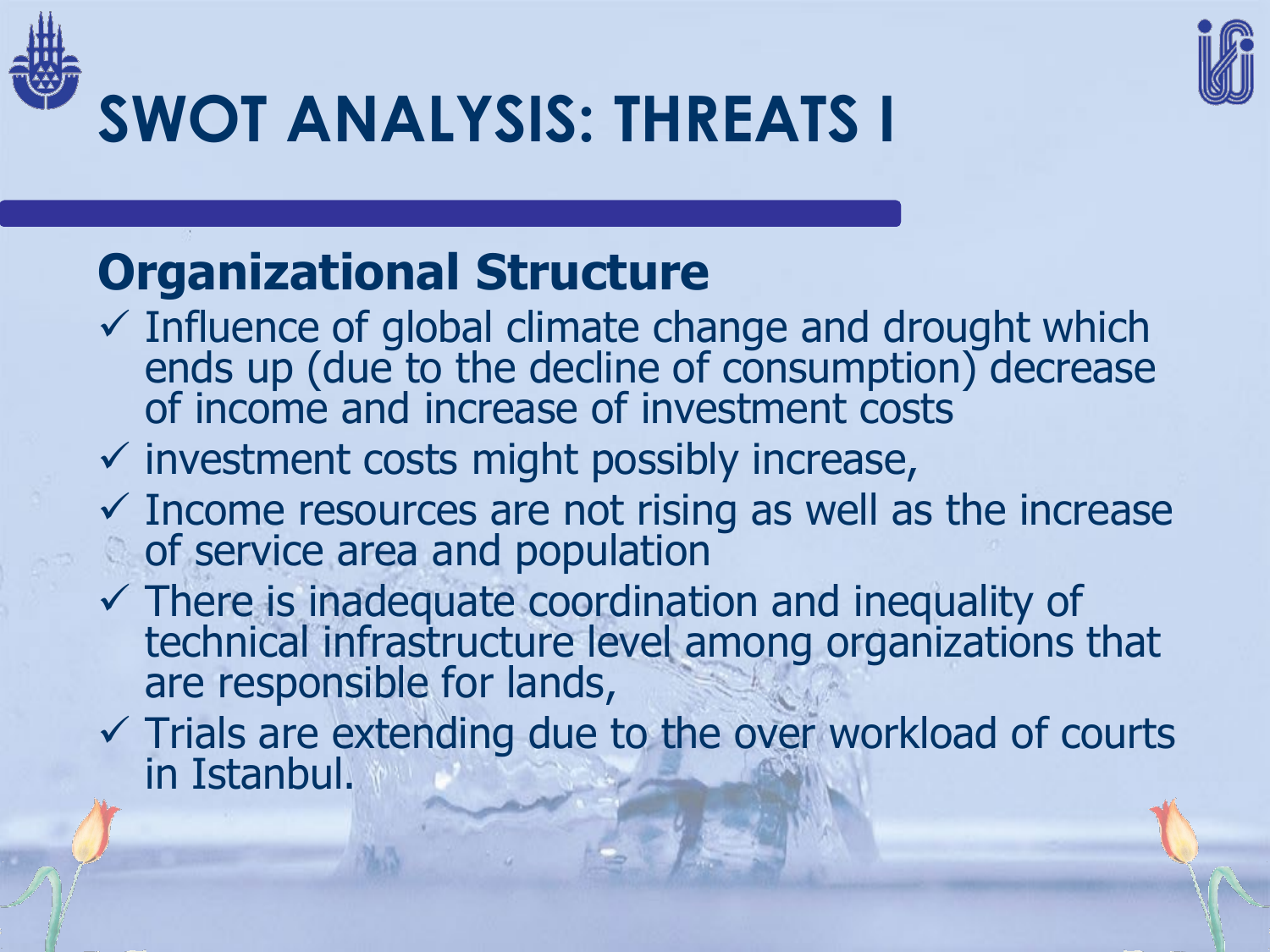



### **SWOT ANALYSIS: THREATS II**

### **Production and Delivery of Clean Water**

- $\checkmark$  Pollution increase of unrefined water resources,
- $\checkmark$  Drought risks,
- $\checkmark$  Migration and rapid population growth in Istanbul,
- $\checkmark$  Increase of water provision costs due to the climate change and drought
- $\checkmark$  There is authority and legislation clash in catchment area management
- $\checkmark$  Social demands on water catchment areas,
- $\checkmark$  Probable natural disaster risks for Istanbul,
	- Buildings contrary to development plans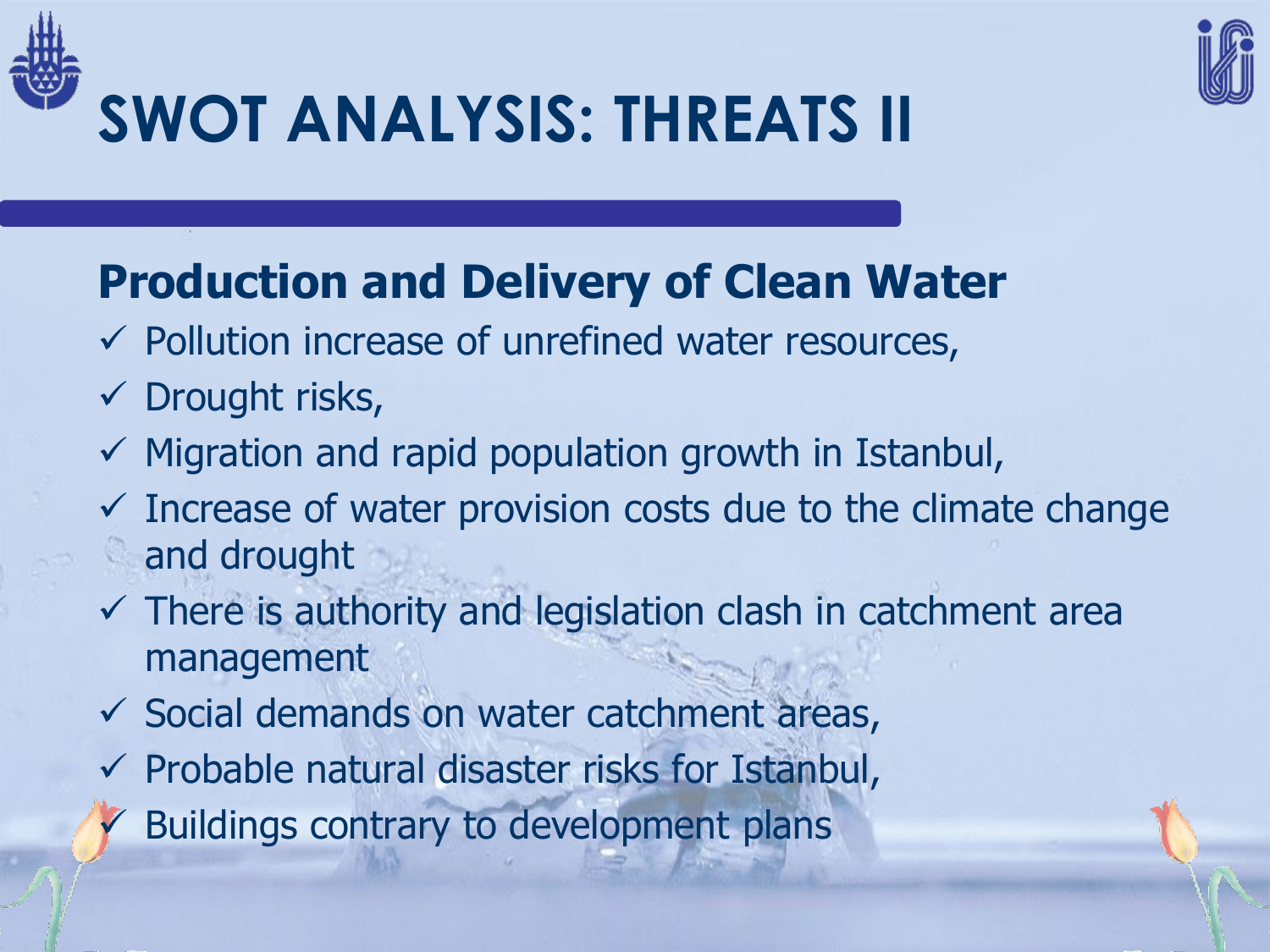



### **SWOT ANALYSIS: THREATS III**

### **Management of Wastewater and Stormwater**

- $\checkmark$  Continual establishment of new industrial firms in Istanbul as an important metropolis and industrial city of the world,
- $\checkmark$  Migration growth and rapid population growth due to the economic structure of Istanbul,
- $\checkmark$  Maintaining natural disaster risks in Istanbul,
- $\checkmark$  Disordered urbanization because of illegal building and not obeying to development plans
- $\checkmark$  There are problems of coordination, legislation and authority and duty allocation in terms of stormwater and streams,
- $\checkmark$  Industry is disorganized and is extending through settlement area.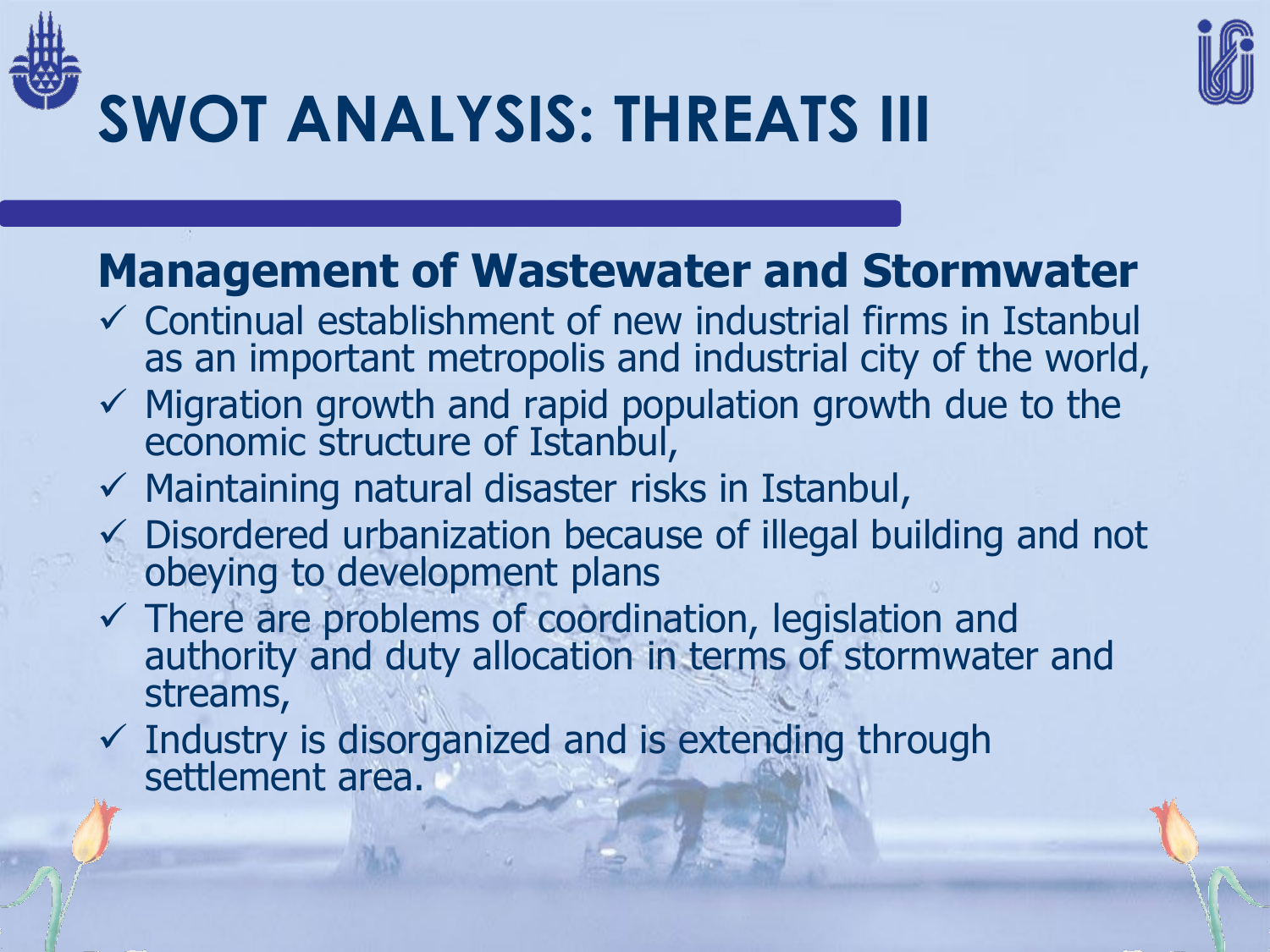



### **SWOT ANALYSIS: THREATS IV**

#### **Customer and Department Services**

- $\checkmark$  Illegal water consuming trend,
- $\checkmark$  Probable natural disasters emerge risks on water supply system,
- $\checkmark$  Other infrastructure organizations damage water and sewerage systems during construction,
- Users are doing wrong water connection and channel breakdowns are increasing due to insensitive consumption,
- $\checkmark$  Wastewater stemming from industrial organizations damages the sewerage system.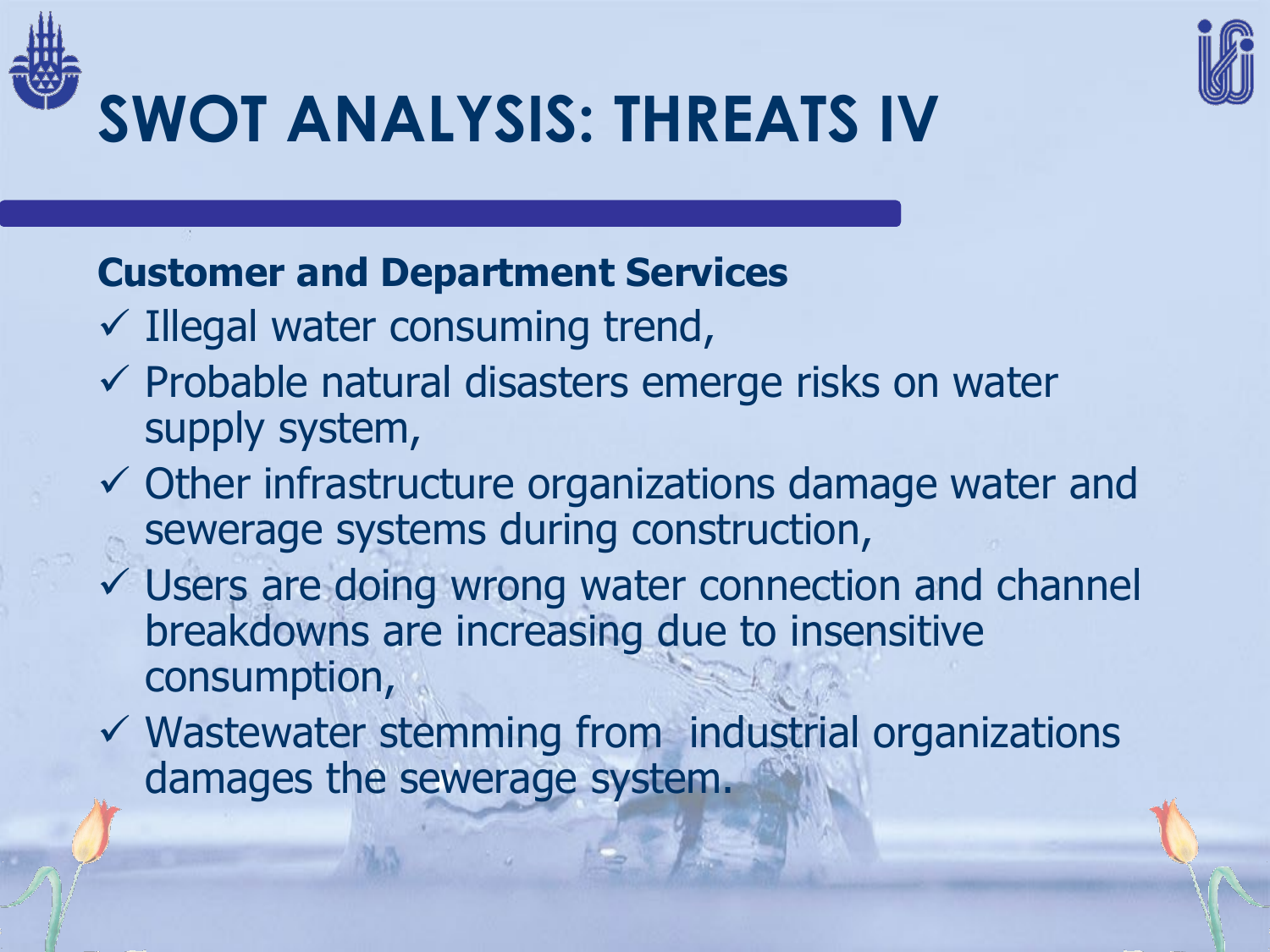



### **MISION STATEMENT**

Providing efficient, effective and quality drinking water and wastewater services while considering people's health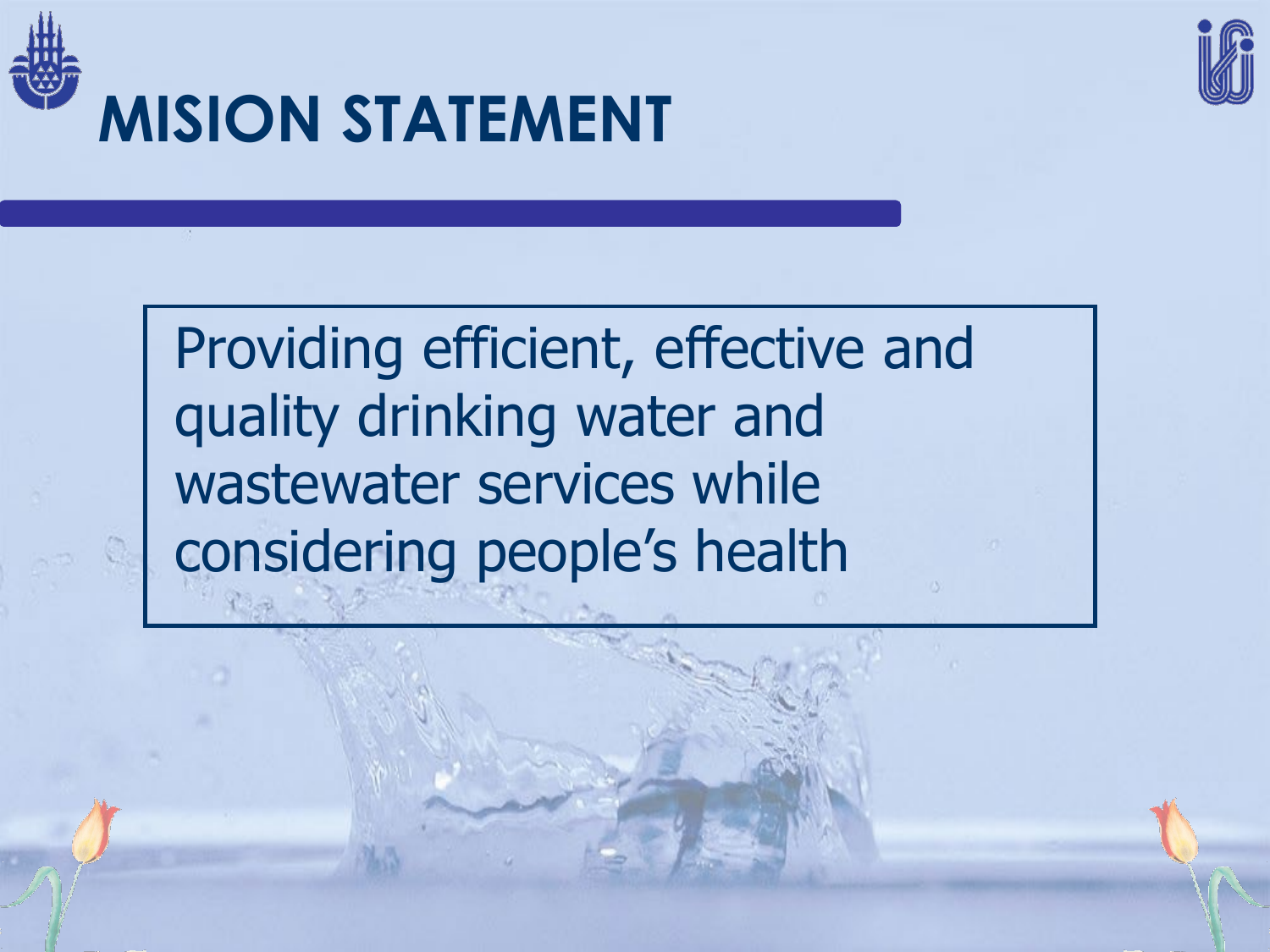



Taking power from Istanbul's water civilization, focusing individual and environment in water management, serving in high quality, being a leader organization which is open to continuous development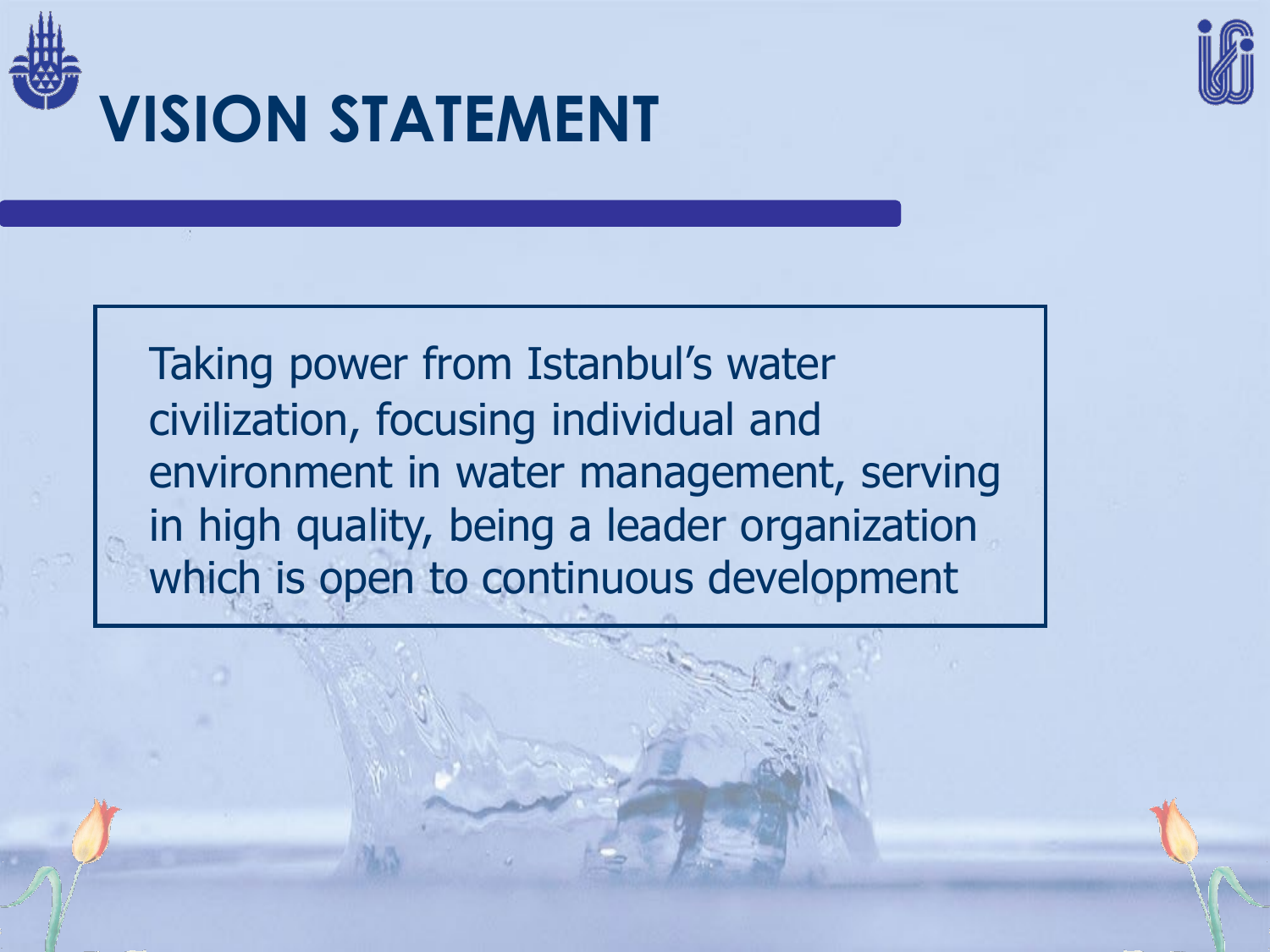## **ORGANIZATIONAL PRINCIPLES AND VALUES**



- $\checkmark$  Organizational principles and values which is prepared through current situation analysis, and internal and external stakeholders' suggestions are below:
- $\checkmark$  Respect to Environment and Individual
- $\checkmark$  Open to development and change
- Customer Satisfaction
- $\checkmark$  Quality
- $\checkmark$  Effectiveness, Efficiency and Competence
- **Credibility** 
	- Equality and Neutrality
- **Transparency**
- Fairness
- $\times$  Equity
- $\checkmark$  Service consciousness,
- Leadership in services and being role-model
- Participation
- $\checkmark$  Adherence to professional ethic
- Closeness to people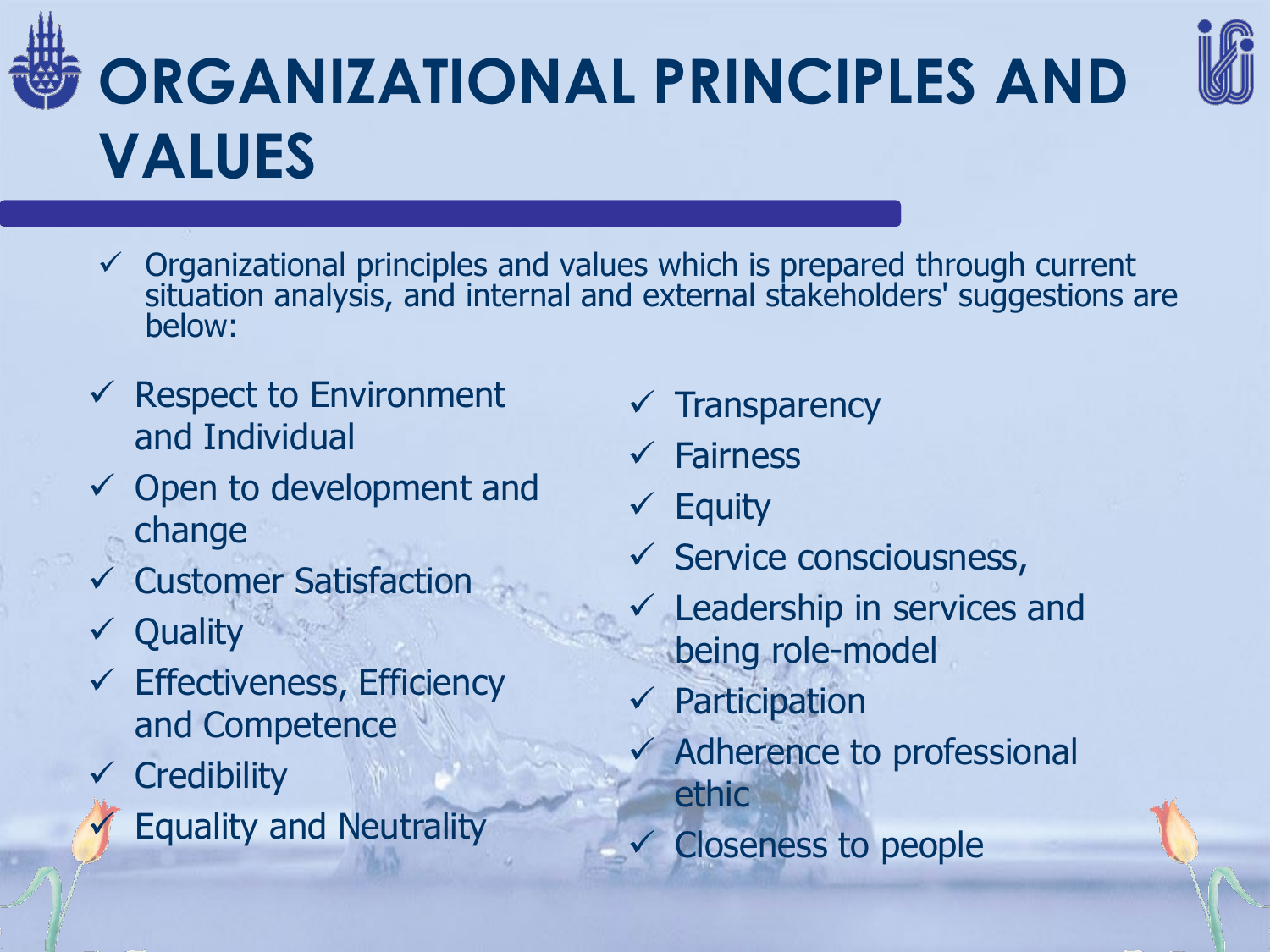

## **STRATEGIC AREAS AND PRIORITIES**

- $\checkmark$  Four strategic prior areas were determined through current situation analysis and internal and external stakeholders' suggestions and ideas emerged in workshops hold by attendance of sector representatives;
	- Protecting Water Resources,
	- Emerging New Water Resources,
	- Providing Water in Good Quality,
	- Removing and Recycling Wastewater Without Giving Any Harm to Environment,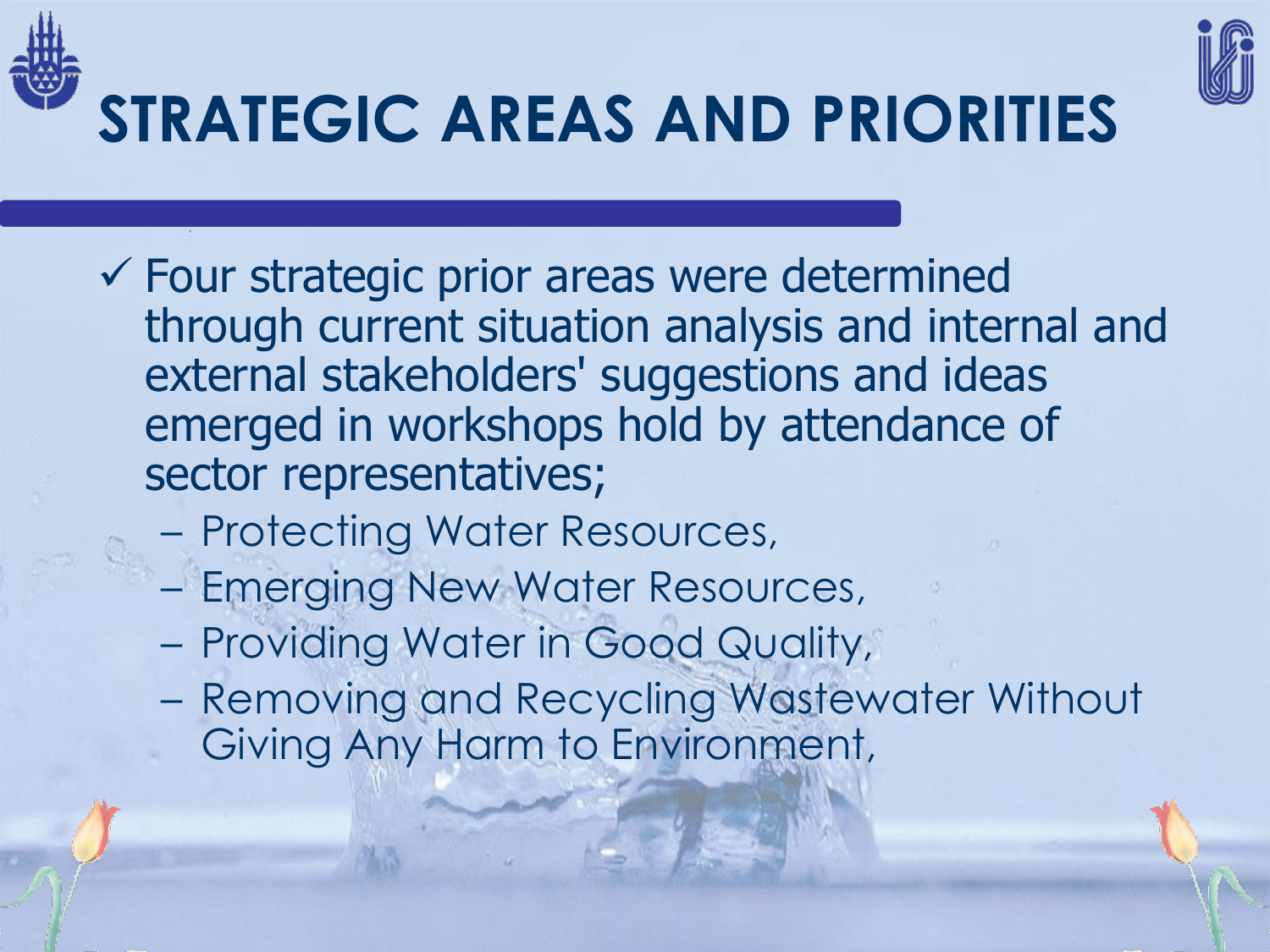

## **STRATEGIC PLAN (2008-2012)**

- $\checkmark$  Based on functions carried out by ISKI
- $\checkmark$  Strategic priorities were considered
- $46$  strategic goals were determined:
	- 22 for Organizational Structure
	- 10 for Production and Delivery of Clean Water
	- 8 for Management of Wastewater and Stormwater
	- 6 for Customer and Department Services
- $\checkmark$  220 strategic objectives were decide:
	- 106 for Organizational Structure
	- 52 for Production and Delivery of Clean Water
	- 34 for Management of Wastewater and Stormwater
	- 28 for Customer and Department Services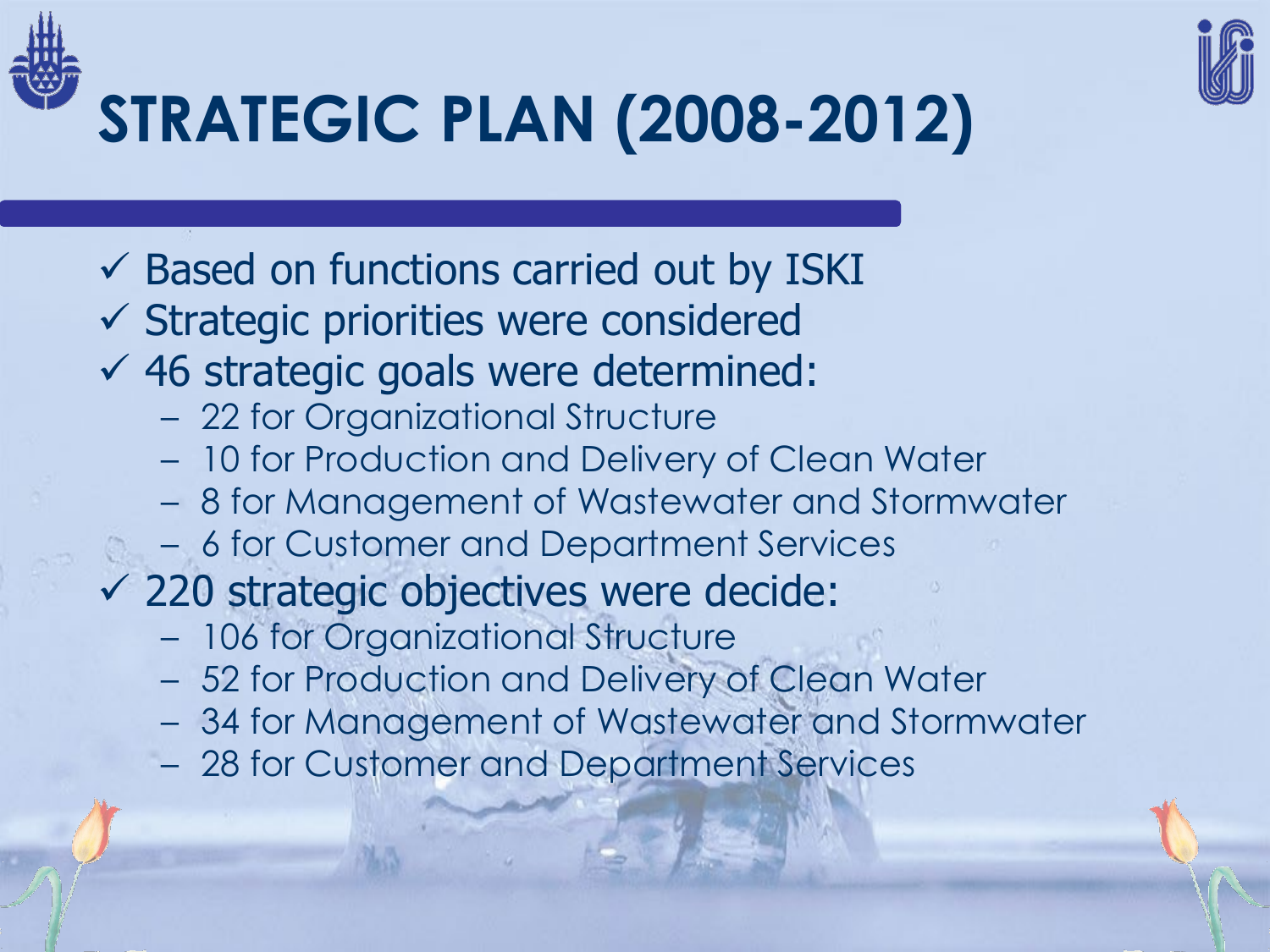

# **STRATEGIC GOALS I** (Selected)

### $\checkmark$  Organizational Structure

- Ensuring adequate amount and qualified personnel who met service needs and ensuring them working in human resource management thought
- Establishing a financial system which is suitable for auditing measures endorsed by national and international markets
- Advancing organization's knowledge management and Research & Development activities in the framework of national and international collaboration and improving effectiveness of management processes and services
- Concluding expropriations related to drinking water catchment areas and investments depending on public interest and mutual agreement, quickly, effectively and **economically**
- Improving communication infrastructure continuously due to technologic advancements, in the framework of a system which is integrated with local public authorities in the city to provide services effectively, efficiently and 24 hours a day.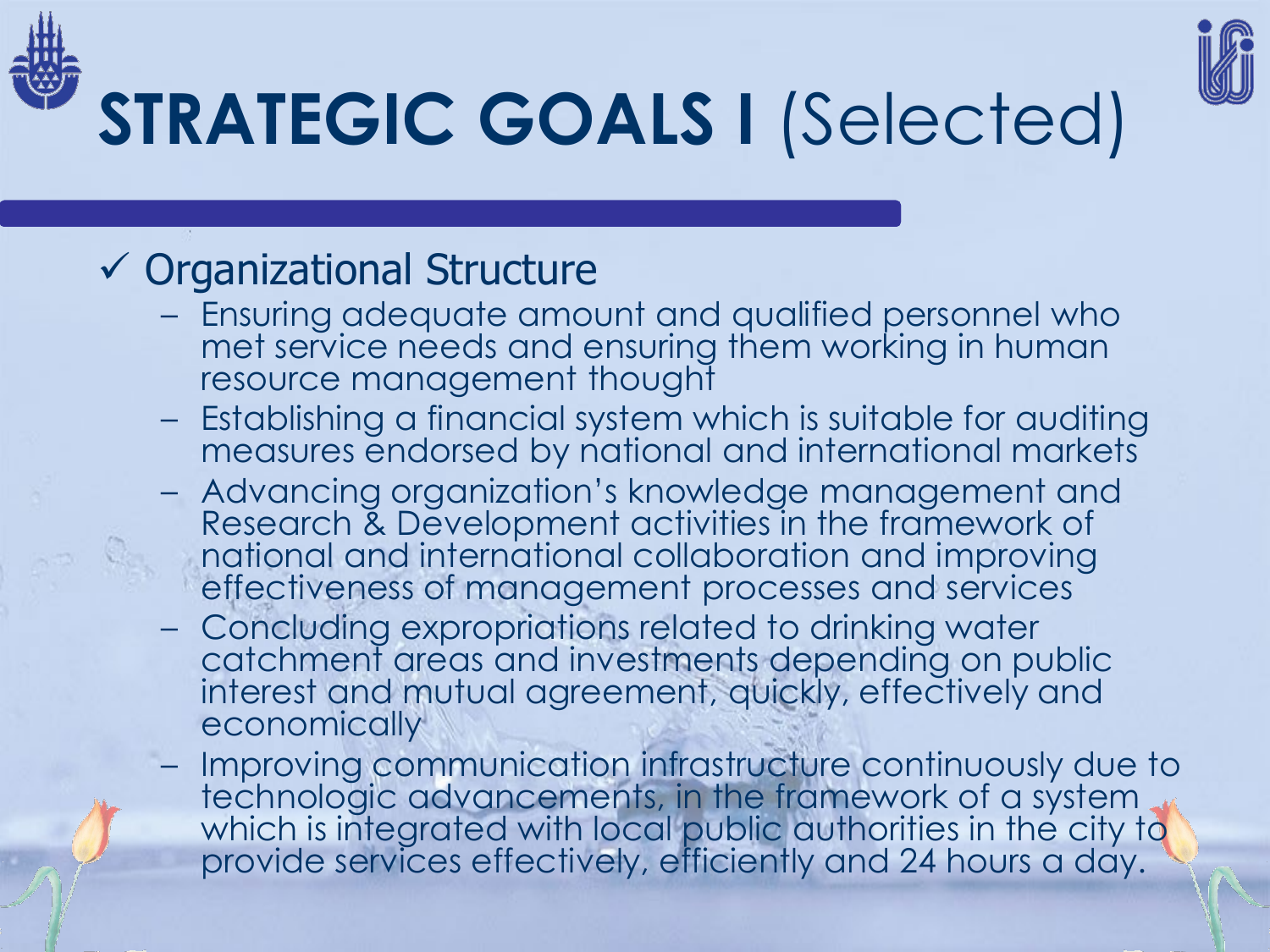

## **STRATEGIC GOALS II** (Selected)

- $\checkmark$  Production and Delivery of Clean Water
	- Managing drinking water catchment areas in protectingusing equilibrium,
	- Taking into account minimum precipitation conditions, producing plans and projects to meet Istanbul's drinking water requirement for 30 years,
	- Building drinking water lines, service buildings and water constructions which have project and developing unrefined water reserves,
	- While continuing to use proper methods and chemicals for the health of people and environment, maintaining water quality standards (TS 266-April 2005),
	- Managing effectively and efficiently transmission lines to ensure drinking water to Istanbul 24 hours a day.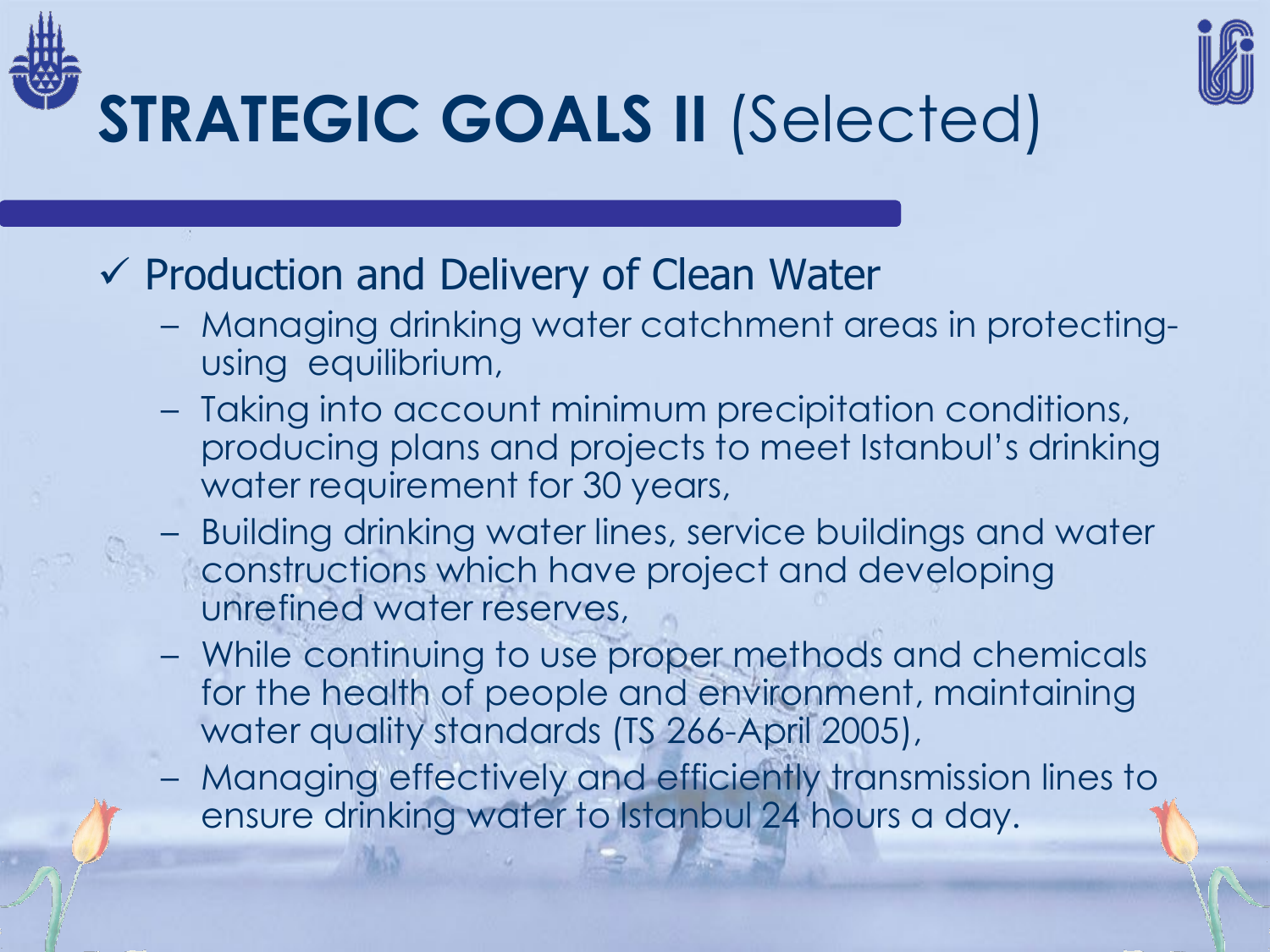

## **STRATEGIC GOALS III** (Selected)

- $\checkmark$  Management of Wastewater and Stormwater
	- Taking under control of the water pollution, concluding every plans and projects related to wastewater infrastructure rapidly, effectively and appropriately for requirement to protect social health and natural environment,
	- Concluding every plans and projects related to stormwater and stream reclamation infrastructure rapidly, effectively and appropriately to prevent life and property losses and environment pollution stemming from floods and stream overflows, and to gather stormwater and convey it into proper setting (e.g. sea, lake, stream),
	- Building treatment plants in water catchment areas, sea discharge, collectors and water supply systems to prevent stream, sea and lake pollution,
	- Maintaining tunnels and collectors periodically to provide their flow precisely and ensuring these systems to be managed rapidly, efficiently and effectively.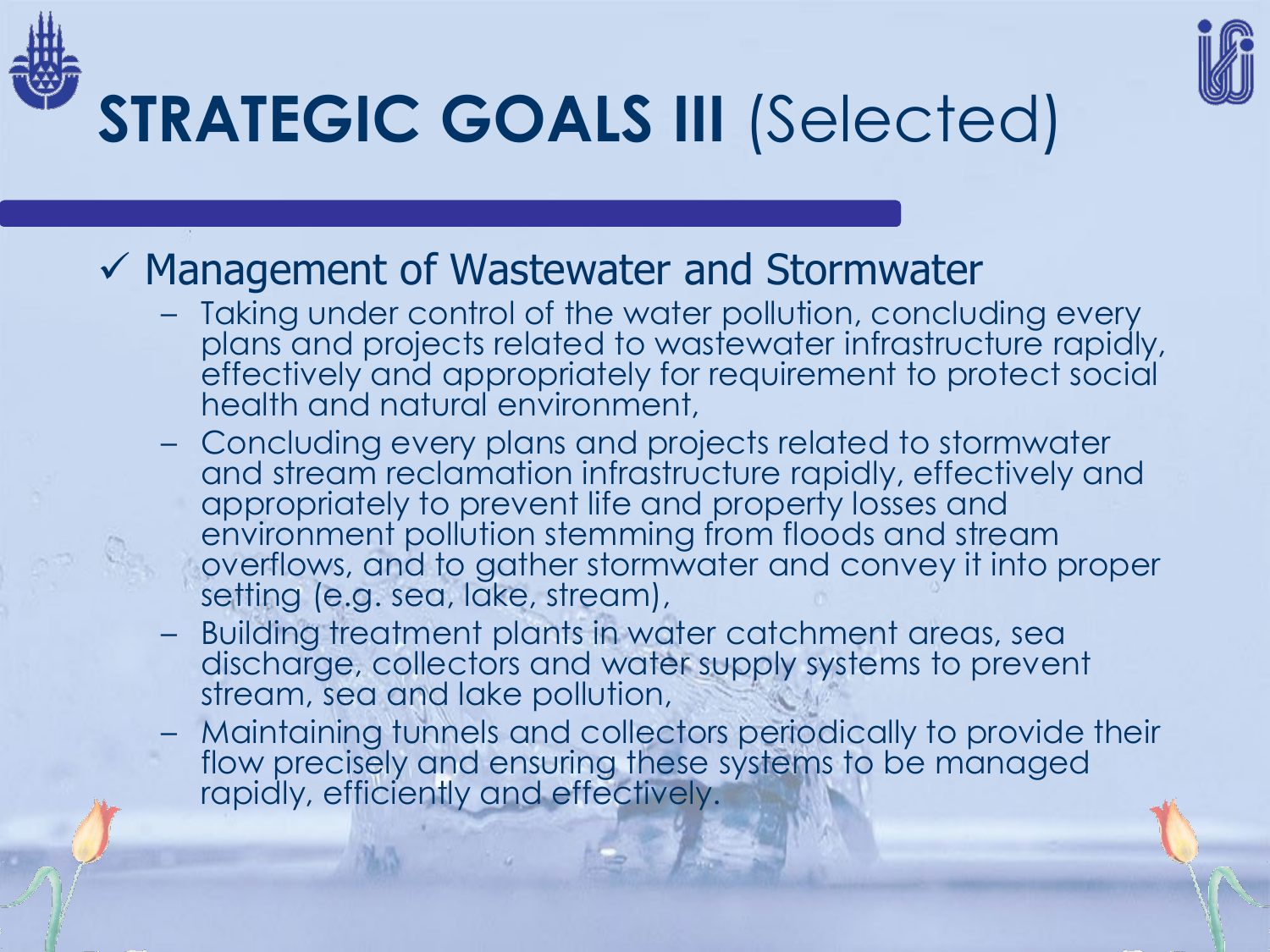

## **STRATEGIC GOALS IV** (Selected)

### Customer and Department Services

- Providing water continuously to Istanbul,
- Minimizing illegal water usages and losses,
- Carrying out subscriber services focusing on customer satisfaction,
- Maintaining satisfaction of habitants in Istanbul in maximum level by employing modern public relations methods and answering every demand rapidly with a structure comprises of focusing solutions and carrying difference.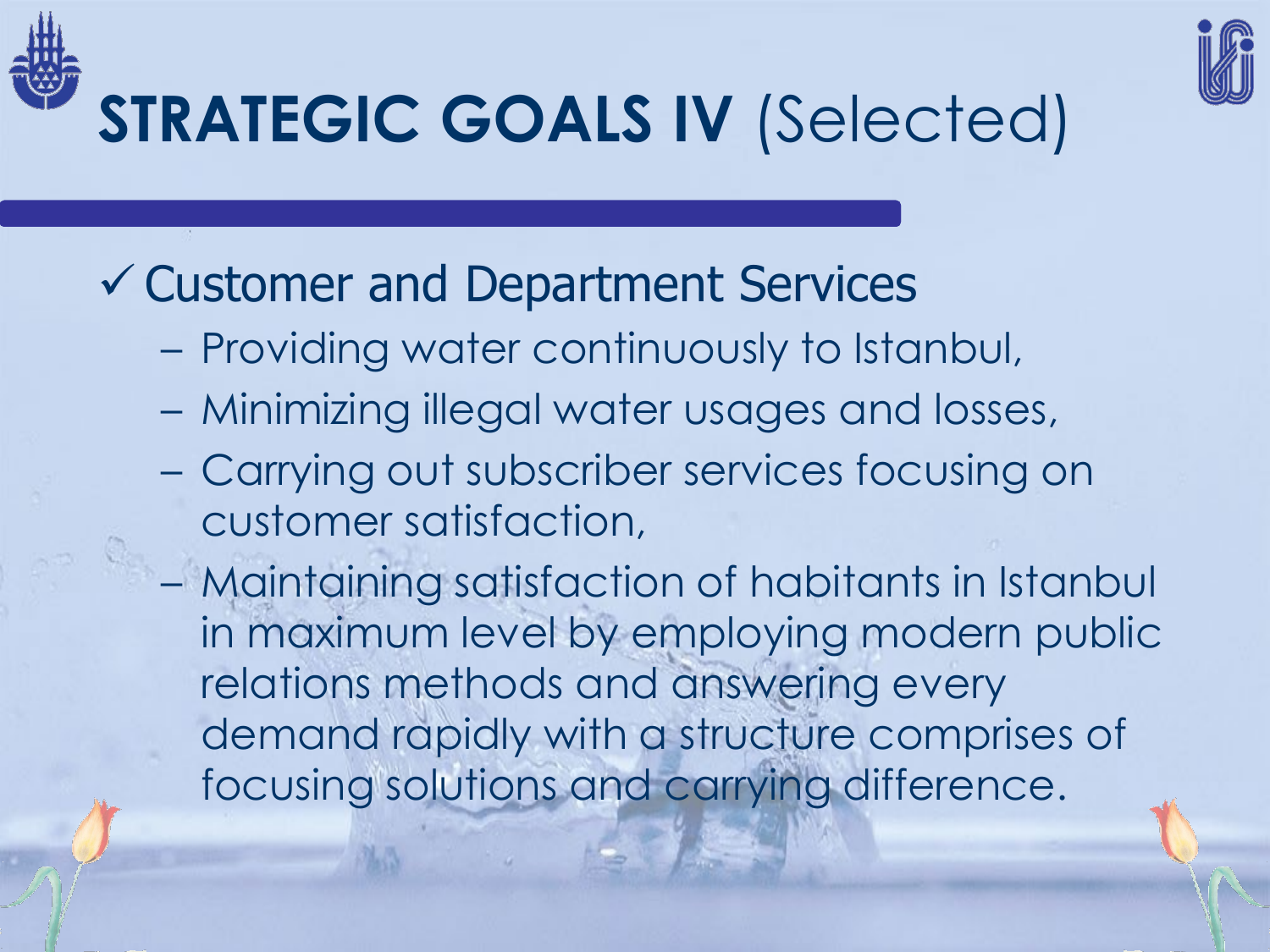



## **PROMULGATION OF STRATEGIC PLAN**

 $\checkmark$  Strategic plan was adopted with consensus in the meeting of Istanbul Metropolitan Municipality Council on July 2007 and was promulgated.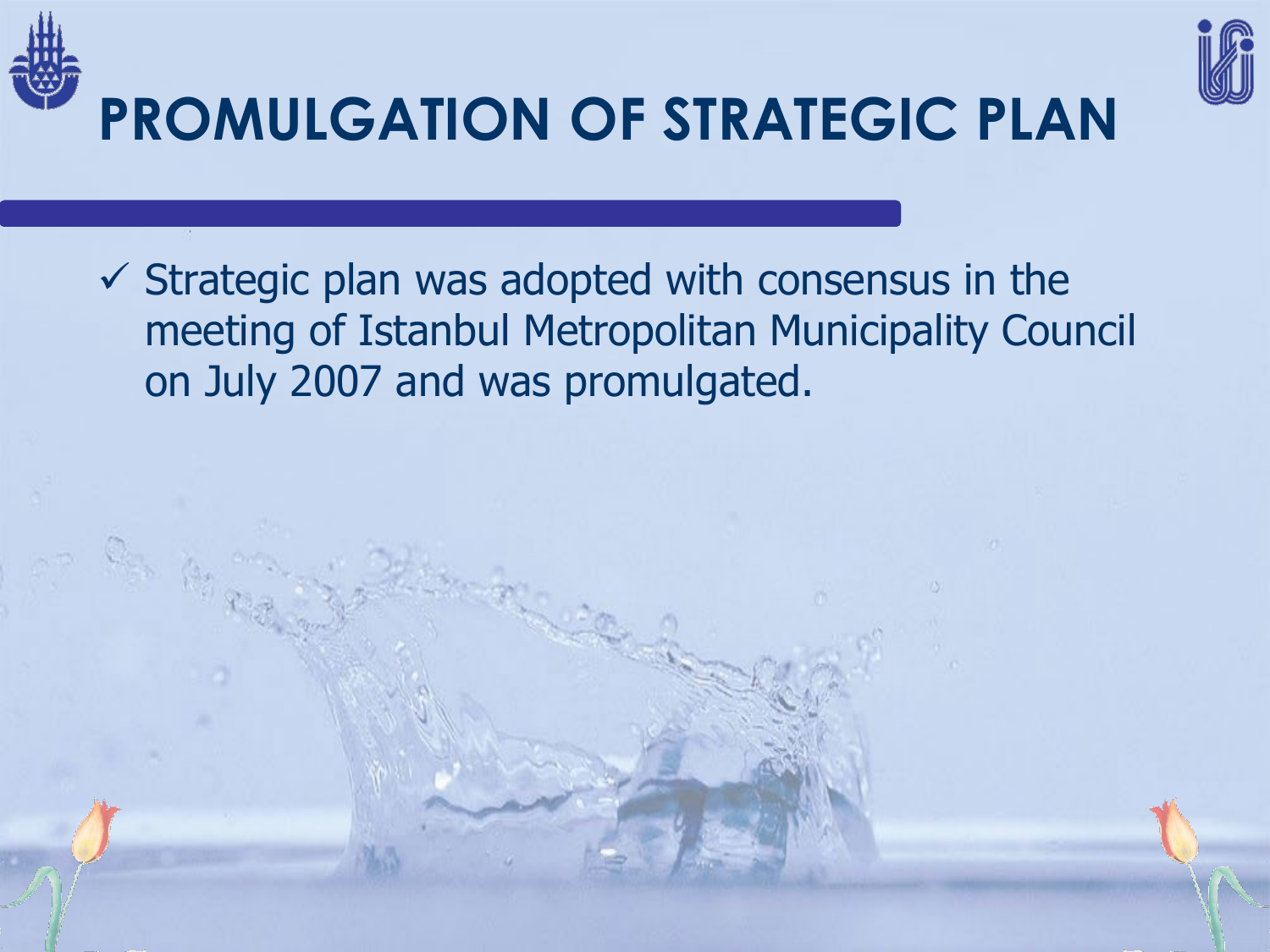



- $\checkmark$  Responsible team project members of every administrative unit held a pre-information meeting to prepare performance program after promulgation of strategic plan.
- $\checkmark$  Strategic goals and objectives which have priority were decided. Expectation of external stakeholders, data gained from current situational analysis and points decided to be prior areas were taken account to determine prior goals and objectives.
- $\checkmark$  Two workshops were organized during the preparation process and after fulfillment of performance program (in 7-9 September and 16-18 November 2007).
- $\checkmark$  Although strategic plan was prepared in terms of sectors, performance program was focused on expenditure units.
- $\checkmark$  Performance programs were prepared for both units and general management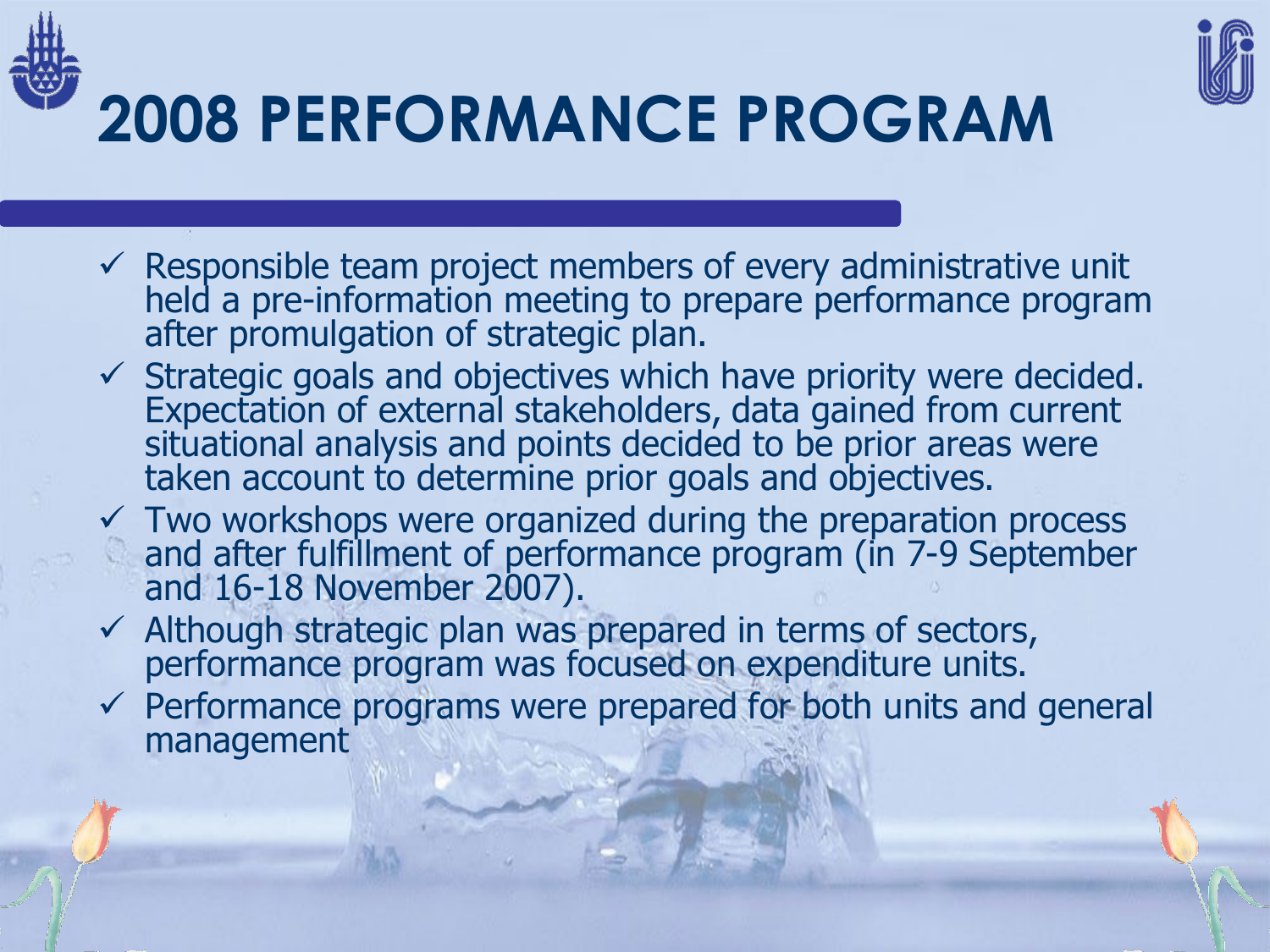

### **PERFORMANCE OBJECTIVES AND INDICATORS I**



- $\checkmark$  Performance objectives were decided relying on prior strategic objectives.
- $\checkmark$  Performance objectives were decided for each strategic objective as far as possible. However there might be more than one performance objective under a strategic objective.
- $\checkmark$  If there is not any operation related to a strategic objective in a current year, a performance objective was not decided.
- $\checkmark$  Performance indicators were appointed to measure whether a performance objective is accomplished or not.
- $\checkmark$  Indicators were picked up among input, output, outcome and quality indicators as far as possible.
- $\checkmark$  It is paid attention to performance indicators being meaningful, valid, confidential, and possible for accountability.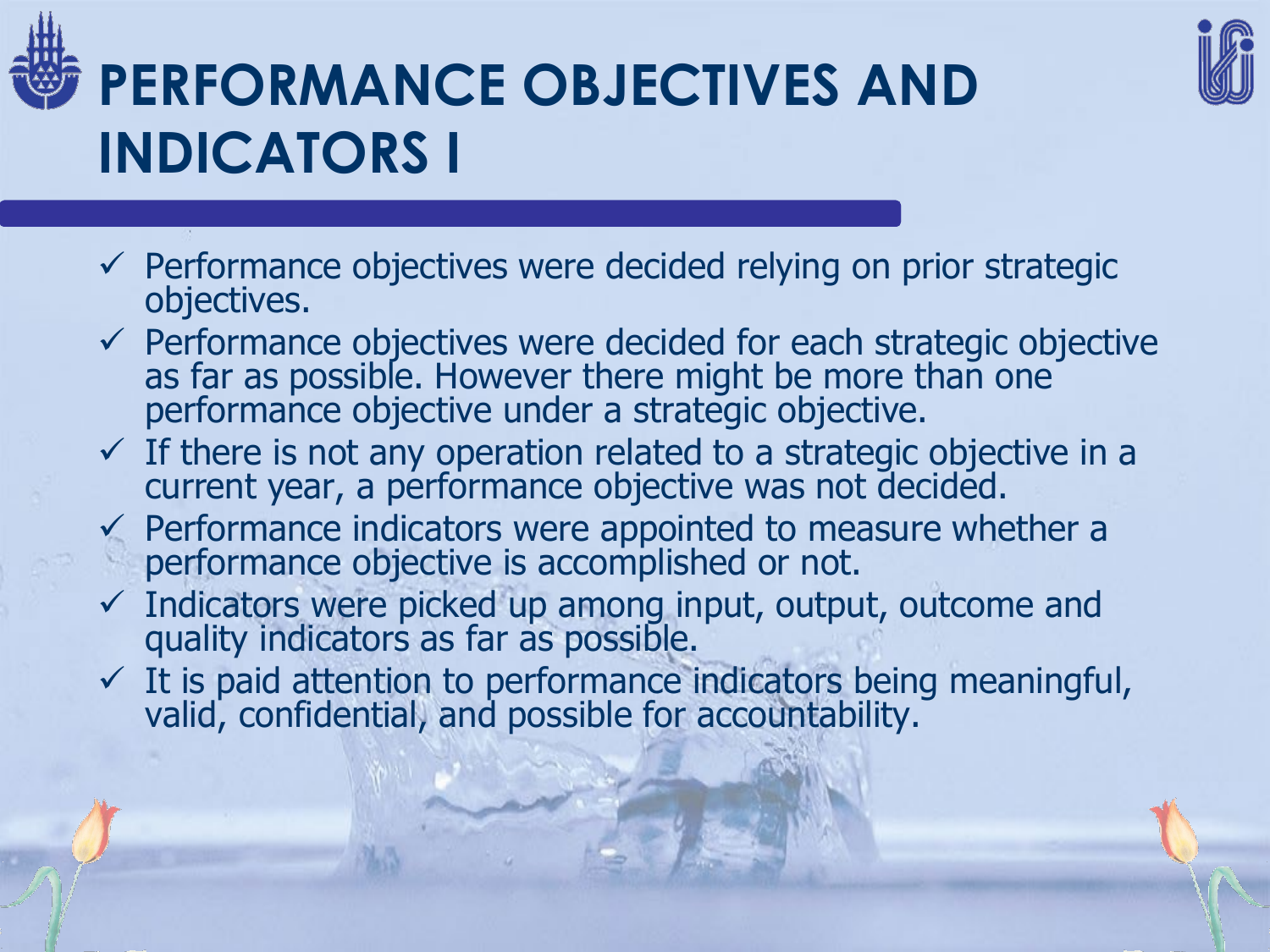





- 142 for Organizational Structure
- 117 for Production and Delivery of Clean Water
- 66 for Management of Wastewater and Stormwater
- 614 for Customer and Department Services
- $4.967$  primary and secondary performance indicators were decided;
	- 635 for Organizational Structure
	- 541 for Production and Delivery of Clean Water
	- 314 for Management of Wastewater and **Stormwater**
	- 3477 for Customer and Department Services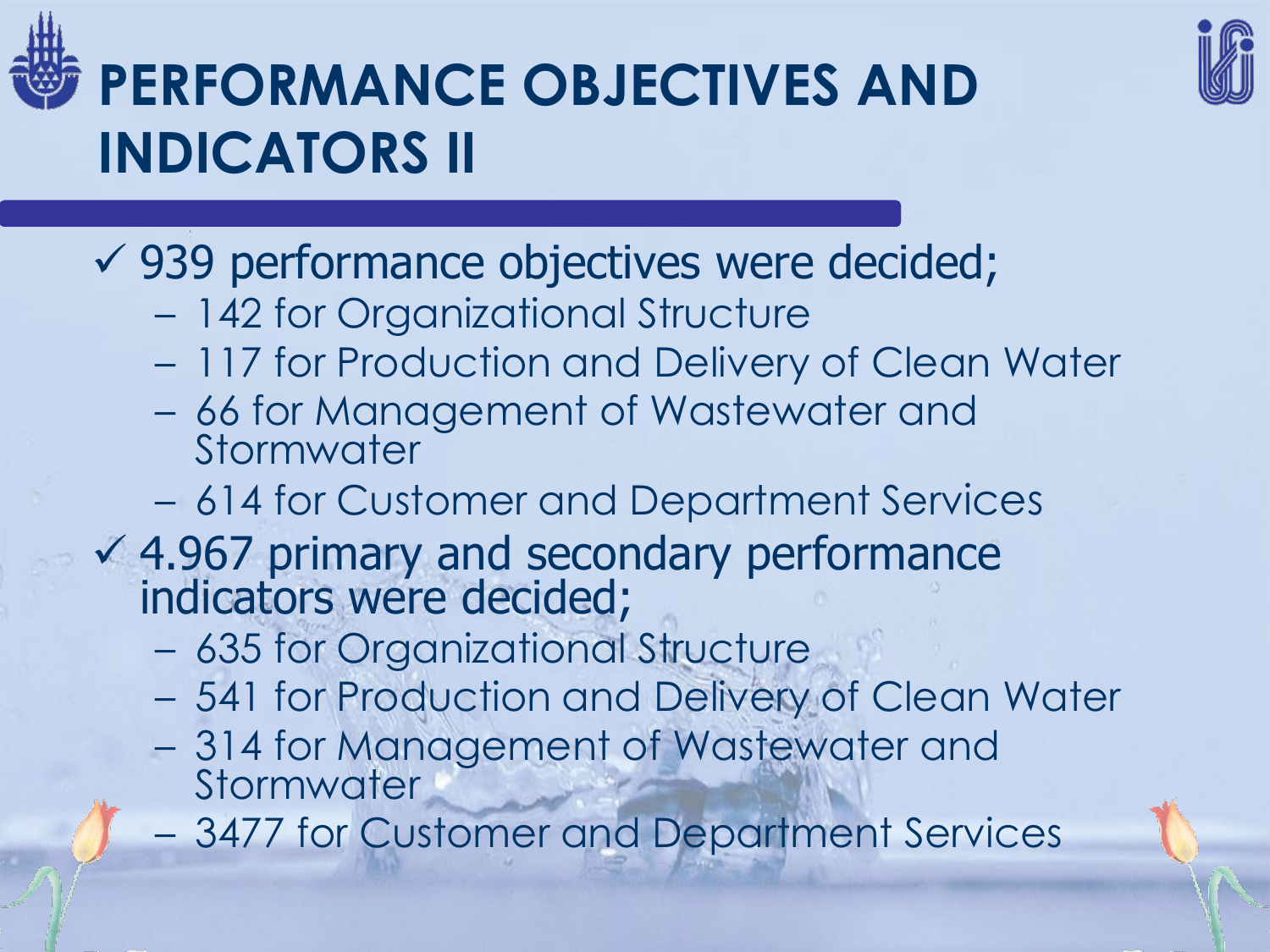



### **ACTIVITIES AND PROJECTS**

- "Actions" and "Projects" are sub-titles of performance objectives and they imply accomplishing a certain objective.
- $\checkmark$  Actions and projects indicate allocation of performance objectives per year.
- $\checkmark$  Actions and projects may be mutual.
- $\checkmark$  Names of actions and projects are separately stated for an effective accountability.
- $\checkmark$  Funds requirement of actions and projects were indicated to attach performance program to organization's budget.
- $\checkmark$  Actions and projects and required funds for them include only prior strategic goals and objectives. All activities and projects evaluated as "routine" by units and fund requirements were put under the title of "Other Activities and Projects".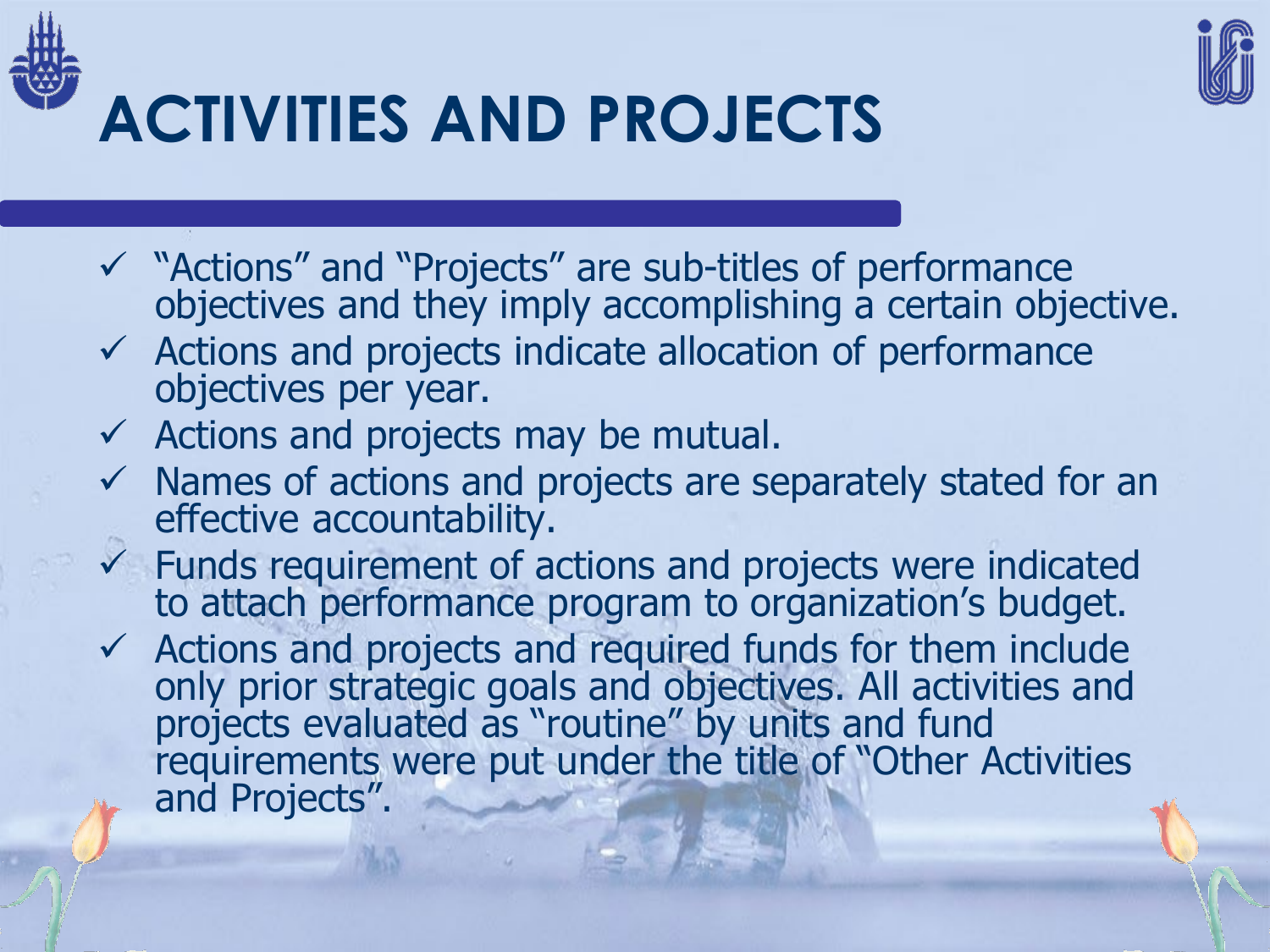

### **PERFORMANCE TABLE**

- $\checkmark$  Performance table consists of performance program data and basic information about strategic plan.
- Data and information which requires to be on the table are below:
	- Total fund requirement for all activities and projects of relevant unit or organization.
	- Total fund requirement for strategic (or prior strategic) goals and objectives.
	- Total fund requirement for other activities and projects.
	- Strategic goals (or prior strategic goals).
	- Strategic objectives.
	- Performance objectives.
	- Performance indicators.
	- Performance level of indicator aims in past years
	- Activities and projects related to performance objective.
	- Other activities and projects.
	- Information about costs and objectives for recent year, next 3 years and the last year.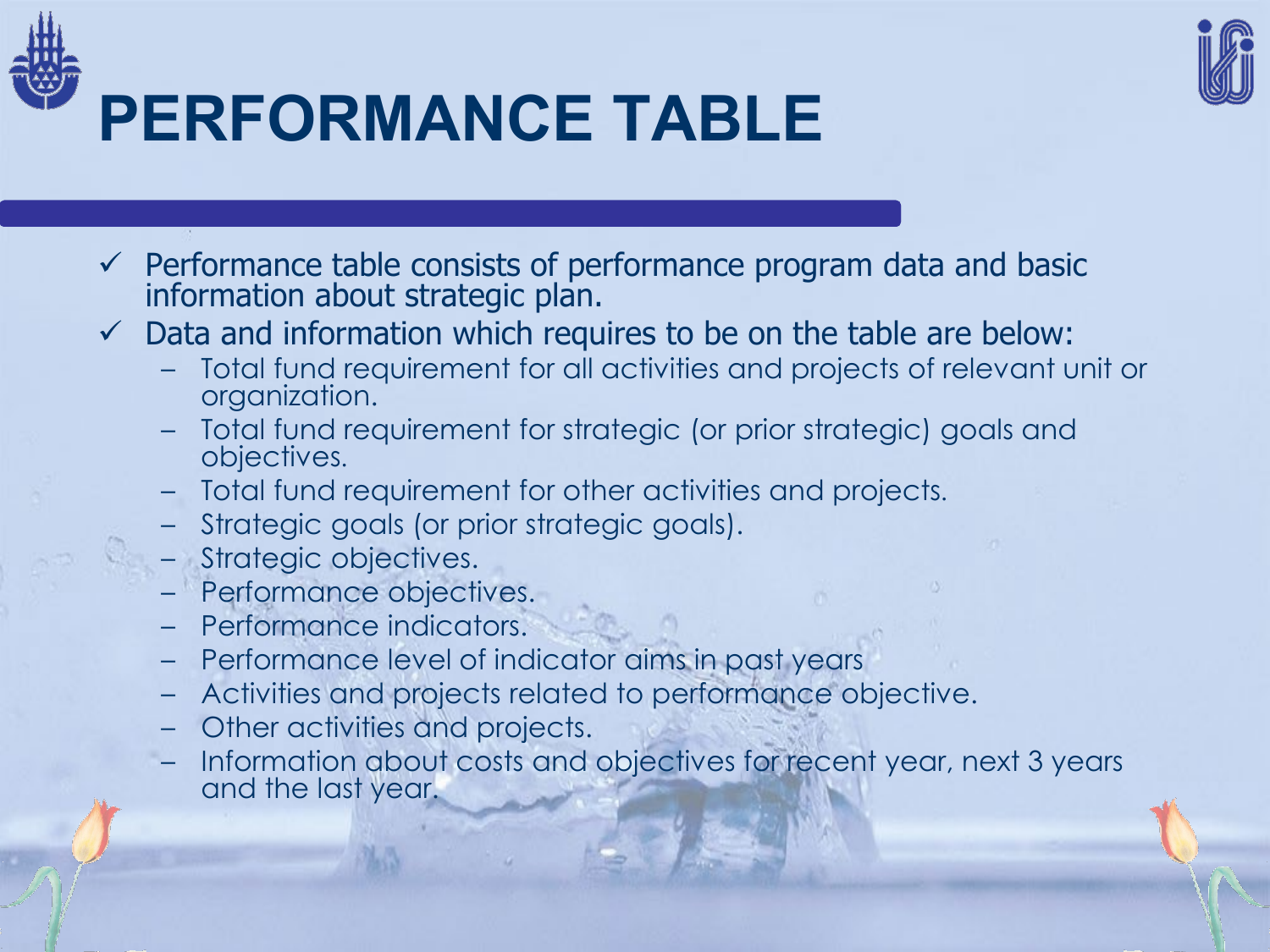

### **PERFORMANCE SCRUTINY AND EVALUATION I**



- $\checkmark$  Performance evaluation contains of apprising the route that public organizations follow to achieve strategic goals and objectives, means that are employed to accomplish performance objectives, and activities, projects, outputs and outcomes.
- $\checkmark$  Evaluations can be carried out for medium and long term in form of apprising execution outcomes of recent year, end of the year and last several years.
- $\checkmark$  Scrutiny of performance program for short term is carried out for every 3 months.
- $\checkmark$  A report is prepared about performance goals and objectives in every 3 months.
- $\checkmark$  Performance evaluation report is prepared at the end of the year. This report includes detailed information about activities, means and gained results.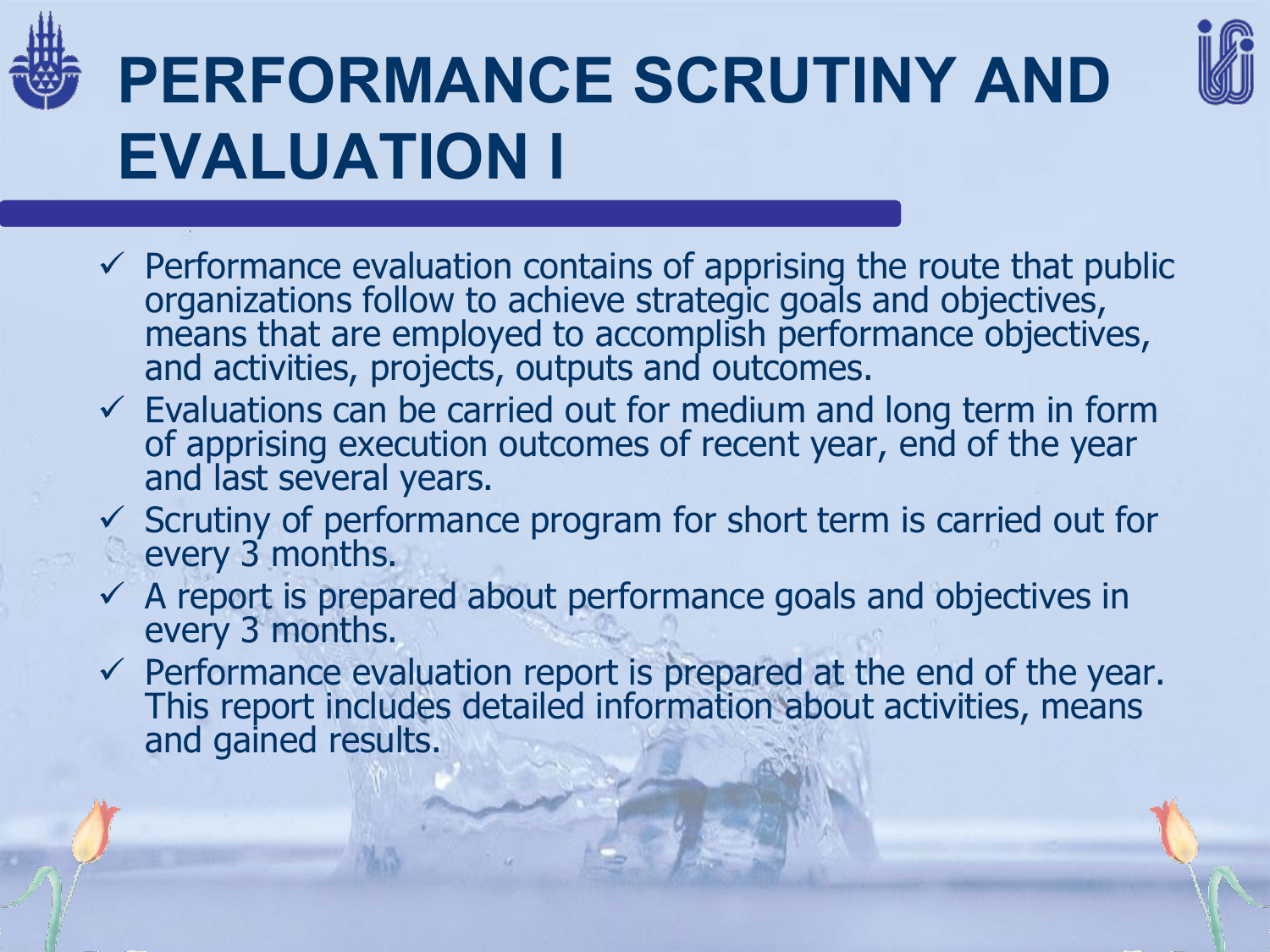

### **PERFORMANCE SCRUTINY AND EVALUATION II**



- Tables used in performance scrutiny and evaluation system are below:
	- Performance Table
	- Performance Scrutiny and Evaluation Table of Unit Performance Program
	- Performance Scrutiny and Evaluation Table of Administration Performance Program
	- Funds Requirement Table
	- Classification of Performance Objectives Table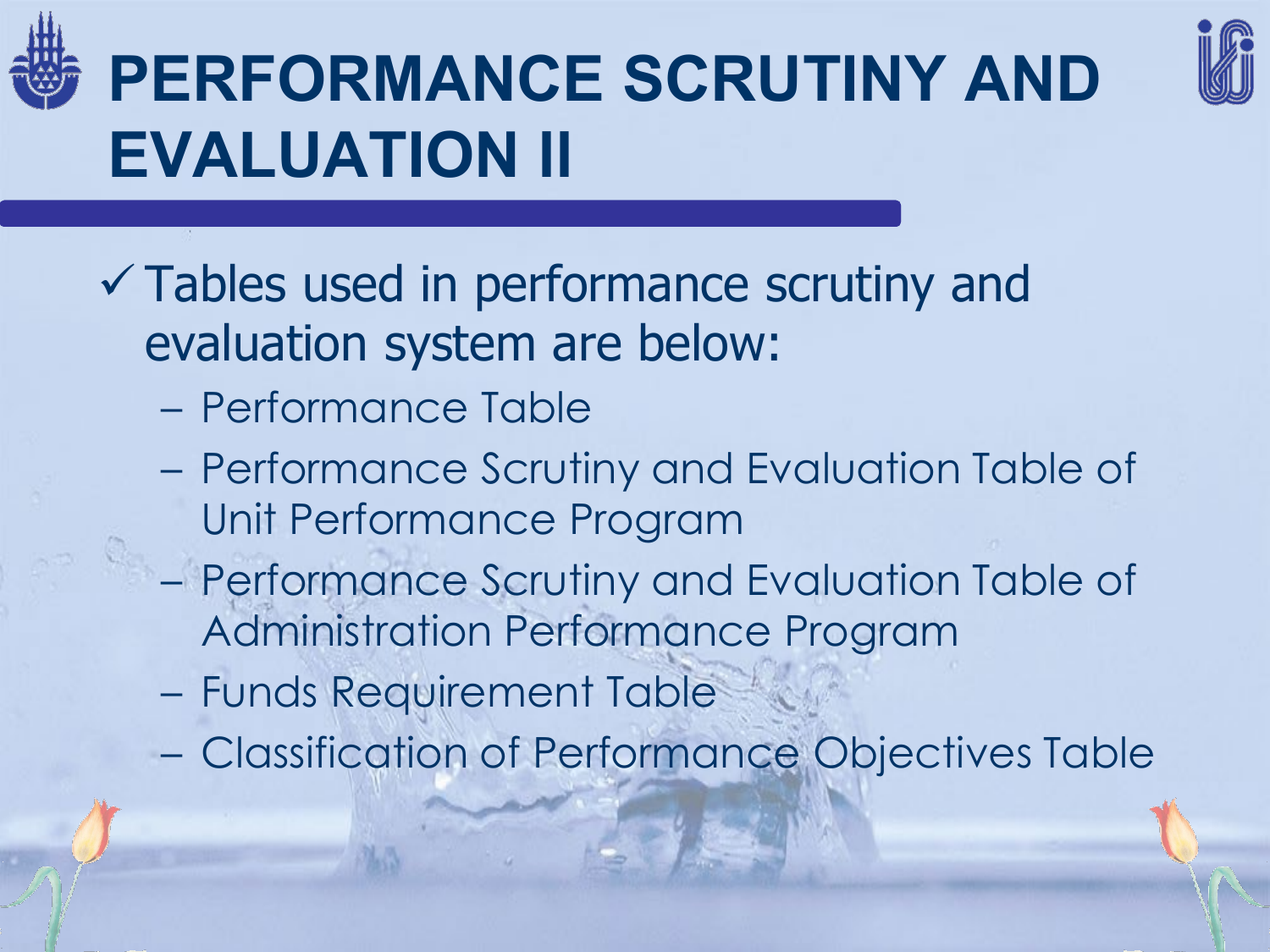

### **PERFORMANCE SCRUTINY AND EVALUATION III**



#### Example: Scrutiny and Evaluation Table

| UNIT PERFORMANCE PROGRAM SCRUTINY AND EVALUATION TABLE<br>Department<br><b>Budget Year: 2008</b> |                                                             |                                         |                                         |      |      |                                                         |                        |                                   |                                                 |                      |                        |
|--------------------------------------------------------------------------------------------------|-------------------------------------------------------------|-----------------------------------------|-----------------------------------------|------|------|---------------------------------------------------------|------------------------|-----------------------------------|-------------------------------------------------|----------------------|------------------------|
| <b>STRATEGI</b><br><b>C GOALS</b>                                                                | <b>STRATEGI</b><br><b>C</b><br><b>OBJECTIV</b><br><b>ES</b> | <b>PERFORMANCE</b><br><b>OBJECTIVES</b> | <b>PERFORMANCE</b><br><b>INDICATORS</b> | 2007 | 2008 | <b>Realization of 2008</b>                              |                        |                                   |                                                 | <b>Perfor</b>        |                        |
|                                                                                                  |                                                             |                                         |                                         |      |      | $\overline{\mathbf{3}}$<br><b>Month</b><br>$\mathbf{s}$ | 6<br><b>Mont</b><br>hs | $\mathbf{9}$<br><b>Mont</b><br>hs | 12 <sub>2</sub><br><b>Month</b><br>$\mathbf{s}$ | manc<br>$\mathbf{e}$ | <b>Expla</b><br>nation |
|                                                                                                  | <b>Strategic</b><br><b>Objective</b>                        |                                         |                                         |      |      |                                                         |                        |                                   |                                                 |                      |                        |
| <b>Strategic</b><br>Goal                                                                         |                                                             | <b>Performance</b><br><b>Objective</b>  |                                         |      |      |                                                         |                        |                                   |                                                 | m                    |                        |
|                                                                                                  |                                                             |                                         |                                         |      |      |                                                         | <b>O</b>               | 17.                               | $\circ$<br>o No                                 |                      |                        |
|                                                                                                  |                                                             |                                         |                                         |      |      |                                                         |                        |                                   |                                                 |                      |                        |
|                                                                                                  |                                                             | <b>Performance</b><br><b>Objective</b>  |                                         |      |      |                                                         |                        |                                   |                                                 |                      |                        |
|                                                                                                  |                                                             |                                         |                                         |      |      |                                                         |                        |                                   |                                                 |                      |                        |

高高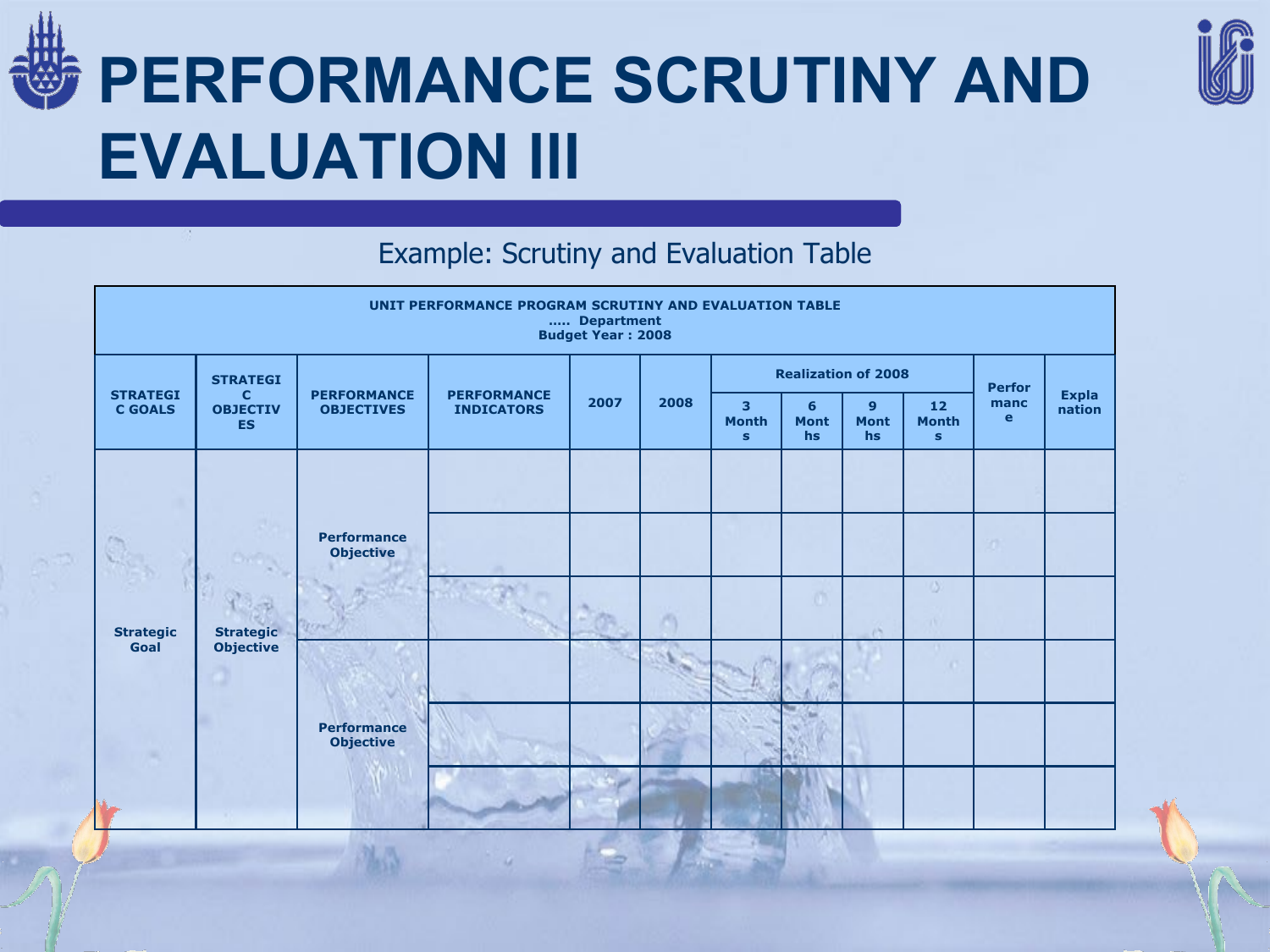



### **ACTIVITY REPORT I**

 $\checkmark$  Preparing an activity report is an obligation in accordance with the article 41 of the Law numbered 5018. Public organizations and expenditure units of them have to prepare the activity report if they are contained by the Law numbered 5018. Related articles of the Law are emphasized below:

"An activity report has to be prepared by top managers and expenditure authorities who are allocated fund by budget in the framework of accountability. Top manager prepares and declares administration activity report to public, which exhibits activity results of the organization and depends on unit activity reports prepared by expenditure authorities. Public administrations and social security organizations, which are counted within central government, send an example of administration activity reports to Government Accounting Bureau and Ministry of Finance.

…… Administration activity report consists of general information about related administration; expended funds; budget goals and realizations, and reasons of occurred gaps; properties and duties, and financial information including data of assisted associations, administrations and establishments; activities carried out in accordance with strategic plan and performance program and performance information..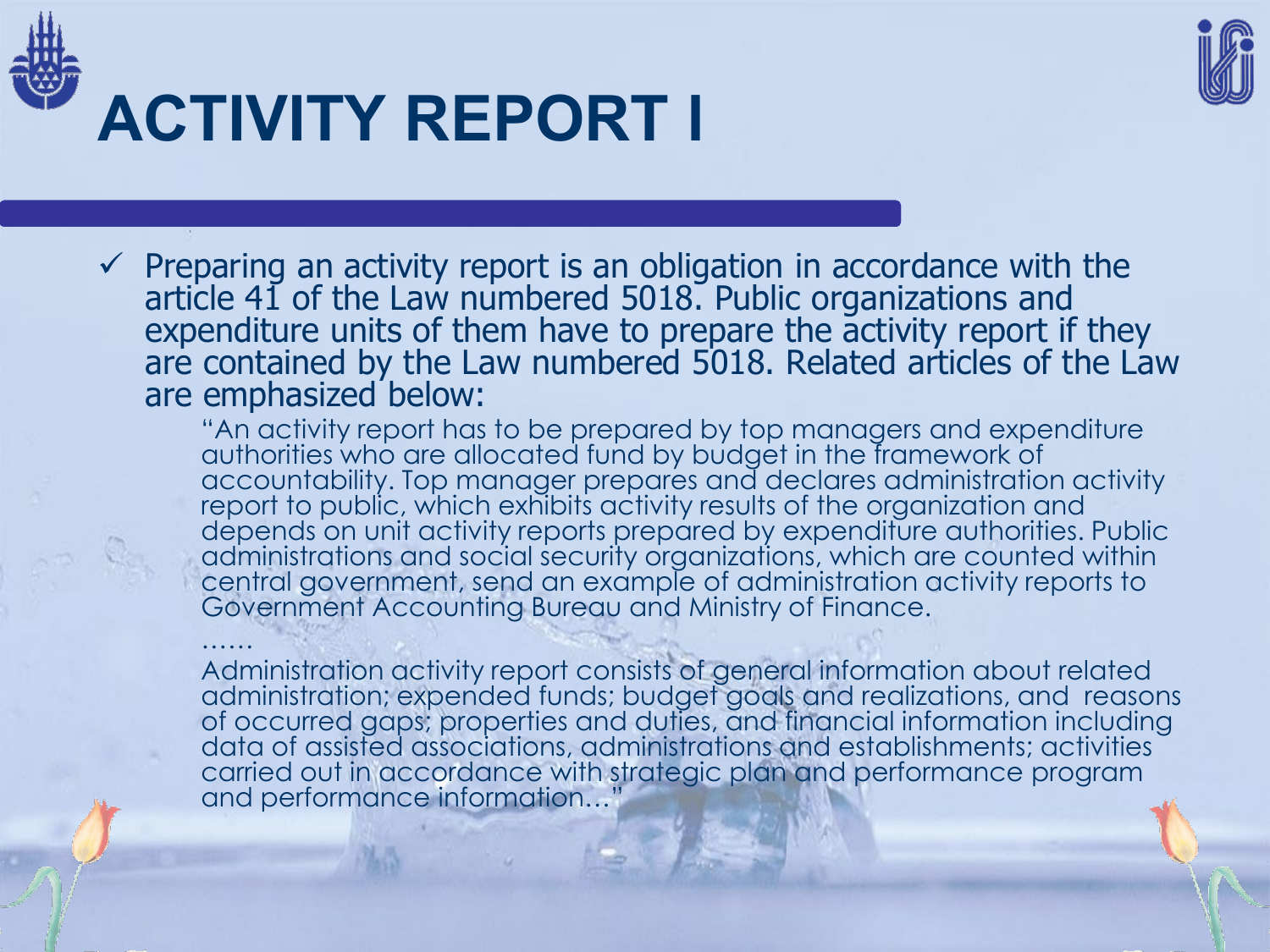



# **ACTIVITY REPORT II**

- $\checkmark$  "Regulations for Activity Reports Being Prepared by Public Administrations" (Official Journal date 17 March 2006 and no. 26111) emerges detailed explanations and determines the content of the report.
- $\checkmark$  Regulations emphasizes that these principles below is followed while preparing a report:
	- Responsibility
	- Accuracy and Neutrality
	- Transparency
	- Exact Explanation
	- Consistency
	- **Being Annual**
- $\checkmark$  Activity reports have to be based on strategic plan and performance programs,
- $\checkmark$  Activity reports have to include data which is gained from performance program realizations and scrutiny and evaluation results.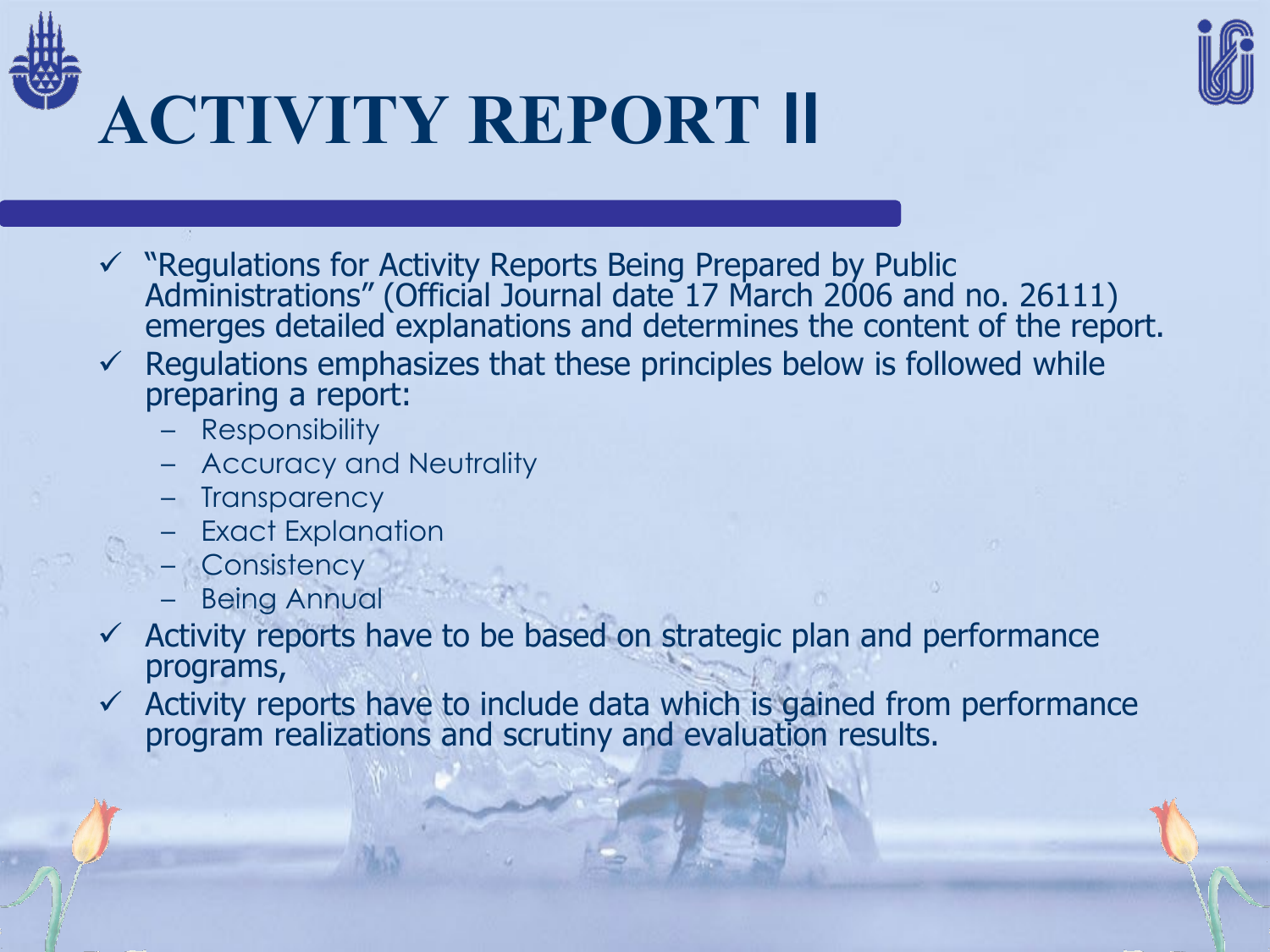



# **ACTIVITY REPORT III**

According to Regulation, activity reports must include these:

- ………..YEAR
- **MACTIVITY REPORT**
- PRESENTATION OF TOP MANAGER
- TABLE OF CONTENTS
- I- GENERAL INFORMATION
- A- Mission and Vision
- B- Authority, Duty and Responsibilities
- C- Information Related to Administration
	- 1- Physical Structure
	- 2- Organizational structure
	- 3- Knowledge and Technological Sources
	- 4- Human Resources
	- 5- Provided Services
	- 6- Management and Inner Control System
- D- Other subjects
- II- GOALS AND OBJECTIVES
- A- Goals and Objectives of Administration
- **B** Main Policies and Priorities
- C- Other Subjects